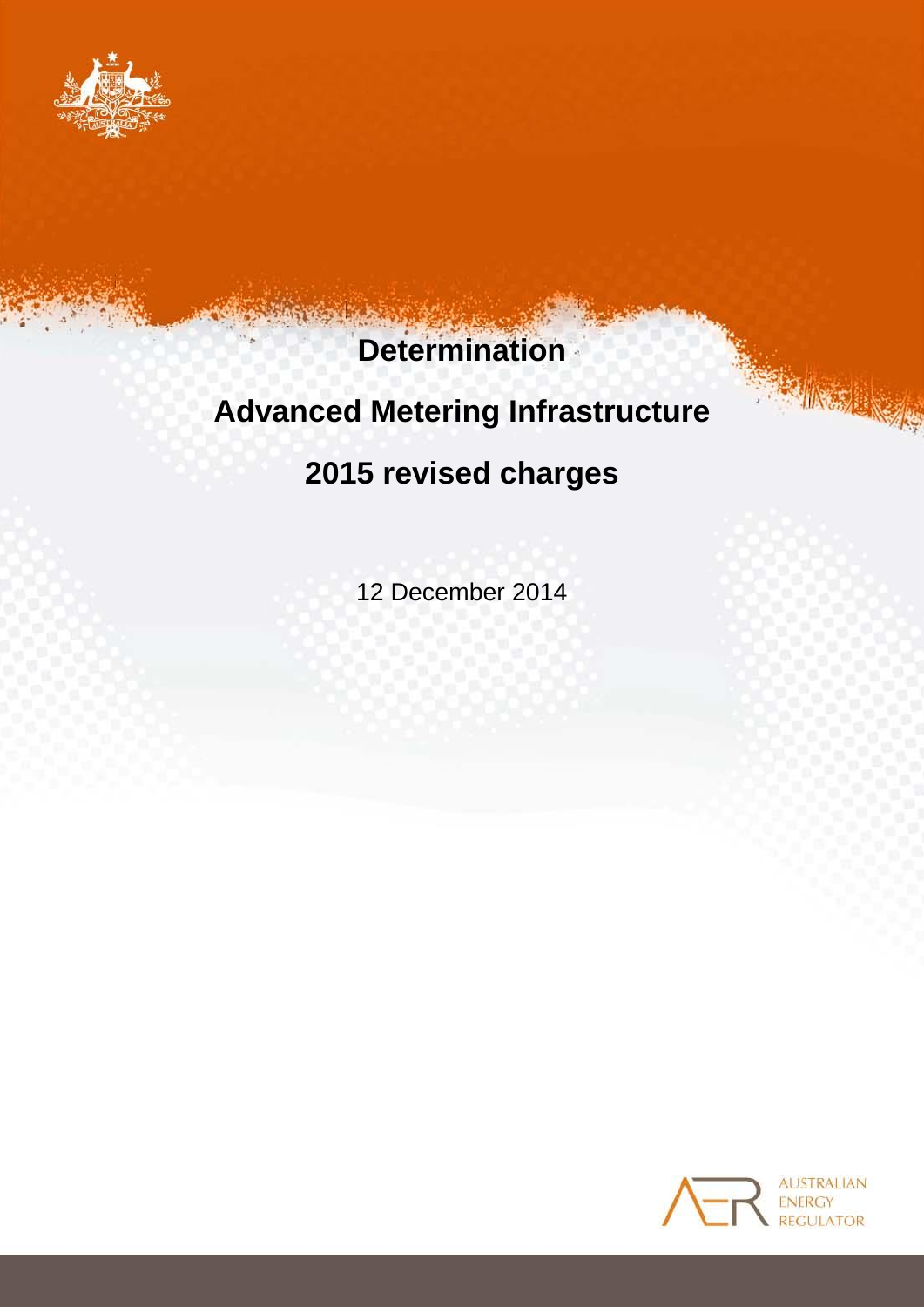#### **© Commonwealth of Australia 2014**

This work is copyright. Apart from any use permitted by the Copyright Act 1968, no part may be reproduced without permission of the Australian Competition and Consumer Commission. Requests and inquiries concerning reproduction and rights should be addressed to the Director Publishing, Australian Competition and Consumer Commission, GPO Box 3131, Canberra ACT 2601.

Inquiries about this document should be addressed to:

Australian Energy Regulator GPO Box 520 Melbourne Vic 3001 Tel: (03) 9290 1444 Fax: (03) 9290 1457 Email: AMIcharges2015@aer.gov.au

AER reference: 54671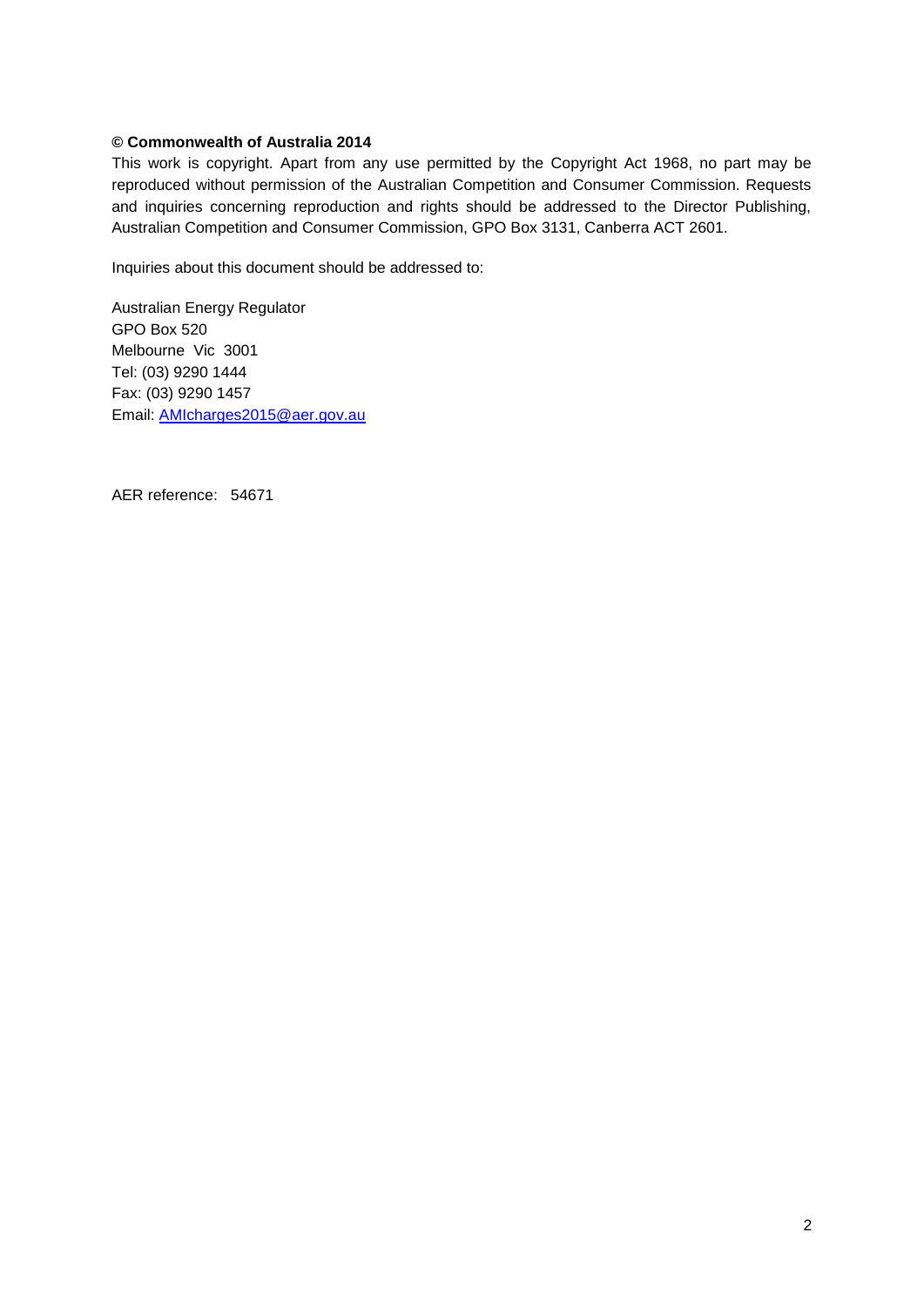## <span id="page-2-0"></span>**Contents**

| 1                       |     |  |  |  |  |
|-------------------------|-----|--|--|--|--|
| $\mathbf{2}$            |     |  |  |  |  |
| 3                       |     |  |  |  |  |
|                         | 3.1 |  |  |  |  |
|                         | 3.2 |  |  |  |  |
| $\overline{\mathbf{4}}$ |     |  |  |  |  |
|                         | 4.1 |  |  |  |  |
|                         | 4.2 |  |  |  |  |
|                         | 4.3 |  |  |  |  |
| $5\phantom{.0}$         |     |  |  |  |  |
|                         | 5.1 |  |  |  |  |
|                         | 5.2 |  |  |  |  |
|                         | 5.3 |  |  |  |  |
| 6                       |     |  |  |  |  |
| 7                       |     |  |  |  |  |
| 8                       |     |  |  |  |  |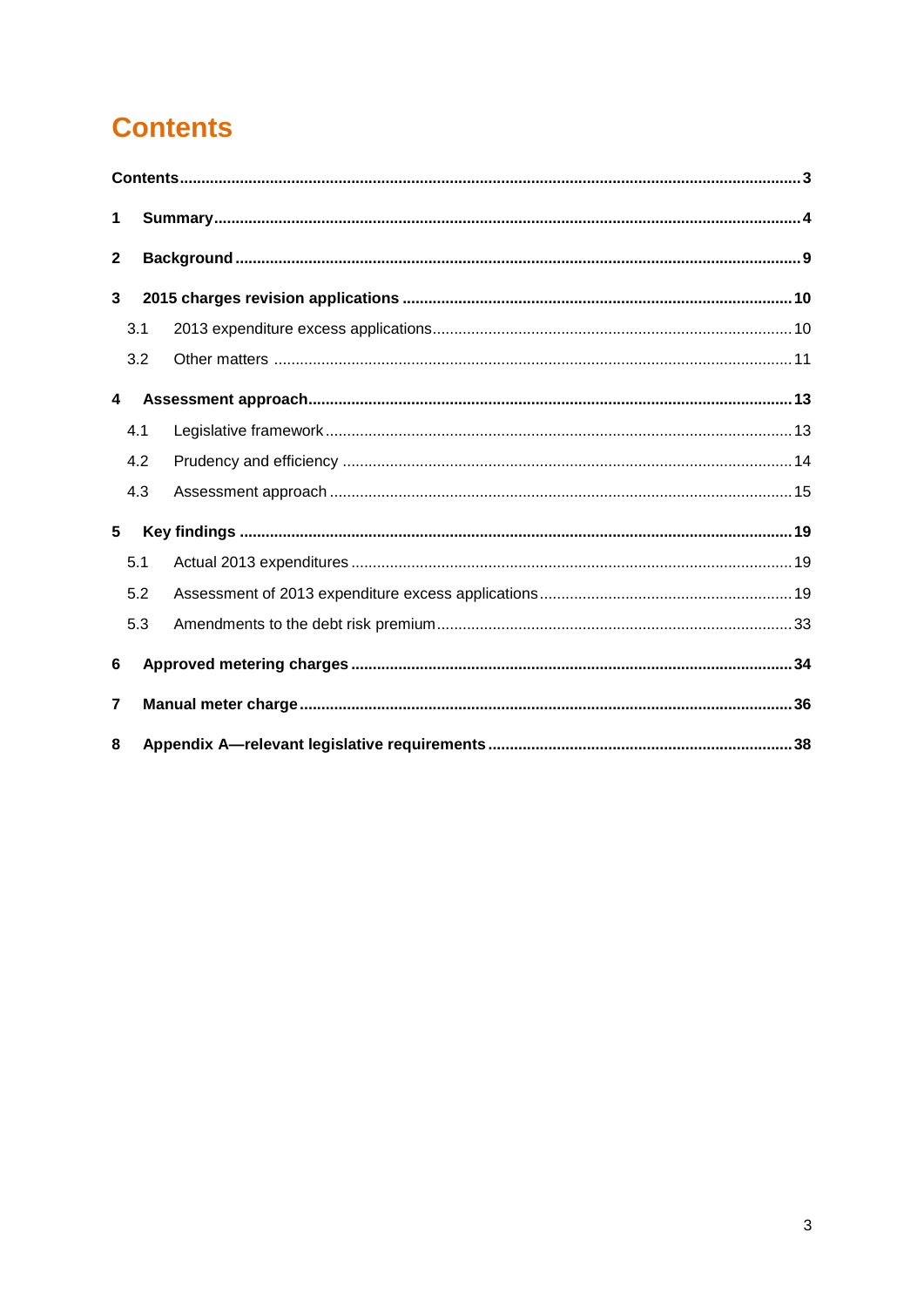## **1 Summary**

<span id="page-3-0"></span>The Australian Energy Regulator assessed proposals by five licenced Victorian distribution network service providers (the businesses) to revise their 2015 advanced metering infrastructure charges against the AMI Order in Council provisions (the Order).<sup>1</sup> Those businesses—CitiPower, Powercor, Jemena, AusNet Services and United Energy—are responsible for the rollout of smart meters. The Order requires them to use their best endeavours to complete the rollout by December 2013 as part of a State Government mandate.

Unlike previous years, three businesses—Jemena, AusNet Services and United Energy—have applied to include expenditure excesses<sup>2</sup> and amend their 2015 AMI charges accordingly. CitiPower and Powercor spent less than their 2013 budget and therefore their expenditures do not require further assessment.

This requirement to assess overspends is in line with amendments to the Order gazetted in December 2011. That change requires the AER to assess the prudency and efficiency of any spending that exceeds the 2012–15 Approved Budget for each distributor. We approved expenditure excesses where, and to the extent that, we assessed that they were "prudent" as defined in the Order (see section [4.1](#page-12-1) for a description of the prudency test).

## **Determination of 2013 expenditures**

Our decision is to approve the following expenditures:

- **557.3 million (\$2013) for Jemena**
- **586.9 million (\$2013) for United Energy**
- **\$154.9 million (\$2013) for AusNet Services.**

These approved expenditures have been included in the building block costs for each of the distributors. We consider that many of them were outside the distributors' control but were incurred prudently and efficiently.

We have not approved some elements of the expenditure in relation to:

- meter hardware and installation capital expenditures
- capex for communication technology that enables meters to be read and communicate back to base
- manual meter reading operating expenditures
- **•** project management office expenditures.

The costs associated with these were not incurred prudently or efficiently, irrespective of whether they were in the businesses' control or not.

<sup>1</sup> Note that advanced metering infrastructure is often referred to as 'smart meters'.

<sup>2</sup> The term "expenditure excess" is defined in clause 5I.5 of the Order. That definition is adopted for the purposes of this determination.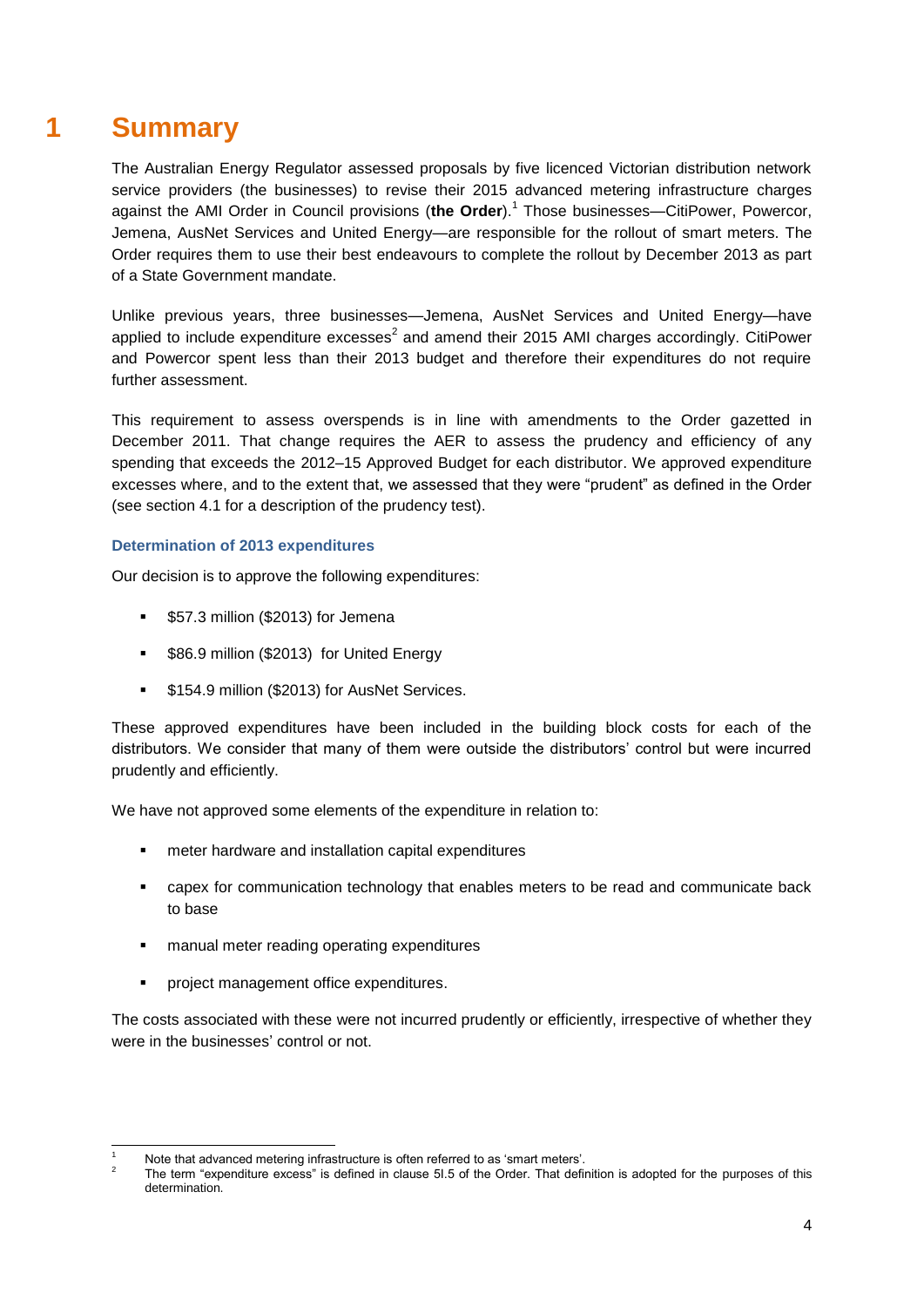### **Approved 2015 charges**

Metering charges in 2015 are calculated by ensuring that the net present value of costs equals the net present value of revenues over the course of the rollout. This means that 2015 charges are derived by taking the actual approved expenditure two years prior (i.e. 2013) and updated estimates for 2014 and 2015 expenditures. These are included in the building block costs. Revenues derived over the same period are aggregated and then a net present value analysis is applied. This process is repeated each year.

Our decision is for the charges set out in [Table 1-1](#page-4-0) to apply from 1 January to 31 December 2015 (see [Table 6-1](#page-34-0) for the complete list of each meter type) and is made on the basis of:

- accepting CitiPower and Powercor's proposed charges (but with a slight upward revision on account of amendments to the weighted average cost of capital).
- not accepting Jemena, AusNet Services and United Energy's proposed charges because we have amended the expenditure excess each can include in their building block costs.
- amending the weighted average cost of capital to account for removal of a pair of Coca Cola Amatil bonds, and applying this new return to all five businesses.
- not accepting Jemena's claim for amended debt raising costs and continuing to apply the AER's benchmark instead.
- correcting an error in AusNet Services' charges model.

### <span id="page-4-0"></span>**Table 1-1 Approved 2015 single phase single element meter charges, (\$nominal, excludes GST)**

| <b>Distributor</b>     | <b>Charge</b> |
|------------------------|---------------|
| CitiPower              | 115.90        |
| Powercor               | 109.40        |
| Jemena                 | 226.32        |
| <b>AusNet Services</b> | 205.54        |
| United Energy          | 154.51        |

Source: AER analysis.

We have made this decision in line with an amendment to the Order that enabled us to extend the timeframe for making our determination.<sup>3</sup>

#### **Other matters—manual meter charges**

The forecast AMI expenditures did not include costs that relate to manual meter reads. These costs are submitted separately, consistent with a decision made by the Victorian Government. Manual meter fees are being borne only by those customers who have refused a smart meter. $4$  Further, we are satisfied that each distributor has excluded the costs of manual meter reads from its AMI building

 $\overline{3}$ <sup>3</sup> Advanced Metering Infrastructure Order in Council amendment, gazetted 21 October 2014. The deadline was extended twice, initially to 5 December and then to 12 December 2014.

<sup>4</sup> The Department of State Development, Business and Innovation (DSDBI), Smart Meters Website, [http://www.smartmeters.vic.gov.au/about-smart-meters/end-of-rollout,](http://www.smartmeters.vic.gov.au/about-smart-meters/end-of-rollout) accessed on 18 November 2014.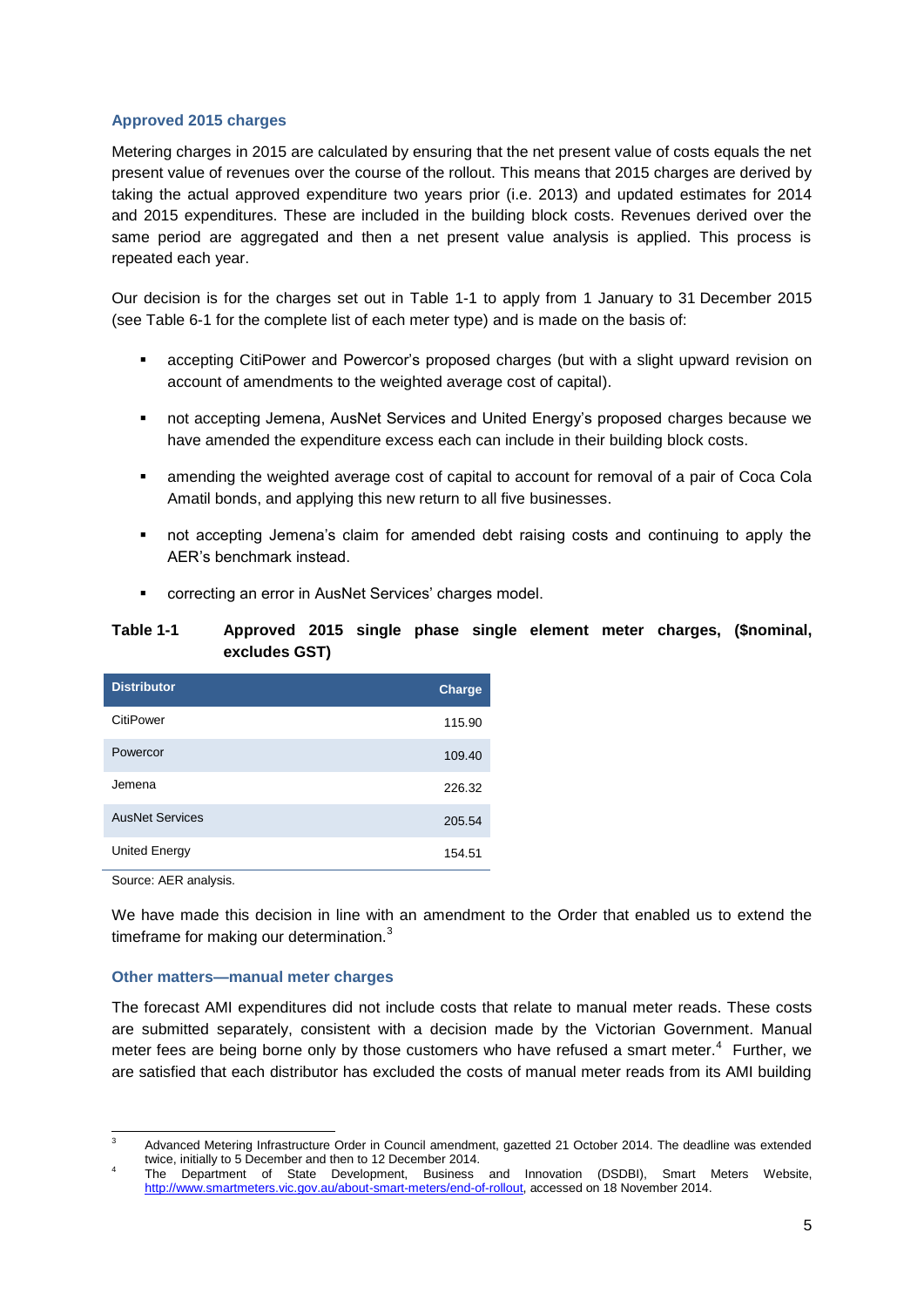block costs so that customers with a smart meter are not paying for these manual meter read costs. Therefore, there is no double counting of costs.

With the exception of AusNet Services, all four distributors have proposed manual meter fees to apply from 1 April 2015. Our decision on these charges is set out in [Table 1-2.](#page-5-0) As AusNet Services has not proposed a separate charge, they will bear these costs directly.

| <b>Distributor</b>     | <b>Manual meter charge</b>                                         | <b>Approved manual meter</b><br>charges |
|------------------------|--------------------------------------------------------------------|-----------------------------------------|
| CitiPower              | Per read                                                           | 19.44                                   |
| Powercor               | Per read                                                           | 31.07                                   |
| Jemena                 | Per read                                                           | 10.83                                   |
| <b>AusNet Services</b> | Not applicable                                                     | Not applicable                          |
| United Energy          | Maximum annual charge for basic<br>meter-quarterly field visit     | 44.20                                   |
| <b>United Energy</b>   | Maximum annual charge for basic<br>meter-monthly field visit       | 132.60                                  |
| <b>United Energy</b>   | Maximum annual charge for interval<br>meter-quarterly field visit  | 49.12                                   |
| <b>United Energy</b>   | Maximum annual charge for interval<br>meter -- monthly field visit | 147.36                                  |

### <span id="page-5-0"></span>**Table 1-2 Approved 2015 manual meter charges (\$nominal, per read, excludes GST)**

Source: Distributors' submissions and AER analysis. Note: Charges apply from 1 April to 31 December 2015.

### **Material considered in making determinations**

We reviewed the 2015 Charges Revision Applications and supporting documents from the five businesses—CitiPower, Powercor, Jemena, AusNet Services and United Energy.

We commissioned Energeia Pty Ltd (Energeia) to provide advice on technical aspects of the expenditure excesses, such as the meter purchase and installation rates. Their advice informed our determination of the prudency and efficiency of the claimed expenditures excesses and therefore the quantum that should be added to the 2013 expenditure building blocks, and hence the 2015 charges.

While Energeia's advice informed our determination, ultimately the AER made its own assessment of the prudency of the expenditure excesses sought by the relevant businesses. We did not agree with Energeia's views in every instance.

We also took into account matters raised in submissions on the proposed 2015 charges and the proposed manual meter fees from the following stakeholders:

- the Victorian Minister for Energy and Resources on the expenditure excesses
- the Consumer Utilities Advocacy Centre and the Consumer Action Law Centre verbally on the expenditure excesses, notably that of AusNet Services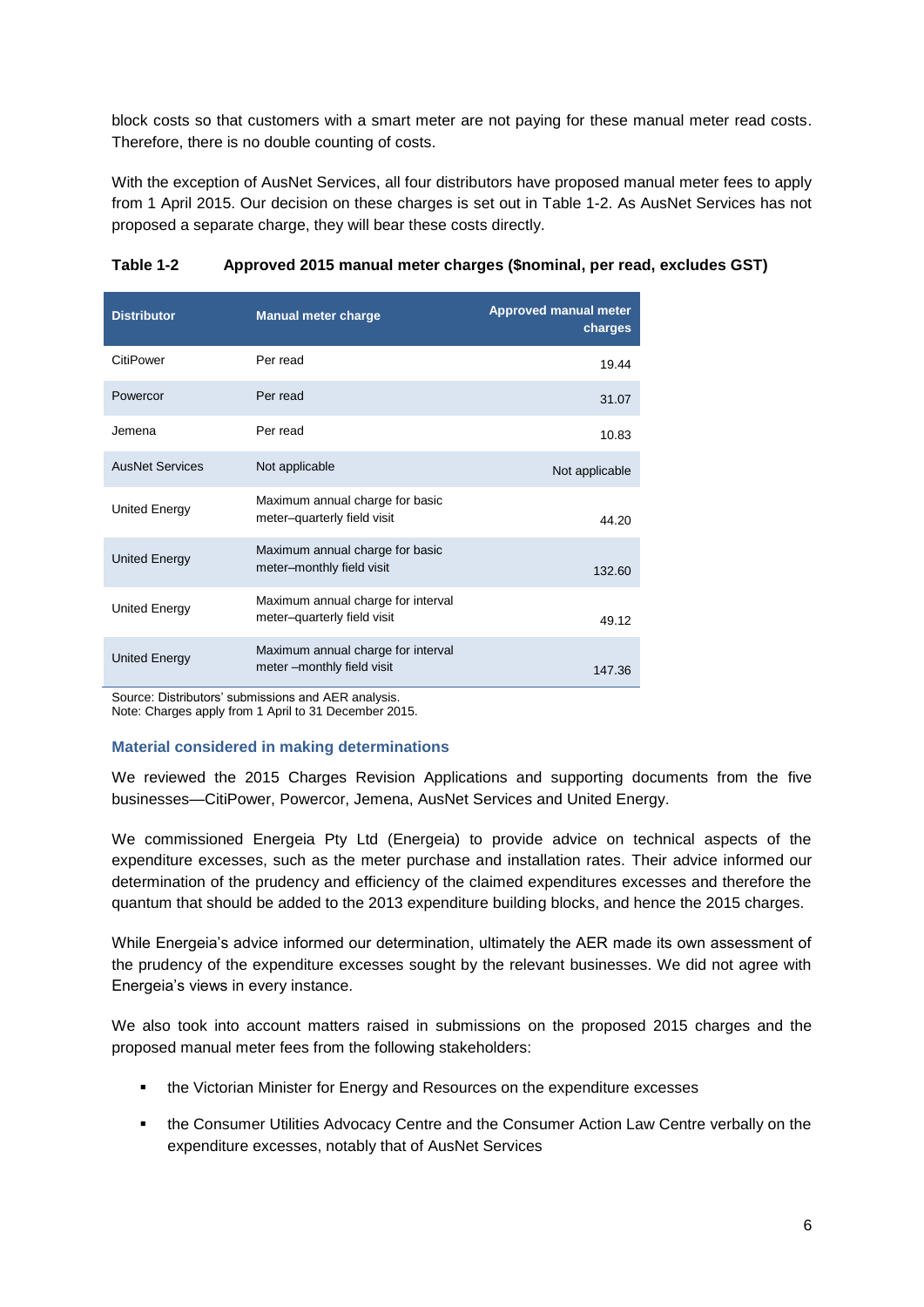- Simply Energy on the quantum of the distributors' expenditures excess and the prudency of their decision making that led to those additional costs
- Origin Energy on the quantum of the distributors' expenditures excess and the prudency of their decision making that led to those additional costs
- 14 written submissions from the Victorian public on manual meter fee proposals.

Furthermore, we had regard to the Essential Services Commission of Victoria's independent review into the distributors' best endeavours obligations to meet rollout schedules by 31 December 2013.

Energeia provided us with a report (Energeia's 'initial report') setting out its views on the three distributors who had incurred expenditure excesses—Jemena, United Energy and AusNet Services. Energeia's initial report concluded the three had incurred some excess expenditure inefficiently in 2013. We gave Jemena, United Energy and AusNet Services an opportunity to comment on Energeia's initial report. The three distributors disputed Energeia's reasoning and findings. In summary:<sup>5</sup>

- All three called into question Energeia's assessment techniques including its use of benchmarking.
- Jemena and United Energy consider that Energeia had misinterpreted the Order by allegedly not taking into account the circumstances the distributors faced in incurring the 2013 expenditure excesses.
- Jemena and AusNet Services alleged that Energeia made calculation errors in its modelling.

We provided Jemena's, United Energy's and Ausnet Service's comments to Energeia. Energeia revised its report in response to the distributors' comments (Energeia's 'final report').<sup>6</sup> We considered Energeia's views, and the distributors' comments on them, in making our determination of the efficient 2013 expenditure excesses.

### **Why do charges differ?**

It is evident that while the smart meter in each customer's premises essentially provides the same service (features or capabilities) it is the case that customers pay different charges for the same service depending in which distribution area they reside or carry on business. Our comments here are in response to numerous queries on why charges are not identical and also why it is difficult to compare charges directly in any single period.

- Different profiles of meter charges proposed by each business. For example, CitiPower and Powercor had a relatively flat charging profile over the period. By contrast United Energy had lower charges in the early years but increased them over time and at a much faster rate.
- The Order allowed businesses to choose their own price path during the 2009 to 2015 roll-out years. This has led to differing circumstances in terms of cost impacts from year to year, as discussed above.

<sup>-</sup>5 Jemena, letter to the AER dated 26 November 2014, Jemena 2015 Charges Application –Prudent expenditure assessment; Jemena, letter to the AER dated 28 November 2014, Jemena 2015 Charges Application –Model Assessment; AusNet Services, letter to the AER dated 27 November 2014, Response to Energeia's report on the 2015 AMI Charges Application; United Energy, letter to the AER dated 28 November 2014, Energeia report, AMI charges revision application 2015.

Energeia's final report and the appendices to its final report are available on the AER's website a[t www.aer.gov.au](http://www.aer.gov.au/)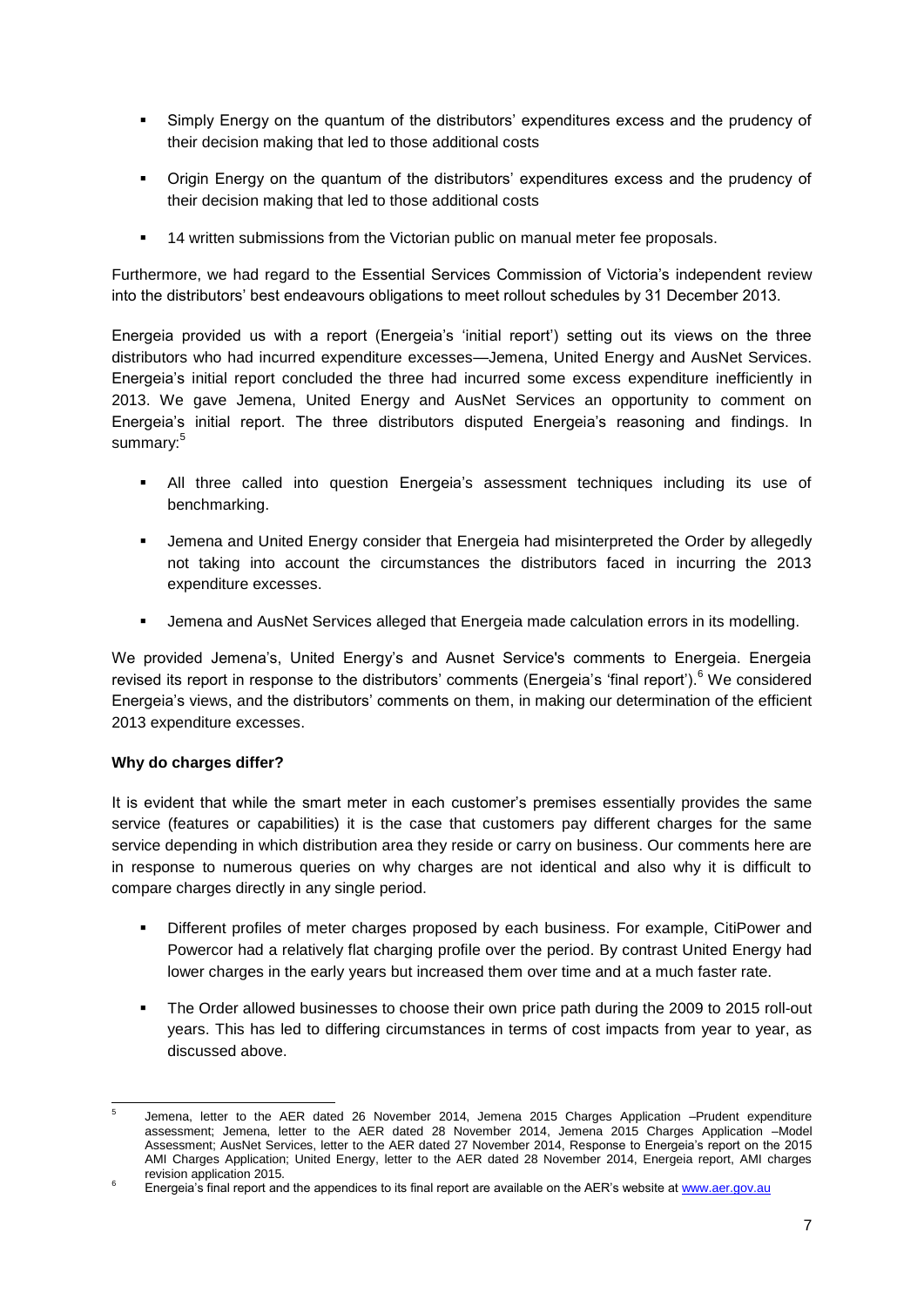- Similar circumstances affecting distributors differently. For example, Jemena had a proportionally greater degree of customer refusals during 2013 than its peers. Also, changes in government policy that impacted rollout schedules had a proportionally greater effect on those distributors who had completed fewer meter installs at the time. CitiPower and Powercor who had completed more of their roll-outs, were affected less by these policy changes.
- Different size of the distributors' metering asset bases and customer bases. This means the revenue to be recovered by each business will differ and charges will also therefore diverge.
- **•** Different capitalisation policies among distributors. Where a business chooses to expense costs they will recover them immediately in charges. By contrast, capitalised costs are recovered in charges over time.
- **•** Debt raising cost vary in proportion to the size of each business's metering asset base; the larger the debt raising, the greater the cost.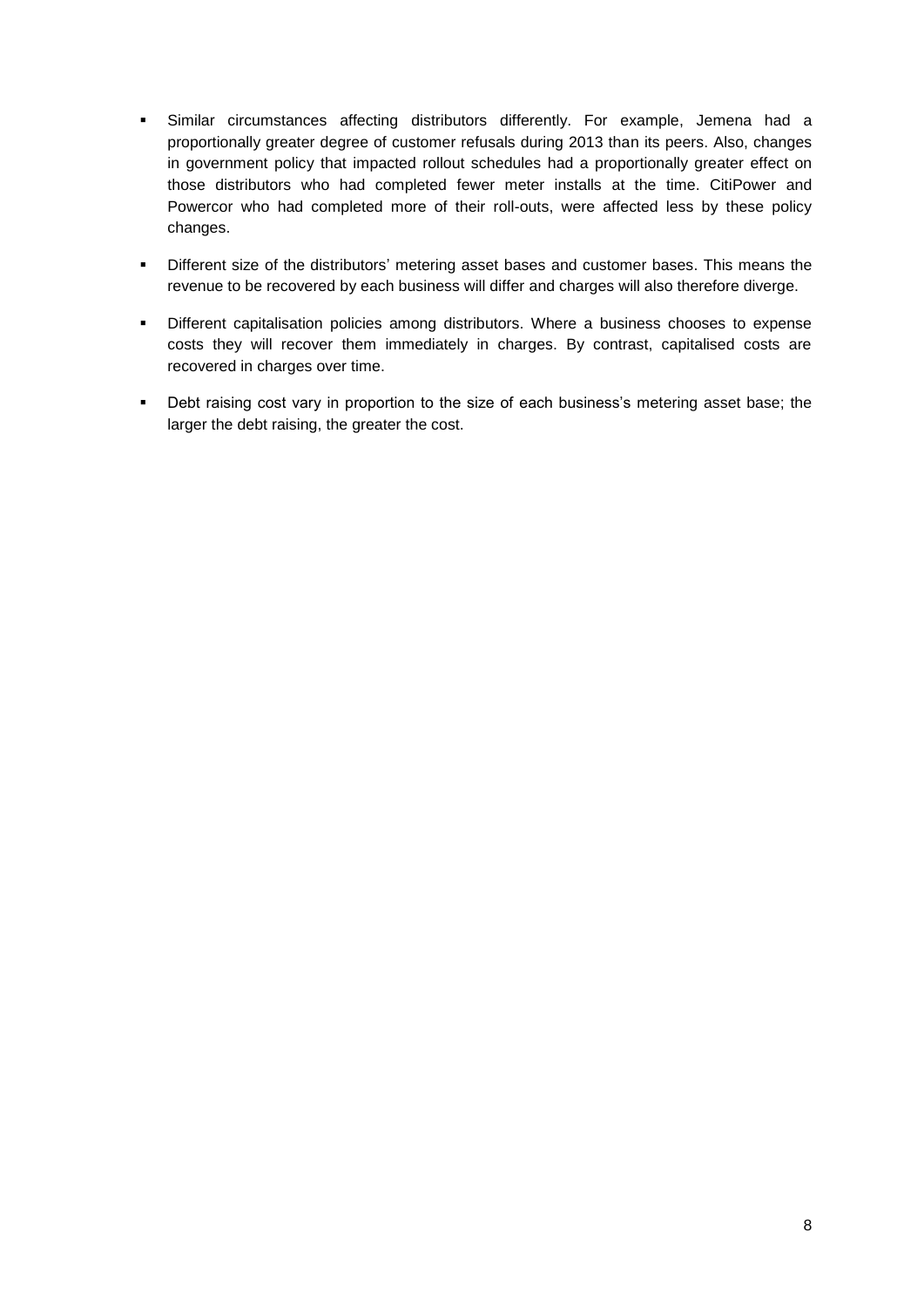## **2 Background**

<span id="page-8-0"></span>When we set the AMI budgets for the 2012–2015 period in October 2011 (**2012–15 Approved Budget)**<sup>7</sup> we included a placeholder for the 2015 charges, as required by the Order. That budget set out capital and operating expenditure that each distribution network service provider would need to acquire and the systems it would need to upgrade (such as expenditures on information technology and communications) to roll out advanced metering infrastructure, $8$  as mandated by the Victorian Government. We also set out forecast AMI charges for each year of the 2012–15 budget period that would enable the network operators to fully recover the forecast expenditures by the end of the 2012–15 budget period.

The 2012–15 Approved Budget set AMI charges based on *forecast* expenditures. The Order requires us to revise charges to apply in the next year using *actual* expenditures and any updates of forecast expenditure. The Order compels the businesses to submit these 'charges revision applications' to the AER by 31 August each year, for charges to apply in the subsequent years of the 2012–15 budget period. We must then make a determination on these applications by 31 October each year, unless we exercise discretion to extend the determination deadline.<sup>9</sup>

<sup>-</sup><sup>7</sup> AER, Final determination: Victorian advanced metering infrastructure review: 2012–15 budget and charges applications*,* October 2011.  $\Omega$ 

The Victorian Government mandated through an order in council that distributors were to rollout the meters.

<sup>9</sup> The Order was amended on 21 October 2014 to allow the AER to extend the deadline for its annual AMI charges determinations to no later than 31 December each year. In accordance with the amended Order, the AER twice extended the deadline, initially to 5 December 2014, then to 12 December 2014.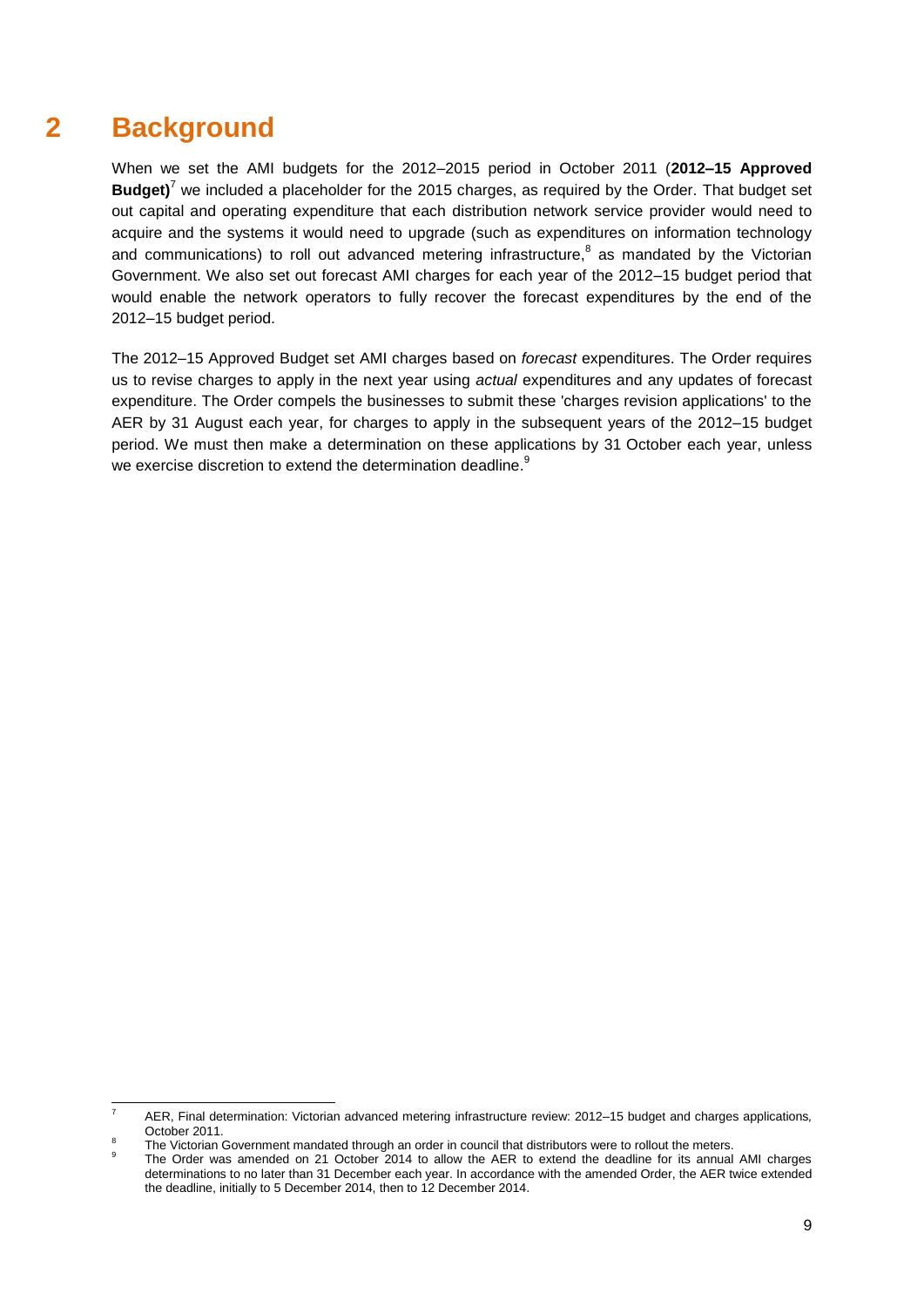## **3 2015 charges revision applications**

<span id="page-9-0"></span>We received the 2015 Charges Revision Applications from each distributor by the 31 August 2014 submission deadline. This meets the requirements of clause 5G.2 of the Order.<sup>10</sup>

The AER is required to accept the charges revisions proposed by the Victorian businesses if three criteria are met, namely that the expenditure for 2013 is:

- **EXEC** certified by an auditor
- **•** in relation to matters that are within the scope of the AMI Order
- $\blacksquare$  does not exceed the approved budget.<sup>11</sup>

As we describe below, we reviewed the businesses' AMI charges revision applications and consider that all distributors have met the first two assessment criteria. This is because all businesses included audit reports in their applications that certified the veracity of 2013 expenditure and that the expenditures were within scope. Note that 2015 charges are based on actual spending with a two year lag (i.e. in 2013) combined with updated forecasts for 2014 and 2015 expenditures.

CitiPower and Powercor have met the third criterion because they incurred actual 2013 expenditures that are within the 2013 approved budgets.

Jemena, United Energy and AusNet Services incurred actual 2013 expenditures that are between 65 to 122 per cent above their budgets. Therefore, these three distributors have not met the third criterion. Nonetheless, they sought to recover their expenditure excesses through the 2015 charges revision application and submitted explanations in support of their proposals.

## **3.1 2013 expenditure excess applications**

<span id="page-9-1"></span>Jemena, AusNet Services and United Energy submitted the following reasons for incurring expenditure excesses in 2013. All three submitted that the Victorian Government's policy changes in respect of the AMI rollout since 2010–11 were the key reason for the additional expenditure.

### **1. Government policy changes**

All three businesses submit that changes to the AMI rollout program in 2010 and 2011 made by the Victorian Government resulted in rollout delays. "Catching up" on the rollout delays in 2013 resulted in 2013 budget overspends. These policy changes claimed to affect the roll-out were:

- In March 2010, the Victorian Government arranged a moratorium on the businesses' introduction of Time of Use pricing. $12$
- A change in State Government in November 2010 resulted in a review of the AMI rollout program. The new Government asked the businesses to accept customer deferral requests until the review was complete.
- Energy Safe Victoria provided guidance to AusNet Services in relation to compliance with the minimum requirements of AS/NZS3000. The safety regulator required that all holes greater

 $10<sup>10</sup>$ <sup>10</sup> Clause 5G.2 of the Order requires each business to submit their charges revision application by no later than 31 August. <sup>11</sup> Clause 5l.2(a) of the Order.

<sup>12</sup> Victorian Government website, accessed on 26 September 2014, available at: [http://www.smartmeters.vic.gov.au/about](http://www.smartmeters.vic.gov.au/about-smart-meters/reports-and-consultations/advanced-metering-infrastructure-customer-impacts-study-volume-1/2-background)[smart-meters/reports-and-consultations/advanced-metering-infrastructure-customer-impacts-study-volume-1/2](http://www.smartmeters.vic.gov.au/about-smart-meters/reports-and-consultations/advanced-metering-infrastructure-customer-impacts-study-volume-1/2-background) [background.](http://www.smartmeters.vic.gov.au/about-smart-meters/reports-and-consultations/advanced-metering-infrastructure-customer-impacts-study-volume-1/2-background)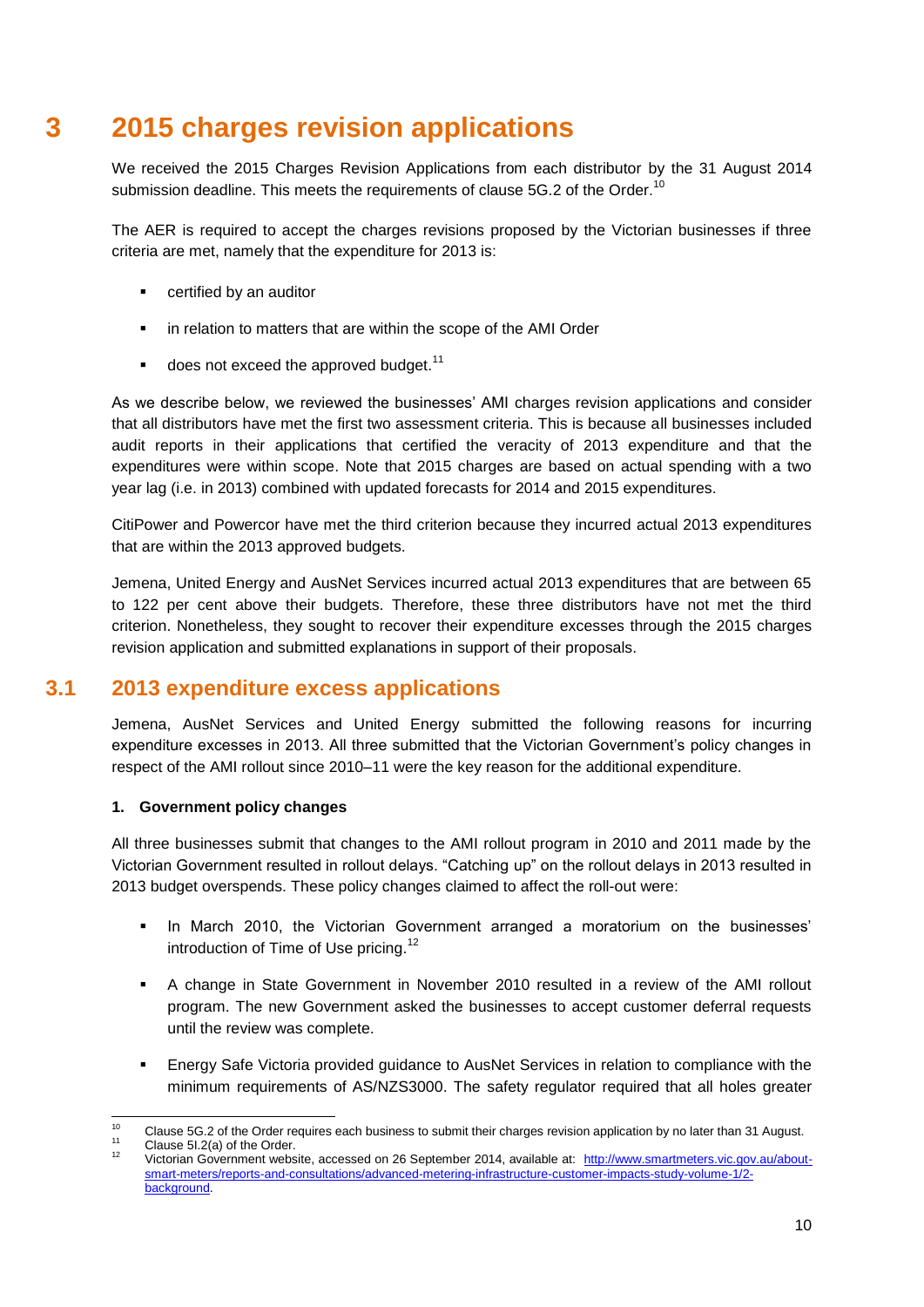than 12mm must be covered with a patch to prevent contact with single insulated cables behind the meter board.<sup>13</sup> This impacted the costs and timing of meter installations.

## **2. Impact of Government policy changes**

- Policy announcements increased the number of customers refusing installation of smart meters. The businesses were uncertain as to whether or not the AMI rollout program would continue. The economies of scale associated with the mass rollout process were partially lost.
- In December 2011 the Government announced a continuation of the AMI program with changes. The higher 2013 expenditures reflect "catching up" on earlier deferrals of the rollout program. Note that all three businesses incurred expenditures that were lower than their 2012 budgets but higher than their 2013 budgets, which were expected to moderate.
- The AMI budget was determined based on the assumption that all customers would be reassigned to time of use tariffs on a compulsory basis. After the Time of Use Moratorium took effect, however, the customers were given the choice to opt into Time of Use tariffs. Some of the businesses did not have the technology to cater for both single-element and twoelement meters. This delayed meter installs, caused a loss of synergies in the truck rollouts and higher expenditures than budgeted. Also, some businesses had to purchase and hold two element meters and maintain associated network tariffs, when their budgets were predicated on these being phased out.

## **3. Market condition changes—meter purchase and installation costs**

- **Installation costs increased partly due to higher installation rates negotiated by a limited pool** of available, trained and skilled technicians.
- Higher installation volume and costs also due to having more installers returning to sites where customers had refused installations. The businesses claim that the media covered the smart meter rollout in a negative light and this increased the number of customers refusing installations.
- Increased meter purchase costs due to higher volumes of single element and two element meters purchased.

### **4. Other cost overruns**

 The rollout delays in 2011 and 2012 resulted in cost overruns in the categories of project office costs, communication infrastructure costs, information technology, meter reading costs and other costs. The businesses classified these overruns as either capex or opex.

## <span id="page-10-0"></span>**3.2 Other matters**

## **3.2.1 Amendments to the debt risk premium**

Jemena's 2015 charges revision application sought to remove a pair of Coca Cola Amatil bonds from that the debt risk premium calculation that would have the effect of increasing the debt risk premium by six basis points.<sup>14</sup> This would consequently increase the Weighted Average Cost of Capital.<sup>15</sup>

 $13 \text{ }$ <sup>13</sup> AusNet Services, Expenditure Excess Application, p.18.

 $^{14}$  A component of the WACC.

Jemena, Charges Revision Application for CY 2015, August 2014, p. 6.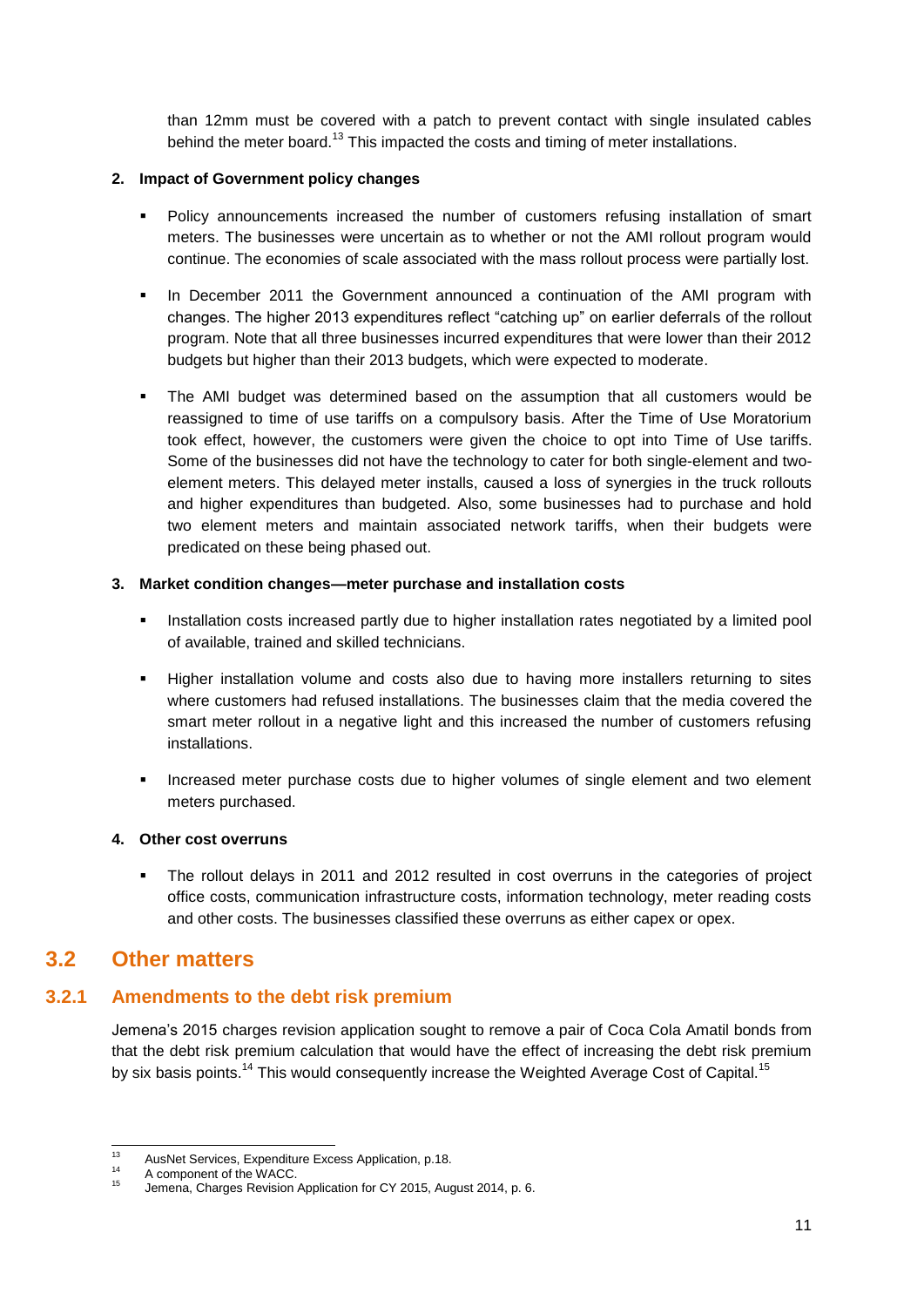We concur with Jemena's submission. In this determination, we have amended the WACC to 7.61 per cent to account for the removal of the bond within the debt risk premium calculation. All distributors' charges models have been amended through inclusion of the updated WACC. See section [5.3](#page-32-0) for further discussion.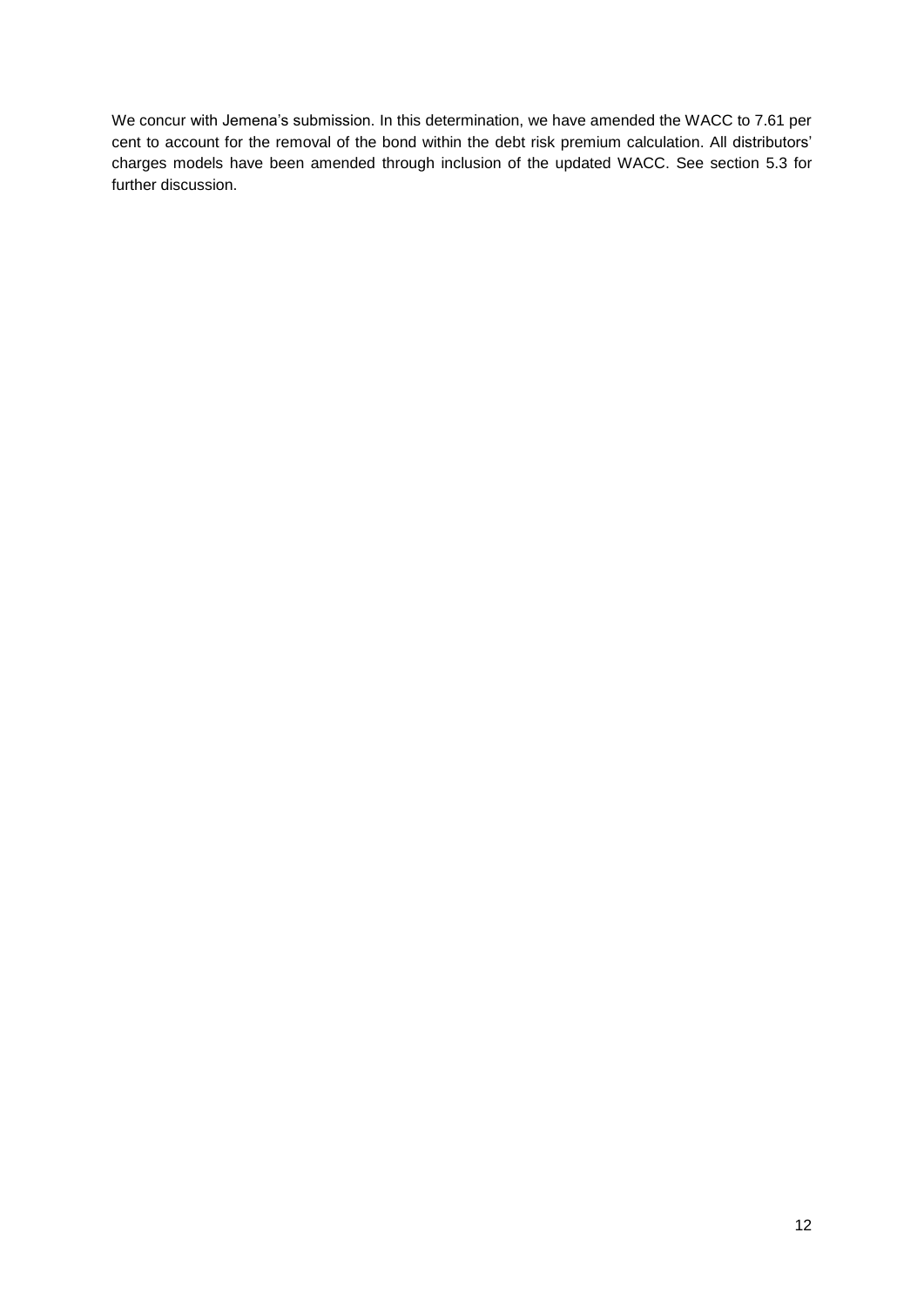## <span id="page-12-0"></span>**4 Assessment approach**

## **4.1 Legislative framework**

<span id="page-12-1"></span>The AMI Order in Council is made under sections 15A and 46D of the Electricity Industry Act 2000 (the Order). It was initially gazetted 28 August 2007, and subsequently amended 12 November 2007, 25 November 2008, 2 April 2009, 21 October 2010, 22 December 2011, 5 August 2014 and 21 October 2014.

Clause 5G.3 of the Order requires the AER to make a determination of the revised charges to apply by 31 October. However, on 21 October 2014, an amendment to the Order was gazetted giving the AER discretion to extend the time to make its determination to no later than 31 December each year.

Clause 5I of the Order specifies how the AER must determine the revised charges to apply in year t+1. This includes allowing in the building blocks determining the revised charges, actual capital expenditure and maintenance and operating expenditure for year t-1 that is:

- certified by an auditor
- **EXTERN** in relation to matters that are within the scope of the AMI Order
- **does not exceed the approved budget.**

Where the total opex and capex exceeds the approved budget, the Order sets out the following process for the AER to follow in deciding whether or not an expenditure excess should be allowed in a building blocks for determining the revised charges:

- The AER may refuse to include an expenditure excess in a distributor's building blocks if the distributor has not satisfied the AER that the expenditure excess is "prudent" (clause 5I.7).
- "Prudent" is defined to mean "reasonably reflects the efficient costs of a business providing the Regulated Services (i.e. the AMI rollout and associated obligations)" (clause 5I.7A).
- **In deciding whether it is satisfied that an expenditure excess "reasonably reflects the efficient** costs of a business providing the Regulated Services", the AER may take into account (a) for contract costs, whether the contracts were subject to a competitive tender process, and (b) the matters in clause 5I.8 [below] (clause 5I.7B).
- In summary, the matters the AER may take into account are (clause 5I.8):
	- information available to the distributor
	- nature of provision, installation and operation of AMI
	- the rollout obligation (i.e. the distributor's obligations to rollout AMI according to the Order timetable)
	- state of relevant technology
	- project risks inherent in the AMI project
	- relevant market conditions
	- other metering regulatory obligations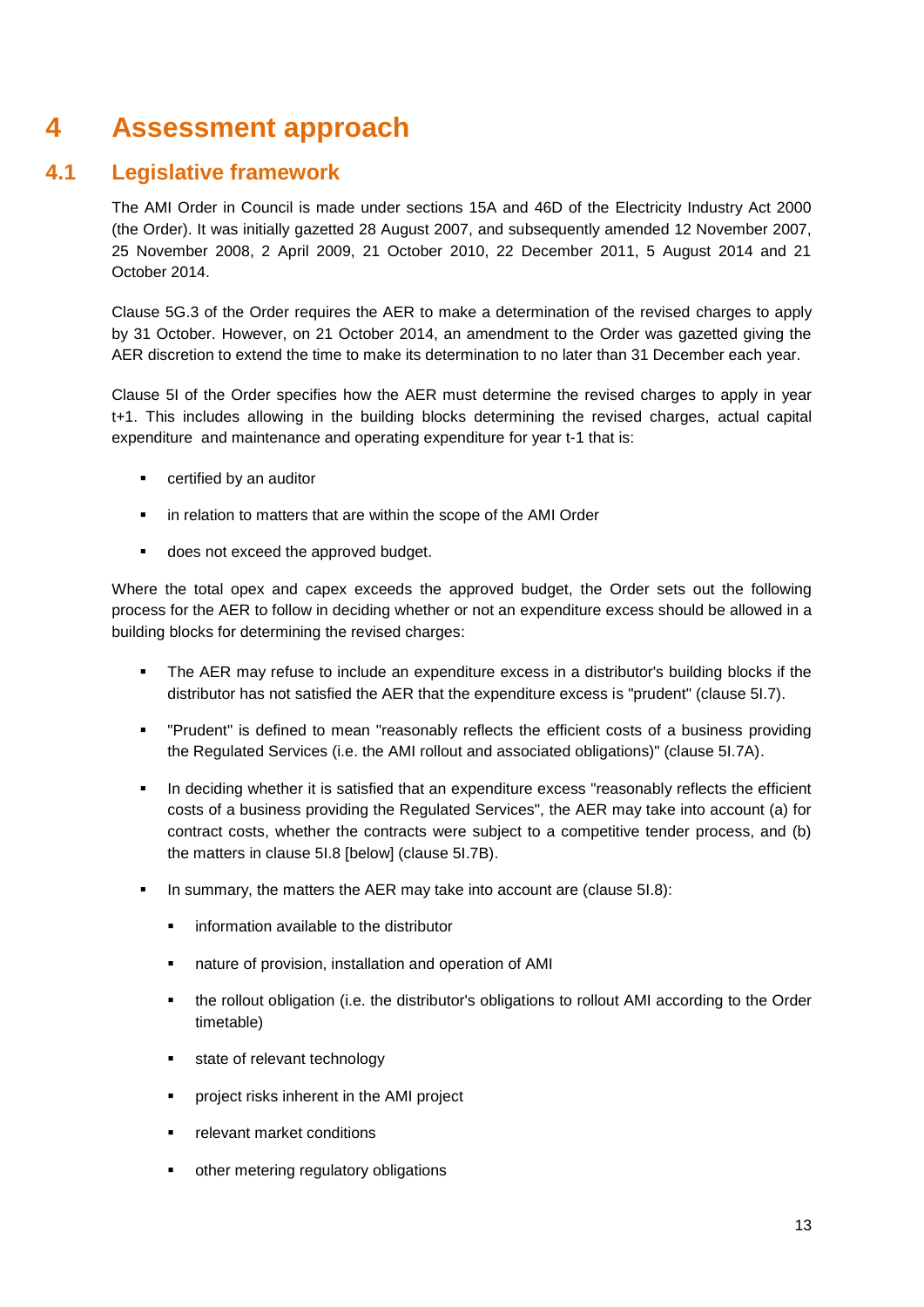any other relevant matter.

The relevant clauses of the Order are extracted to Appendix A of this determination.

## **4.2 Prudency and efficiency**

<span id="page-13-0"></span>Clauses 5I.7 and 5I.7A of the Order require us to assess the prudency and efficiency of any AMI expenditure excess.

The Victorian Minister for Energy and Resources (the Minister) submitted that sub-clause 5I.8(h) of the Order provides the AER with broader discretion for assessing prudency.<sup>16</sup> The Minister further suggested that the legal landscape of the AER's prudency or efficiency assessment has changed significantly compared to the rules which governed its decisions for the 2012–15 AMI budget determinations.

"the effect of the amendments is that the focus is no longer on the circumstances of a particular distributor. Rather, it is a broader test that looks to the hypothetical efficient business providing metering services." <sup>17</sup>

Assessing the circumstances of "the hypothetical efficient business" may still require having regard to certain "circumstances of the particular distributor". What is prudent for one network operator may not be prudent for another in different circumstances, where the network characteristics are different.

We will still need to take into account the circumstances of the particular distributor to see whether it is subject to mitigating circumstances that justify different costs. The network and operational characteristics of businesses differ in significant ways. In assessing the efficiency of costs, a key factor in determining whether these differences constitute circumstances that mitigate cost differences, is whether they are exogenous to the business. In particular, differences that are not subject to management discretion, that affect costs, would ordinarily be considered mitigating circumstances. This is a feature of all benchmarking undertaken by the AER, including under the national electricity regime.

This contrasts with factors which are under the business' control. In assessing whether a distributor's costs exceed what a prudent and efficient hypothetical business would have incurred, it is important that the distributor is not considered in a vacuum. We must consider what the hypothetical efficient business would do when making the choices of the type that was being faced by the distributor being assessed. What is prudent and efficient for a distributor with 100 000 customers may not be prudent and efficient for a one with 1 000 000 customers (for example, the larger business may be able to secure lower unit costs for meters). Equally, prudent and efficient costs may differ for distributors that have vastly different network characteristics. A distributor with the greater geographical spread of customers in rural areas may require more communications capex to connect to the greater spread of meters than a distributor with a more concentrated, urban customer base. Likewise, the rural distributor may require more labourers to achieve installations across a wider area, with more hoursper-installation, than an 'urban' one. Any benchmarking between distributors for example would take such considerations into account.

The Minister's submission also suggested that the AER benchmark the costs of the distributors who have overspent (Jemena, United Energy and AusNet Services) against the costs of CitiPower and Powercor as a method for assessing prudency.<sup>18</sup>

 $16$ <sup>16</sup> Victorian Minister for Energy and Resources, AMI Charges Revision Applications 2015, 6 October 2014, p. 7.

<sup>&</sup>lt;sup>17</sup> Victorian Minister for Energy and Resources, AMI Charges Revision Applications 2015, 6 October 2014, p. 7.

<sup>18</sup> Victorian Minister for Energy and Resources, AMI Charges Revision Applications 2015, 6 October 2014, p. 6.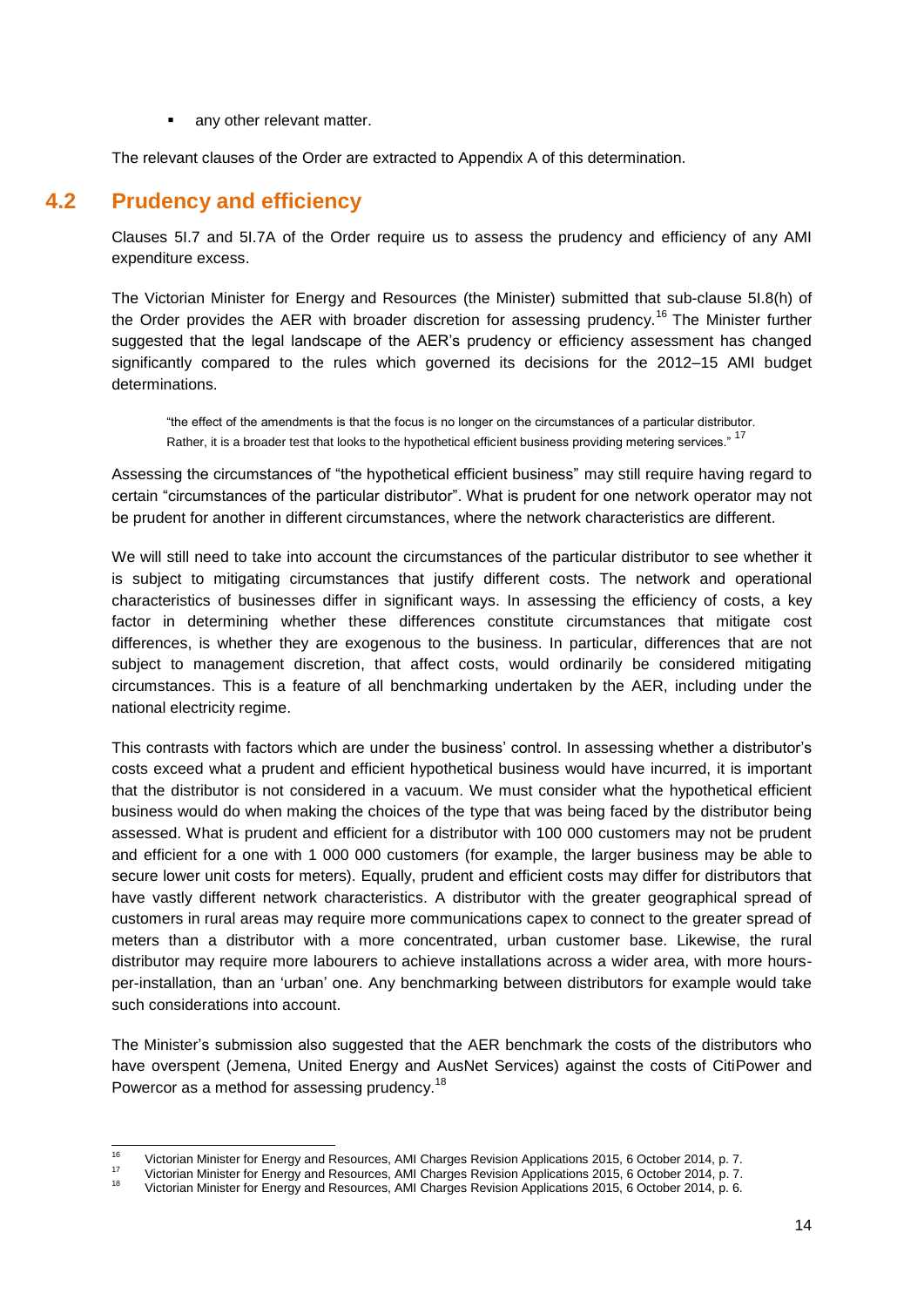We must investigate why one distributor's costs are different to that of another. In doing so, we cannot merely take the fact that one business may not have had an expenditure excess in a particular period being examined and use it to decide that another business should not be allowed to pass on any higher costs to its customers (because of the expenditure excess).

Benchmarking can, however, be used where costs had been incurred by distributors under the same or comparable conditions.

## **4.3 Assessment approach**

<span id="page-14-0"></span>We engaged Energeia to review the 2013 expenditure excess applications to assist our consideration of the prudent and efficient delivery of the program.

## **Energeia's approach**

Energeia's overall assessment approach, directed by us, was to:

- identify the high value, high risk expenditure excesses. For example, Energeia reviewed whether some of AusNet Services' expenditures were due to WiMAX, which had previously been rejected by the AER.
	- Energeia considered categories, such as meter reading opex and communications capex, were "high risk" because they may include costs for recovering WiMAX related costs.

In undertaking this task, Energeia reviewed expenditures by:

- **EXEDENT** identifying the events that caused the expenditure excess. Determine if these were within the distributors' control and if so, what steps were taken to minimise expenditure.<sup>19</sup>
- Energeia considered expenditure was efficient when it was the product of management processes designed to ensure that sustainably least cost options are systematically chosen and implemented from a range of feasible alternatives.
- Assessing whether these expenditures are efficient and prudent by comparing the actual expenditures against an independently developed estimate of a prudent and efficient expenditure.

This independent estimate was developed taking into account the matters in clauses 5I.8 and 5I.9 of the Order that we are directed to consider when assessing whether, and to what extent, an expenditure excess (a) reasonably reflects the efficient cost of [rolling out AMI] (clause 5I.8), or (b) whether a contract has been let in accordance with a competitive tender (clause 5I.9). Energeia then estimated the least cost option. This is estimated by applying only the effect of uncontrollable conditions on the AER approved 2013 budget expenditures.

In developing an estimate of the efficient cost, Energeia strove to find the necessary information which would have been available to the distributor at the time of change in conditions. This included Energeia undertaking independent research and developing the same questionnaires for the all five distributors (including CitiPower and Powercor) in relation to their management of the change in conditions.

 $\frac{1}{19}$ <sup>19</sup> Energeia, Review of Victorian Distribution Network Service Provider's Advanced Metering Infrastructure 2015 Charges Revision Applications Prepared for the Australian Energy Regulator, November 2014, p. 20.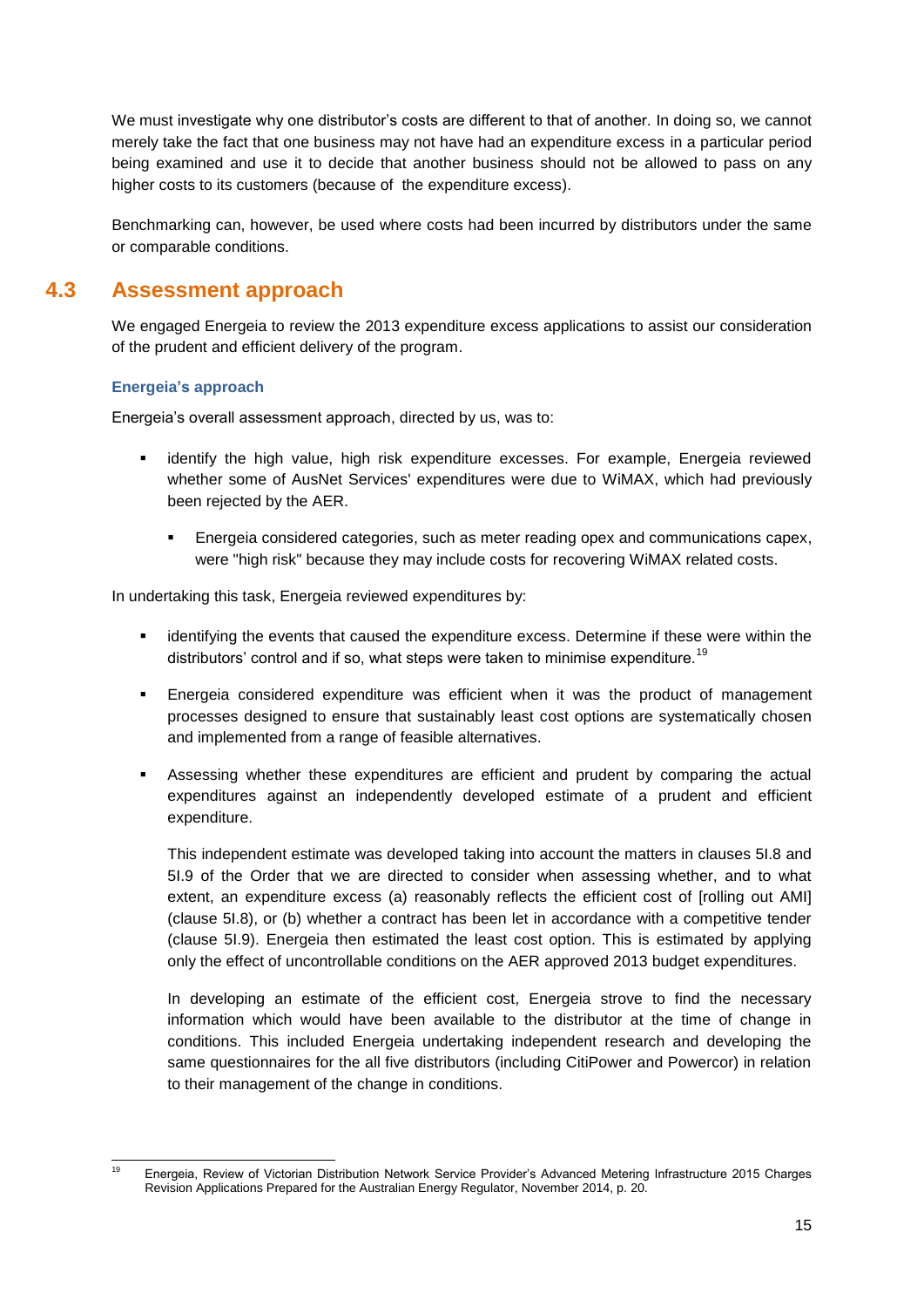To determine efficient costs, Energeia compared an expenditure line item against an independently developed "reasonably efficient" expenditure, where a reasonable comparator exists (for example due to the size and nature of the networks).

The effect of uncontrollable conditions is estimated by comparing the ex-ante expenditure due to the uncontrollable conditions and the ex-post expenditure. For example, if the number of no access for installations is claimed to have increased due to government policy changes (claimed to be an uncontrollable cause), Energeia estimated the impact by comparing the number of no access before the policy change and after. Energeia then applied the percentage change from this to the AER approved 2013 expenditure. This is the "least cost" expenditure or the efficient expenditure driven by the uncontrollable change in conditions.

- Energeia then applied a five per cent margin to this efficient expenditure and classified this as the "reasonably efficient expenditure". It also did this to take into account potential estimation error and tolerance.<sup>20</sup> Energeia then benchmarked one distributor's unit cost with its peer/s. For example, Energeia rejected almost all expenditure excess incurred for project management office by contending that CitiPower and Powercor did not incur similar high expenditures. This was despite them being subject to the same policy and circumstance changes to the AMI rollout program as other three distributors and that all distributors were being impacted in a similar fashion.
- Take into account the distributors' response to the initial report that reflected the above, and make changes where necessary.

We provided the initial Energeia report to the distributors for comment. Each of the distributors made submissions to the effect that Energeia's initial report misinterpreted or failed to properly apply the Order. We did not agree with these submissions.

A common criticism in this regard was United Energy's assertion that "Energeia's approach fails to address the relevant matters listed in clause 5I.8 of the  $[Order]$ <sup>".21</sup> Clause 5I.8 lists matters that we *may* take into account in assessing the overall question of whether an expenditure excess reasonably reflects the efficient costs of a business. It is not a list of matters that we, or any consultant engaged by us, must assess. Neither do those matters in any way constrain our discretion to judge whether excess expenditure reflects efficient costs.<sup>22</sup>

Another recurrent theme in the distributors' comments on Energeia's initial report was that Energeia had not taken sufficient account of their individual circumstances. While the factors that led to expenditure excesses may be taken into account, ultimately the question remains whether those higher costs were "prudent" (clause 5l.7) in that they "reasonably reflec<sup>[t]</sup> the efficient costs of *a business* providing the Regulated Services" [emphasis added] (clause 51.7A).<sup>23</sup>

 $20$ <sup>20</sup> Energeia, Review of Victorian Distribution Network Service Providers' Advanced Metering Infrastructure 2015 Charges Revision Applications, Prepared for the Australian Energy Regulator, December 2014, p.10.

<sup>22&</sup>lt;br>
22 United Energy, Letter to Chris Pattas, 28 November 2014, p. 2<br>
22 November 2014, p. 2

<sup>22</sup> Notably, an earlier iteration of the Order stated that we "*shall* take into account *and give fundamental weight* [Emphasis added]" to the matters listed in clause 5I.8, when assessing efficiency. The Federal Court stated that, even under this more restrictive wording, "it remains for the AER to accord such weight as it considers appropriate to the various factors" in that clause, when assessing efficiency: *SPI Electricity Pty Ltd v Australian Energy Regulator* [2014] FCA 1012 at [66] per Foster J.

<sup>&</sup>lt;sup>23</sup> As Energeia discusses in the Appendix 1 to its Final Report, the Order was significantly amended on 21 December 2011 (that is, after the submission and determination of AMI budgets for 2012-15). Notably, prior to those amendments, clause 5I.8 required the AER to take into account "[a list of matters, including] the circumstances of the distributor" in assessing whether to allow an expenditure excess. The amendments deleted "the circumstances of the distributor" was from that list. Further, as noted above, clause 5I.8 no longer requires the AER to have regard to the matters listed. In our view these amendments show legislative support for the assessment approach we have described.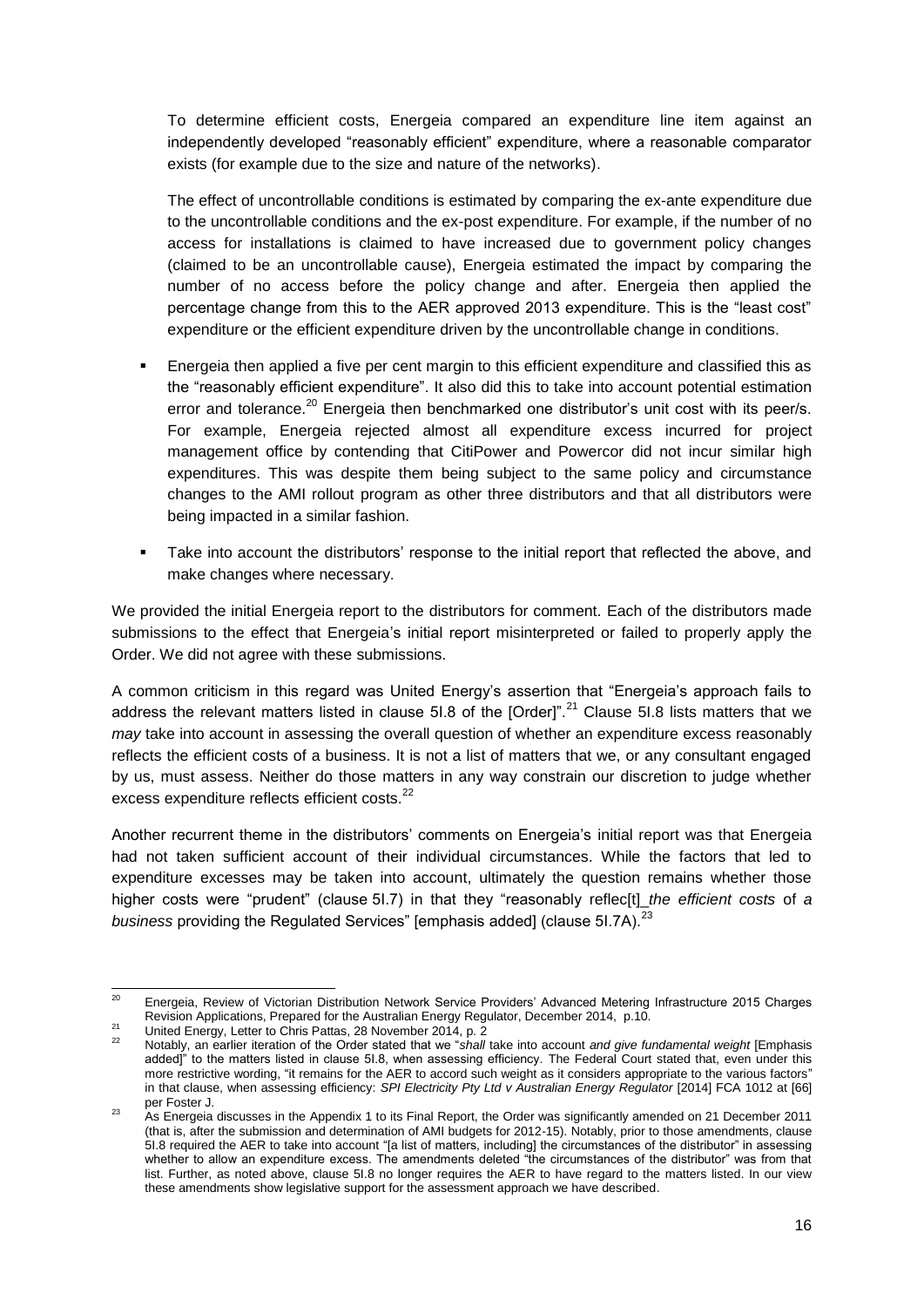The AER is responsible for applying the Order and assessing expenditure excesses. We engaged Energeia to assist us, on the basis of its experience and expertise in this field, in assessing the efficiency of the distributor's AMI rollout costs. We are satisfied that Energeia has undertaken this task appropriately.

The assessments of efficiency required under the Order involve questions of judgment on which reasonable minds are likely to differ.. We have taken Energeia's findings into account in making our determination and have used ourown judgments in making these determinations. We have applied the Order (the applicable provisions of which are summarised in section [4.1\)](#page-12-1) in our assessment of expenditure excesses.

### **Application of the prudency and efficiency test**

We have previously stated that the distributors' were faced with a number of unforeseeable changes in circumstances in 2013, particularly arising from changes in government policy. Clause 5I.8 sets out circumstances that we *may* take into account in considering whether and to what extent an expenditure excess reasonably reflects the efficient cost of conducting the AMI rollout. These include the information available, market conditions, regulatory obligations and other matters that we consider relevant. Taking these into account, we view expenditure excesses as "prudent" under clause 5I.7, where: (a) they arose as a result of circumstances that were unforeseeable by the distributor, and (b) the distributor responded to those unforeseen circumstances in an efficient manner.

We consider using CitiPower and Powercor's project management office expenditure as a benchmark of efficiency is appropriate in this context. However, this is not the same as benchmarking their costs to the total expenditure excess by other networks.

CitiPower and Powercor did not incur expenditure excesses. The Order does not allow the AER to review actual expenditures if within budget. The fact the Order requires a review of an expenditure excess does not mean we can simply reject the excess just because it has been incurred—it has to be considered on its merits under the Order. Furthermore, comparing CitiPower and Powercor's within budget expenditure with others' expenditure excesses is not consistent with the Order because, at the total expenditure level, it is not comparing like with like.

An analogy can be drawn with pass-throughs under the National Electricity Rules (NER). If a network service provider seeks a pass-through for higher costs we would test the efficiency and prudency of the expenditure (as well as whether it satisfied the other pass-through provisions), but we would not compare this with another network operator who did not use a pass-through. Having said that, to the extent that certain costs being incurred by other networks are comparable for benchmarking purposes, this would still be a relevant consideration.

We are satisfied Energeia has used benchmarking appropriately because they are comparing "like with like". For example, Energeia compared the project management office expenditures because the effect of changes in conditions on the management of these expenditures was the same for all five distributors. Yet, the way they managed their broader AMI programs were different, partly reflecting somewhat varying circumstances.

Energeia estimated efficient costs using either the prevailing market rate or the sustainably least cost option. This depended on the nature and size of the market in which the cost was incurred. In the case of project management office costs, the market is limited to the five Victorian distributors because these costs are specific to the Victorian AMI rollout program. We consider this type of benchmarking to be appropriate in this context because it is consistent with the benchmarking principle of comparing "like" with "like".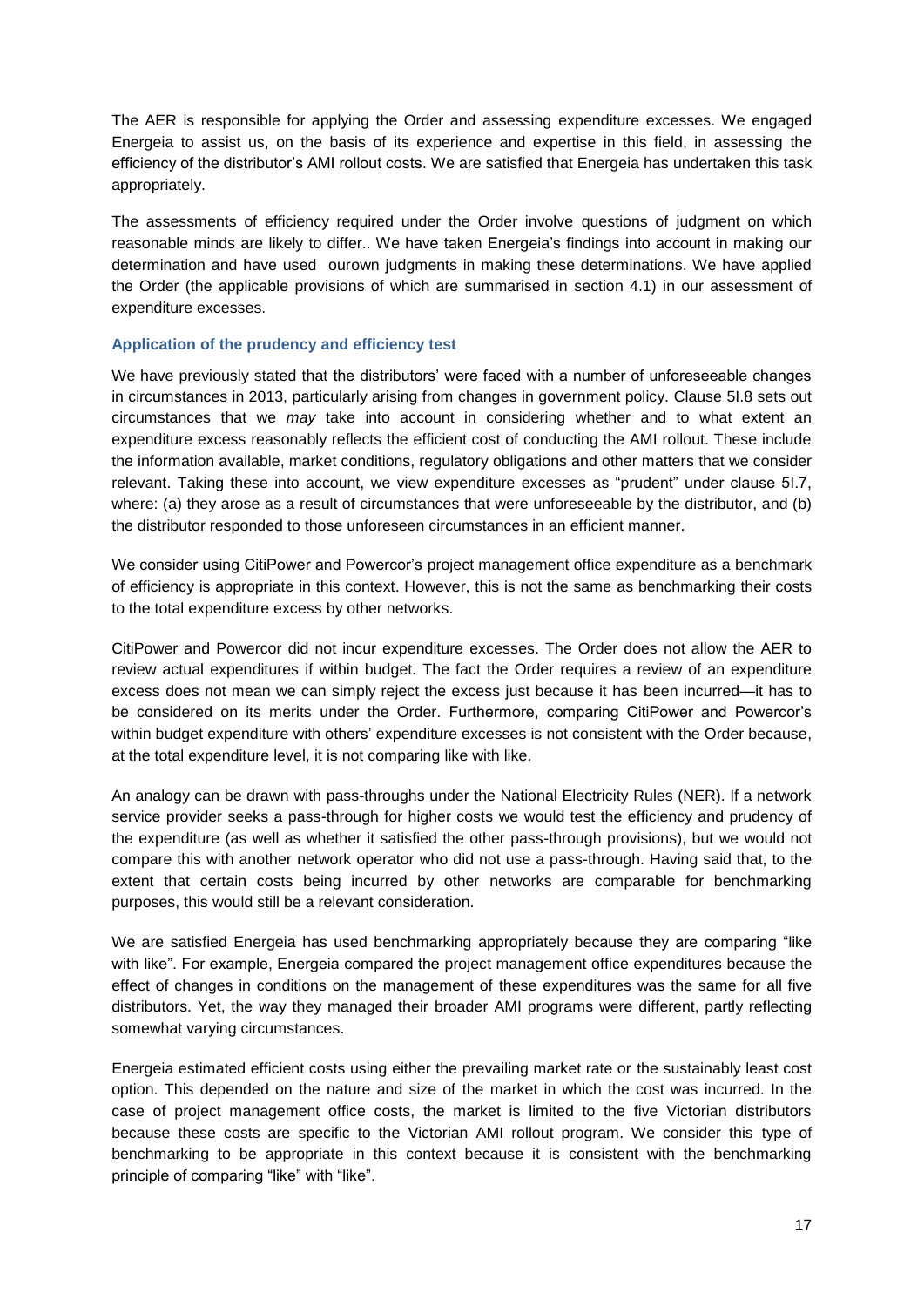We consider Energeia's overall assessment approach is consistent with how we assess prudency and efficiency of expenditures in our other processes. We also consider that the techniques Energeia used are consistent with the Order. The amended Order contemplates a pass through type arrangement where costs are passed through if they meet the prudency and efficiency tests in the Order.

The Order allows elements of the expenditure excess that are caused by events beyond a distributor's control, but where expenditure is prudent, to be passed through in charges. That Energeia isolated elements of the expenditure excesses that are outside of the distributor's control is consistent with this condition of the Order.

However we do not accept Energeia's five per cent reasonableness margin. Energeia interpreted the word "reasonably" in clause 5I.7A ("the expenditure excess is prudent where it *reasonably* reflects the efficient costs of providing Regulated Services") to allow a margin above the budget within which expenditure excesses are effectively automatically allowed. It fixed this amount at five per cent. Energeia also considered that a five per cent margin was justified given the uncertainty involved in assessing efficiency. However, the Order requires us to assess the prudency of all of an expenditure excess. There is no basis for us to uniformly assess that a distributor's expenditure excess (or portion of it) is prudent, merely because it is below a set amount. Further, we are particularly conscious of the legislative history of this aspect of the Order; previously, expenditure excesses within a specified percentage of the budget were not subject to the prudency test, but the Victorian government has now removed these margins from the Order. $^{24}$  To reintroduce a five per cent reasonableness margin would be inconsistent with the legislative intent evidenced by this amendment to the Order.

We also had regard to the Essential Services Commission of Victoria's audit finding on the best endeavours of all businesses to meet their rollout obligations. This report however was less relevant about the degree to which costs had been prudently and efficiently incurred.

 $\overline{24}$ Under previous iterations of the Order, expenditure excesses of 20 or 10 per cent were allowed to be included in the building block costs without any prudency assessment. These allowances likely reflected an assessment that distributors were subject to relatively higher project risks and unknown factors early in the rollout process. As the rollout progressed, the government took the decision to remove these additional allowances in the December 2011 amendment to the Order. The Order now requires us to assess the prudency of 100 per cent of expenditure excesses.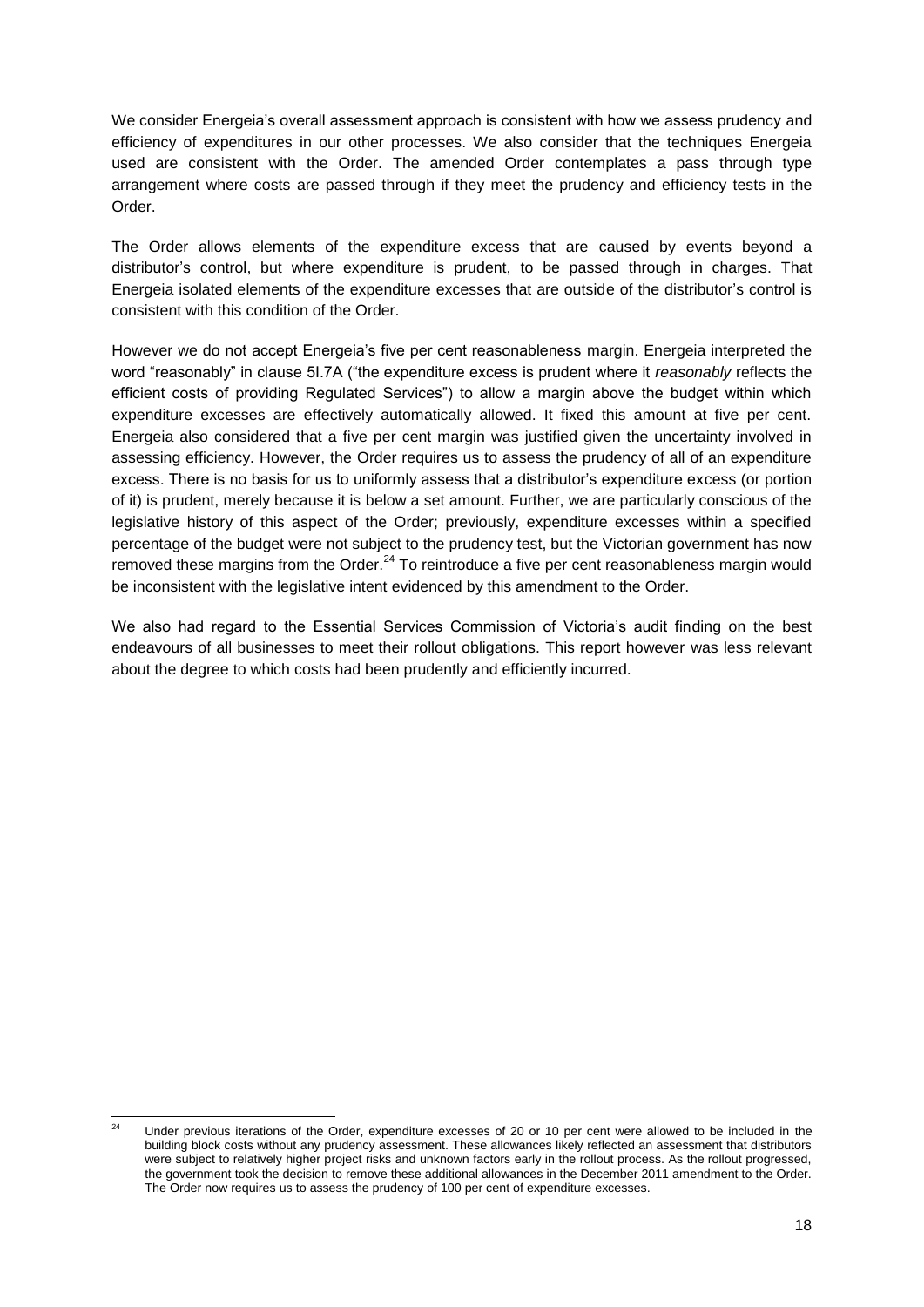## <span id="page-18-0"></span>**5 Key findings**

## **5.1 Actual 2013 expenditures**

<span id="page-18-1"></span>The actual expenditure in 2013 was above the approved budget for that year for Jemena, AusNet Services and United Energy. CitiPower and Powercor expenditures were below the approved budget for that year. [Table 5-1](#page-18-3) compares the businesses' actual expenditure with the expenditure set out in the approved budget.

|                                    | <b>CitiPower</b> | <b>Powercor</b> | Jemena | <b>United Energy</b> | <b>AusNet Services</b> |
|------------------------------------|------------------|-----------------|--------|----------------------|------------------------|
| Actual (\$)                        | 41.9             | 105.5           | 62.0   | 97.6                 | 177.7                  |
| 2012-15<br>Approved<br>$budget($)$ | 42.8             | 107.7           | 36.3   | 43.9                 | 107.5                  |
| Difference (\$)                    | $-0.9$           | $-2.2$          | 25.7   | 53.7                 | 70.2                   |
| <b>Difference</b><br>(per cent)    | $-2.0$           | $-2.1$          | 70.6   | 122.2                | 65.3                   |

## <span id="page-18-3"></span>**Table 5-1 Approved budget and actual expenditure 2013 (\$m, real 2013)**

Source: 2015 charges revision applications and AER analysis.

It can be seen that Jemena, AusNet Services and United Energy have incurred actual 2013 expenditures that are above their 2013 budgets. We have assessed whether the expenditure excesses are prudent.<sup>25</sup>

In meeting the requirements of clause 5I.2(a) of the Order, all five distributors submitted an audit report which certified that their actual 2013 expenditure incurred is for activities within scope and has been incurred in the amount claimed.

However, the Order states that an audit report is not conclusive as to whether expenditure is for activities that are within scope. This provides opportunity to the distributors to recover costs as AMI costs when these same costs may have been compensated for through another regulatory process. The Minister raised this concern in his submission.<sup>26</sup>

We agree with the Minister that the distributors should not be able to "double count" costs. To account for this issue, we sought information on actual 2013 expenditures through a separate annual regulatory information notice process. We then compared this information with the actual 2013 expenditures submitted in the 2015 charges revision applications. We are satisfied that the actual 2013 expenditures submitted are for AMI only.

## <span id="page-18-2"></span>**5.2 Assessment of 2013 expenditure excess applications**

## **5.2.1 Decision**

Our determination on the expenditures that will be included in the building block costs is set out in [Table 5-2.](#page-19-0) It also shows the excess expenditure by distributors that we have approved.

 $\overline{25}$  $^{25}$  Clause 5I.7A of the Order.

<sup>26</sup> Victorian Minister for Energy and Resources, AMI Charges Revision Applications 2015, 6 October 2014, pp. 9–12.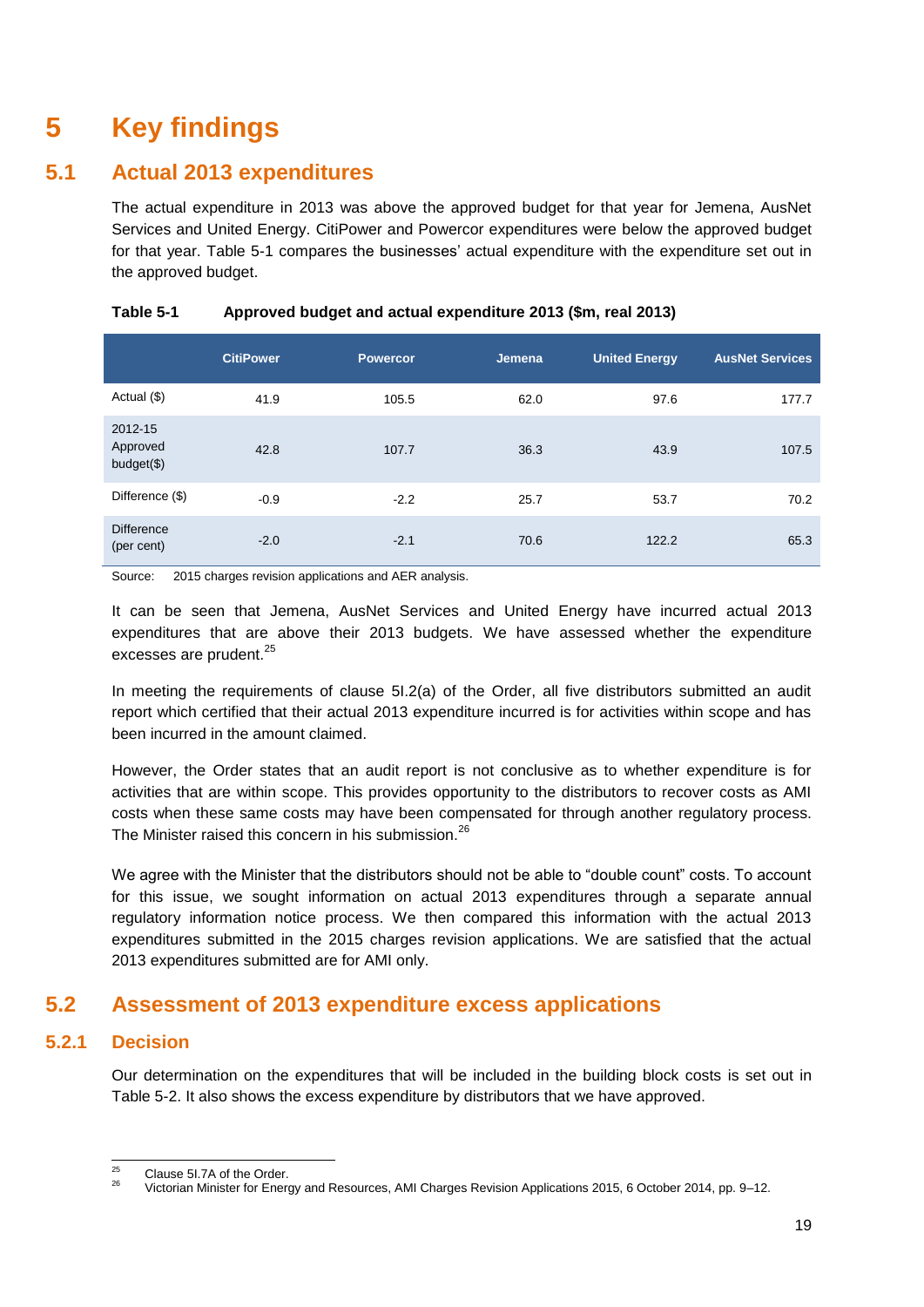### <span id="page-19-0"></span>**Table 5-2 Determination of 2013 expenditures including excess (\$m, \$2013)**

| <b>Category</b>   | <b>Jemena</b> | <b>United Energy</b> | <b>AusNet Services</b> |
|-------------------|---------------|----------------------|------------------------|
| Total proposed    | 62.0          | 97.6                 | 177.7                  |
| Total approved    | 57.3          | 86.9                 | 154.9                  |
| <b>Difference</b> | 4.7           | 10.7                 | 22.7                   |

Source: Energeia review findings and AER analysis. Note: numbers may not add due to rounding.

## **5.2.2 AER considerations**

Jemena, United Energy and AusNet Services did not agree with Energeia's initial report's (provided to the businesses only) approach to assessing expenditure excesses. Their views are set out below, along with our considerations of same.

We have reproduced in [Table 5-3](#page-19-1) Energeia's description of the external influences on the rollout. These are regarded as the key environmental changes impacting the businesses' rollout plans and have been used by us to make this determination.

### <span id="page-19-1"></span>**Table 5-3 Issues impacting advanced metering infrastructure rollouts**

| Category                   | #              | Change                        | <b>Occurred</b> | Impacted                                     | <b>Assessed</b> |
|----------------------------|----------------|-------------------------------|-----------------|----------------------------------------------|-----------------|
| Regulatory<br>requirements | R <sub>1</sub> | Enhanced safety               | $2011 - 13$     | Supervisory labour and installation<br>costs | Yes             |
|                            | R <sub>2</sub> | No controlled load            | 2009-13         | Increased skips until solution<br>ready      | Yes             |
| <b>Market conditions</b>   | M1             | >CPI labour price<br>growth   | $2011 - 13$     | Labour availability and pricing              | Yes             |
|                            | M <sub>2</sub> | Labour availability           | $2011 - 13$     | Installation rate                            | Yes             |
| Nature of AMI<br>Services  | A <sub>1</sub> | Higher truck support,<br>etc. | $2011 - 13$     | Installation unit costs                      | Yes             |
|                            | A2             | No access rates               | 2009-13         | Scheduling and travel time                   | Yes             |
| Rollout obligation         | O <sub>1</sub> | Government review             | 2011            | No access rates                              | Yes             |

Source: Energeia December 2014 report, Appendix 1, p.3.

While we agree that the distributors were subject to unforeseeable changes in circumstances, the key issue is whether business' responses to those changes were prudent and efficient.

Energeia evaluated whether the following significant and high risk portions of expenditure excesses are prudent and efficient: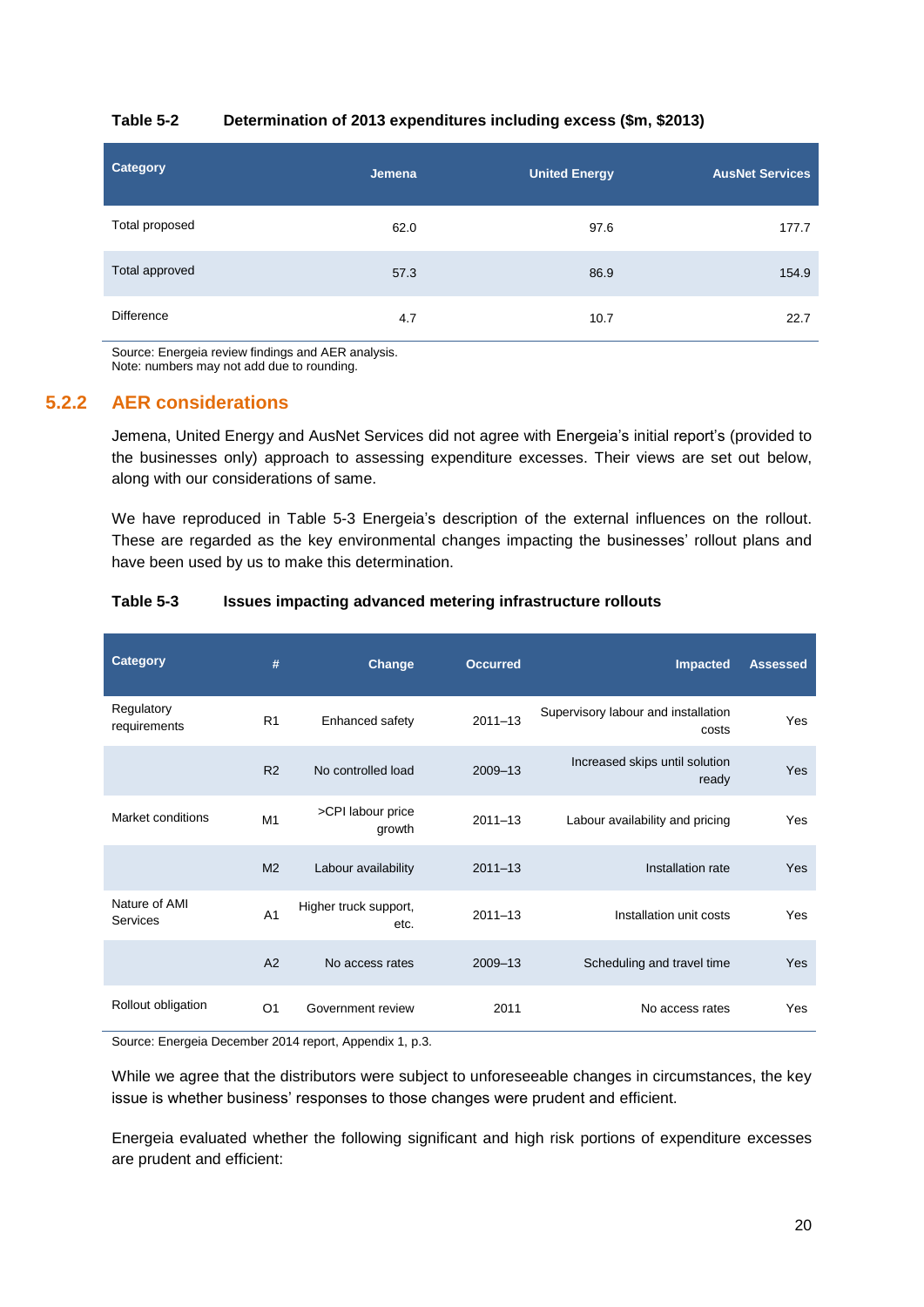- The meter purchase expenditure incurred by Jemena, United Energy and AusNet Services
- The meter installation expenditure incurred by Jemena, United Energy and AusNet Services
- The communication infrastructure and installation costs incurred by AusNet Services
- The meter reading expenditure incurred by AusNet Services
- The project office expenditure incurred by United Energy.

Jemena, United Energy and AusNet Services disputed Energeia's findings in relation to the prudency of these expenditure excesses in their responses to Energeia's initial report. Energeia's final report responded to the distributors' submissions. The comments on Energeia's findings by Jemena, United Energy and AusNet Services were considered by Energeia. These comments led Energeia to revise its findings in relation to two categories of expenditure.

Our assessments of the expenditures excesses in light of the advice received and submissions to us are set out below.

### **Jemena**

Our determination is not to accept \$4.7million (real 2013) of Jemena's expenditure excess.

We concur with Energeia's finding that of the expenditure excess Jemena proposed, \$4.7 million (real 2013) is inefficient spending related to installation capex. This comprises above market rates paid for labour installation and for the amount of truck support cost that is above the closest comparator, which is United Energy's actual truck support cost.

Jemena claimed State government policy changes and new safety rules were the key reasons for its expenditure excess. The biggest impact was on meter installation costs, which was the highest value and one of the highest risk components of Jemena's expenditure excess. (Details of Jemena's submission are in the [2013 expenditure excess applications](#page-9-1) section above.)

We sought to establish whether events leading to the expenditure excess were beyond Jemena's control. Energeia found that the following cost increases claimed by Jemena did occur because of uncontrollable changes in conditions:

- Using publicly available information, Energeia found the installation labour costs increased after the government policy changes.
- Energeia found that new government safety rules resulted in additional spending on truck support required for metering installations.

Energeia considered that these changes in conditions would have resulted in actual incurred expenditures being above the AER approved budgets for these cost categories, all else being equal. However, Energeia considered that while government policy changes were not within Jemena's control, its actions in responding to those were. We concur with Energeia in this regard.

As previously explained, the circumstances that we may take into account in considering whether expenditure excesses reasonably reflect efficient costs include the information available, market conditions, regulatory obligations and other matters. However, the fact that these conditions caused part of Jemena's expenditure excess does not mean that all of the expenditure excess automatically satisfies the prudency test.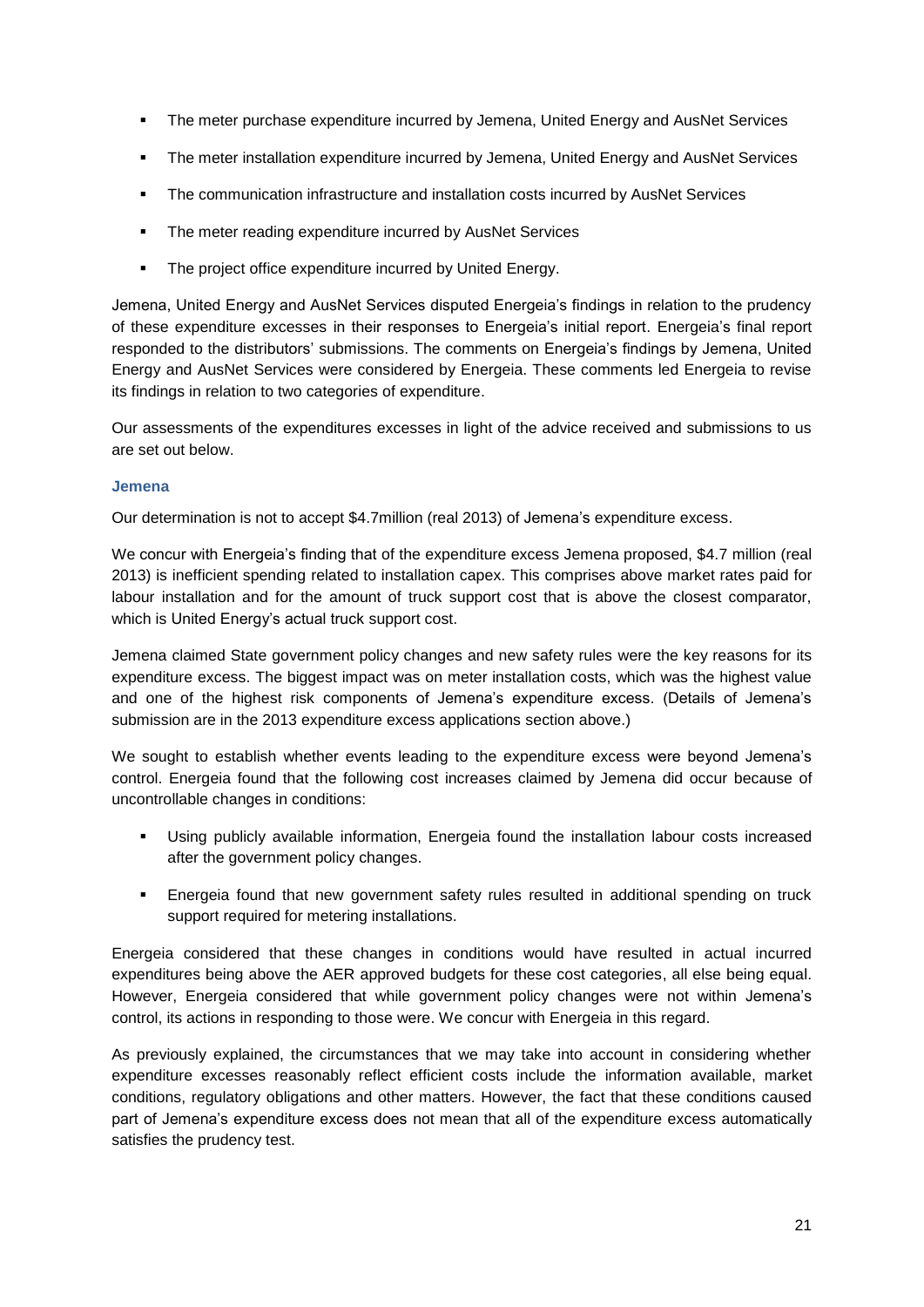The Order allows an expenditure excess to be "passed through" if it is prudent, in that it reasonably reflects the efficient costs of a business providing AMI services. We consider an expenditure excess is prudent if it is reflective of the sustainably least cost option available. Therefore, only the sustainable least cost option to manage the consequences of the government policy changes or other uncontrollable factors should be recovered in charges.

To assess whether Jemena has met this requirement, Energeia undertook a prudency review of the highest value and highest risk portion of Jemena's expenditure excess, meter installation expenditure. Energeia investigated whether Jemena efficiently managed the controllable drivers of the changes in conditions by taking measures to minimise costs where possible.<sup>27</sup>

Energeia developed an estimate of the reasonably efficient labour installation spend that a distributor could have incurred to manage these change in conditions.<sup>28</sup> This estimate is based on publicly available information on labour installation rates.

Energeia's analysis showed that prevailing wage rates were 16 per cent higher than approved budgets, adjusted for AER approved real cost increases in 2013. They concluded that an efficient business would not pay more than 16 per cent above the installation rates previously determined by the AER to be efficient, all else being equal.<sup>29</sup> Energeia found that Jemena's installation labour rate exceeded this quantum and therefore was inefficient.

Energeia also estimated the effect of customer no access rates on meter installation costs. It did this by adjusting for the higher travel portion of total installation labour cost by the change in no access rates. This cost impact was added to its estimation of the efficient labour cost increase of 16 per cent. These formed Energeia's estimation of the efficient installation cost a prudent distributor could have incurred to manage the change in conditions cited by Jemena. Energeia then applied a five per cent margin to the efficient installation cost to arrive at its estimation of reasonably efficient installation cost.

We adopted Energeia's estimation of efficient installation cost with the exception of the five per cent margin. In our view Energeia's estimate of the efficient cost compensates a prudent distributor for the actual increase in no access sites. This is what Jemena had encountered. This takes into account the impacts of change in government and regulatory policies—circumstances which Jemena cited.

Energeia has also taken into account labour market conditions using publicly available information on the prevailing market rates for labour installation.

Jemena stated that changes in government and regulatory policies had significant and difficult to quantify impacts on its installation costs.<sup>30</sup> It disagreed with Energeia's estimation of the efficient installation cost.

 Jemena submitted that taking prevailing electricians' labour rates as the basis of efficient installation cost was an irrelevant consideration, and that Energeia was opaque in how information had been taken into account. <sup>31</sup>

 $27$ <sup>27</sup> Energeia, Review of Victorian Distribution Network Service Providers' Advanced Metering Infrastructure 2015 Charges Revision Applications, Prepared for the Australian Energy Regulator, December 2014, p.15.

<sup>28</sup> Energeia, Review of Victorian Distribution Network Service Providers' Advanced Metering Infrastructure 2015 Charges Revision Applications, Prepared for the Australian Energy Regulator, December 2014, p.10.

<sup>29</sup> Energeia, Review of Victorian Distribution Network Service Providers' Advanced Metering Infrastructure 2015 Charges Revision Applications, Prepared for the Australian Energy Regulator, December 2014, p.16.

<sup>30</sup> Jemena, letter to the AER dated 26 November 2014, Jemena 2015 Charges Application –Prudent expenditure assessment, pp. 1-2.

<sup>31</sup> Jemena, letter to the AER dated 26 November 2014, Jemena 2015 Charges Application –Prudent expenditure assessment, p.2.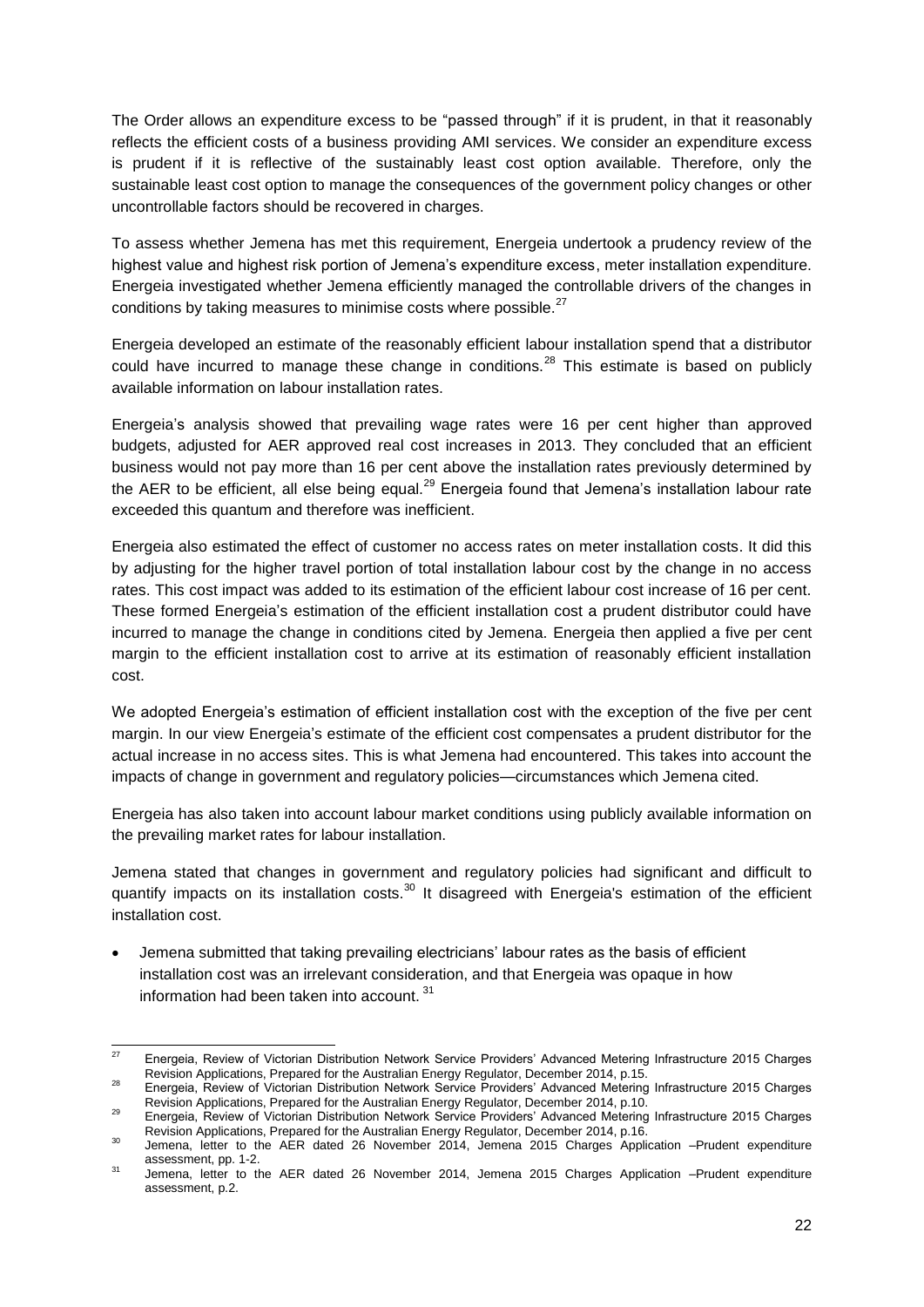Jemena considered a margin of 10 per cent (compared to Energeia's five per cent) be applied to the estimation of efficient installation costs. It submitted this is the margin referred to in the Cost Recovery Order In Council contingency amounts from 2013.<sup>32</sup>

We have had regard to Jemena's submission and Energeia's final report. We consider that Energeia's assessment approach in its final report takes into account government and regulatory policy impacts because its independent estimate of the efficient installation cost was developed with these changes in mind. Moreover, Energeia showed what the efficient installation cost may have been if a prudent and efficient distributor had encountered the change in conditions cited by Jemena.

We have accepted Energeia's assessment in its final report that there was no evidence of a shortage of electricians as stated by the distributors. Although the labour pool might have tightened, the entire meter rollout still only required about one per cent of Victoria's available electricians. It may be the case that the distributors were prepared to pay higher than market rates to attract sufficient installers to complete the program by the December 2013 deadline. Energeia considered that a tight labour market would only affect electricians' availability where existing installation contracts were offering below market rates.<sup>33</sup> It stands to reason that a significantly delayed rollout could only get back on track through payment of ever higher labour rates.

That higher rates were paid is not the prime concern with Jemena's approach. Rather, it is that the distributor was prepared to pay *more* than what the change in conditions dictated would be an efficient increase. Energeia sought to estimate what this efficient increase ought to have been, based on freely available market information. It arrived at an increase of 16 per cent, compared to Jemena's 121 per cent. Energeia is correct to conclude that what is pertinent is the efficient quantum—it is that which a benchmark efficient entity would pay. $34$  This meets the objective of the Order and our assessment approach.

In relation to the problem of "no access" (customers refusing to allow a smart meter to be installed at their premises), Jemena disagreed with Energeia's estimation of efficient no access installation costs.<sup>35</sup> Jemena considered the efficient cost should be estimated by accounting for those it incurred to manage such sites. Jemena said these costs related to:<sup>36</sup>

- **travel costs it has previously submitted**
- the no access treatment plan known as the Neutral Integrity Test Point Program
- the no access refusal fee for sites where a customer refused to permit an installer to complete an already started job
- additional installers engaged at the end of the rollout program to fulfil the best endeavours obligations.

We accept that Jemena could not access every site it attended. This is a common assumption for all distributors—including CitiPower and Powercor who had no expenditure excess. Scale economies are lost from turning up to a site, not being able to gain access, and subsequently returning at a later

 $32$ Jemena, letter to the AER dated 28 November 2014, Jemena 2015 Charges Application -Prudent expenditure assessment, p.2.

<sup>&</sup>lt;sup>33</sup> Energeia, Review of Victorian Distribution Network Service Providers' Advanced Metering Infrastructure 2015 Charges Revision Applications, Prepared for the Australian Energy Regulator, December 2014, p.31.

<sup>34</sup> Energeia, Review of Victorian Distribution Network Service Providers' Advanced Metering Infrastructure 2015 Charges Revision Applications, Prepared for the Australian Energy Regulator, December 2014, p.32.

<sup>35</sup> Jemena, letter to the AER dated 26 November 2014, Jemena 2015 Charges Application –Prudent expenditure assessment, p. 3.

<sup>36</sup> Jemena, letter to the AER dated 28 November 2014, Jemena 2015 Charges Application –Prudent expenditure assessment, p. 2.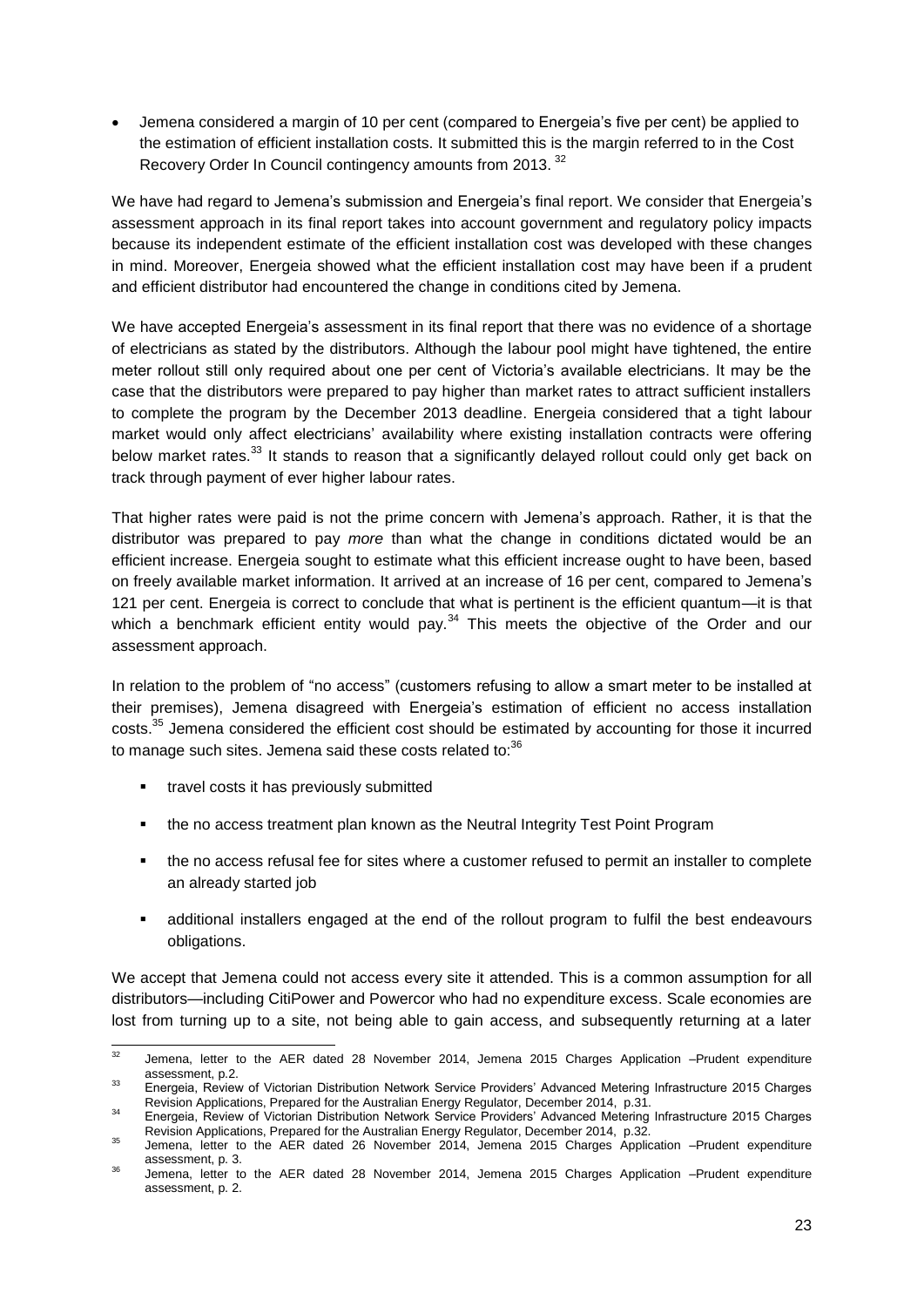date.<sup>37</sup> Our 2012–15 Approved Budget assumed a level of no access which was built into the cost (and charges) profile.

Energeia used Jemena's information to calculate the change in no access rates by adjusting the travel portion of the total installation labour costs by the change in no access rates. The market price for labour was used in this calculation. This delivered an estimate of the efficient costs associated with the changes to no access rates. These are lower than those incurred by Jemena. The Order requires only the prudent and efficient portion of an expenditure excess be recovered by the network operator through its metering charges. Such costs accord with our approach of using a benchmark efficient entity. Therefore, not all of Jemena's expenditure excess on this category can be accepted.

Energeia compared Jemena's actual truck support expenditure to that of United Energy's. We agree this is a relevant comparison. This is because Jemena's original pricing for truck support was relative to those set for United Energy on account of both companies initially being part of the same buying group through their then joint program. Both distributors were also subject to the same change in conditions.

Energeia found that Jemena's truck support costs were higher than United Energy's even though both distributors were subject to the same change in conditions. Energeia concluded that Jemena's actual installation labour and truck support costs were inefficient because they are above sustainably least cost options.

We are satisfied that Energeia's findings demonstrate that the options Jemena used to manage the change in conditions were not the sustainable least cost options available to it. Energeia demonstrated that cheaper sustainable alternative options were available to Jemena at the time it made its decision on meter installation spending. The fact that information on installation labour rate was readily available to Jemena showed that it could have taken action to manage the increased installation cost sooner than it did.

Similarly for truck support costs, Jemena did not appear as efficient as United Energy, even though it was subject to the same change in conditions which caused its expenditure excess.

Jemena submitted that it found errors in Energeia's modelling. Energeia reviewed these submissions, and relevantly responded that it:

- Agreed it had incorrectly included Jemena's business as usual volumes with total mass rollout meters installed. Correcting this returned \$1.2 million (real 2013) to Jemena.
- Disagreed with Jemena's contention that the number of actual installations was used to calculate the cost per installation, not the number of truck rolls. No correction was therefore made.
- Disputed a proposed 10 per cent "reasonableness" margin in place of five per cent. Energeia referred back to its defence of the five per cent quantum in its final report and addendum. No correction was therefore made.
- Opposed Jemena's contention that the no access delta was wrongly calculated and that a larger travel time allowance was necessary. No correction was therefore made.

 $\overline{37}$ Examples include locked gate or meter board, guard dog or inhospitable occupant. A site may not be revisited for weeks, or even months.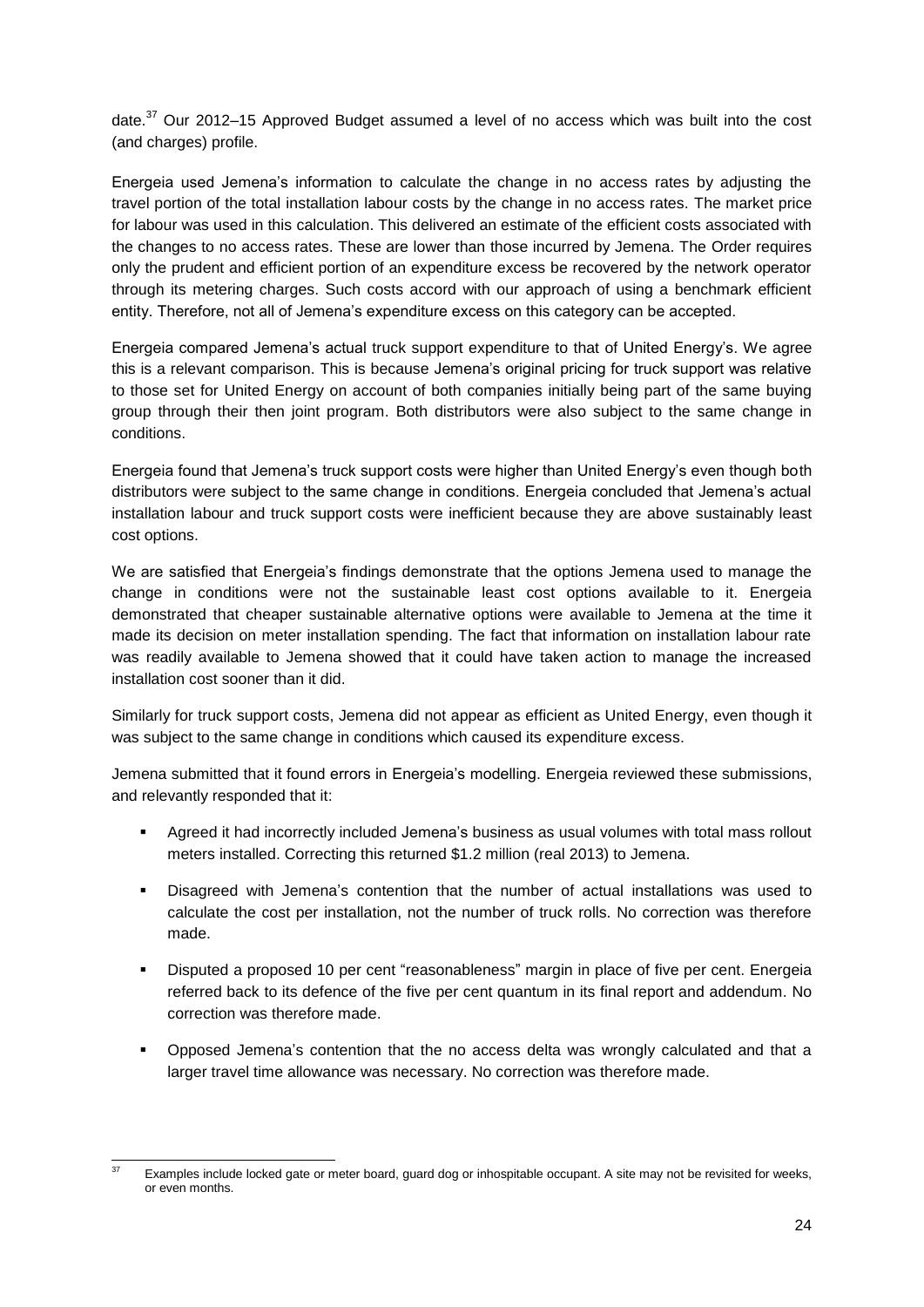- Disagreed that the neutral integrity test point program and its costs. Energeia considered the program effective in increasing the number of installations but was done so at a cost exceeding the efficient and prudent level.
- Dispute the marginal increase in costs associated with the no access refusal fee
- Did not agree that the hiring of three additional installers at the tail end of the rollout failed to address the best endeavours obligation.

We have accepted the findings of Energeia described above, with the exception of its 5 per cent margin, for the reasons previously described previously.

## **United Energy**

Our determination is not to accept \$10.7 million (real 2013) of the expenditure excess.

United Energy claimed State government policy changes and meeting its best endeavour obligations as key reasons for its expenditure excess. The biggest impacts were on its meter installation and project management cost, which were the highest value and highest risk components of United Energy's expenditure excess. (Details of United Energy's submission are in section 3.1).

Energeia's initial report (provided to the businesses only) considered \$5.2 million (real 2013) of meter installation capex to be inefficient. This comprises the difference between the actual meter installation costs and Energeia's independently developed reasonably efficient market cost. This includes a five per cent margin to provide a reasonable level of tolerance around the "efficient expenditure". Energeia subsequently revised the meter installation capex that it considered to be inefficient to \$4.9 million (real 2013). <sup>38</sup>

We accept Energeia's assessment approach and the estimates of efficient expenditure it developed. However, we do not consider that the five per cent margin should be applied for the reasons set out in section [4.3.](#page-14-0)

We are satisfied with Energeia's findings that United Energy:<sup>39</sup>

- Incurred \$28.4 million for meter installation expenditure in 2013 (which is \$25.7 million higher than the efficient level of expenditure determined by the AER for the 2012–15 budget).
- **Incurred some excess expenditure that was due to higher no access rates, tight labour market** conditions, changes in the volume mix and safety requirements.

Energeia independently assessed each of the conditions United Energy claimed to be uncontrollable drivers of its expenditure excess. We are satisfied that Energeia's findings in this regard were appropriate. Energeia found that:

 The change in no access and labour market conditions were both outside of United Energy's control. However, Energeia considered that the impact of the changes in no access rates and labour market conditions on United Energy's 2013 unit prices was within their control through their contracting and service provider management decisions.<sup>40</sup>

 $38$ <sup>38</sup> Energeia, Review of Victorian Distribution Network Service Providers' Advanced Metering Infrastructure 2015 Charges Revision Applications, Prepared for the Australian Energy Regulator, December 2014, p.21.

<sup>39</sup> Energeia, Review of Victorian Distribution Network Service Providers' Advanced Metering Infrastructure 2015 Charges Revision Applications, Prepared for the Australian Energy Regulator, December 2014, pp.19–20.

<sup>40</sup> Energeia, Review of Victorian Distribution Network Service Providers' Advanced Metering Infrastructure 2015 Charges Revision Applications, Prepared for the Australian Energy Regulator, December 2014, p.20.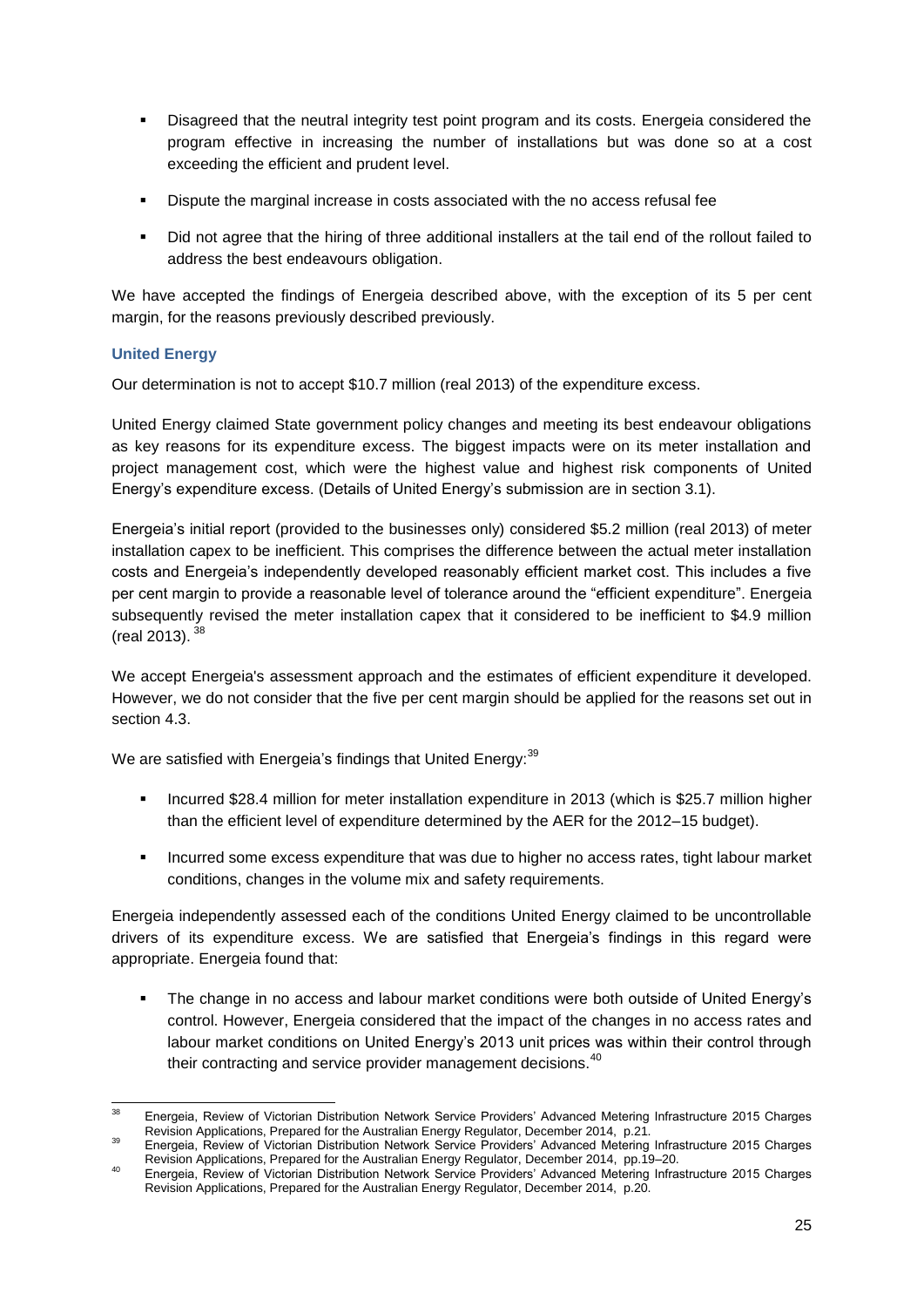The change in site mix was largely outside of United Energy's control. However, the rate of meter installation truck support and rate of meter panel rewiring should have been within United Energy's control.**<sup>41</sup>**

Energeia undertook a prudency review of United Energy's meter installation expenditure. Energeia investigated whether United Energy efficiently managed the controllable drivers of changes in conditions by taking measures to minimise costs where possible.**<sup>42</sup>**

Following its assessment methodology, Energeia developed an estimate of what a reasonably efficient distributor would have needed to spend on labour installation to manage the relevant changed conditions. The efficient labour installation expenditure estimate Energeia developed for United Energy takes into account the prevailing market labour costs United Energy would have faced at the time of addressing the change in conditions. It also considers the additional installation costs due to the increase in installation refusals. Energeia obtained information about the prevailing market labour cost from publicly available information which would have been accessible to United Energy at the time it faced the uncontrollable conditions. Energeia found that an efficient business would not pay more than 16 per cent above the installation rates previously determined by the AER to be efficient, all else being equal.**<sup>43</sup>** Energeia found that United Energy's spending exceeded this, and therefore, to the extent of this excess, was inefficient.

We also obtained information from United Energy in relation to the number of "no access" sites it faced at the time. From this, Energeia calculated the expenditure United Energy should be compensated for as a result of the "no access" sites.

Together, Energeia's estimate of the efficient meter installation labour cost and the efficient no access cost formed its estimation of the efficient meter installation expenditure. Energeia found \$4.9 million (real 2013) of United Energy's meter installation expenditure to be inefficient.**<sup>44</sup>**

Energeia investigated the range of plausible options which a distributor could have considered to independently develop an estimate of the least cost meter installation unit price which United Energy should have reasonably been able to apply. We have adopted Energeia's recommended reduction in labour price. As a result, we have determined not to include \$6.0 million (real 2013) of installation capex in the building block costs (no margin was applied).

In its submission to the AER, United Energy did not accept Energeia's initial report and did not agree with the consultant's estimation of the efficient installation cost. It stated that: $45$ 

- Energeia's estimation of efficient installation labour expenditure is based on unreliable data source and that this information was irrelevant to its labour contracting process and management decision.
- Energeia's estimate of the efficient installation labour expenditure does not take into account the variation in installation rates United Energy faced throughout 2013 and the additional training and productivity ramp up costs it incurred to engage additional installers in 2013.

 $41$ <sup>41</sup> Energeia, Review of Victorian Distribution Network Service Providers' Advanced Metering Infrastructure 2015 Charges Revision Applications, Prepared for the Australian Energy Regulator, December 2014, p.20.

<sup>42</sup> Energeia, Review of Victorian Distribution Network Service Providers' Advanced Metering Infrastructure 2015 Charges Revision Applications, Prepared for the Australian Energy Regulator, December 2014, p.20.

<sup>43</sup> Energeia, Review of Victorian Distribution Network Service Providers' Advanced Metering Infrastructure 2015 Charges Revision Applications, Prepared for the Australian Energy Regulator, December 2014, p.17.

<sup>44</sup> Energeia, Review of Victorian Distribution Network Service Providers' Advanced Metering Infrastructure 2015 Charges Revision Applications, Prepared for the Australian Energy Regulator, December 2014, pp.19–21.

<sup>45</sup> United Energy, letter to the AER dated 28 November 2014, Energeia report, AMI Charges Revision Application 2015, p. 1.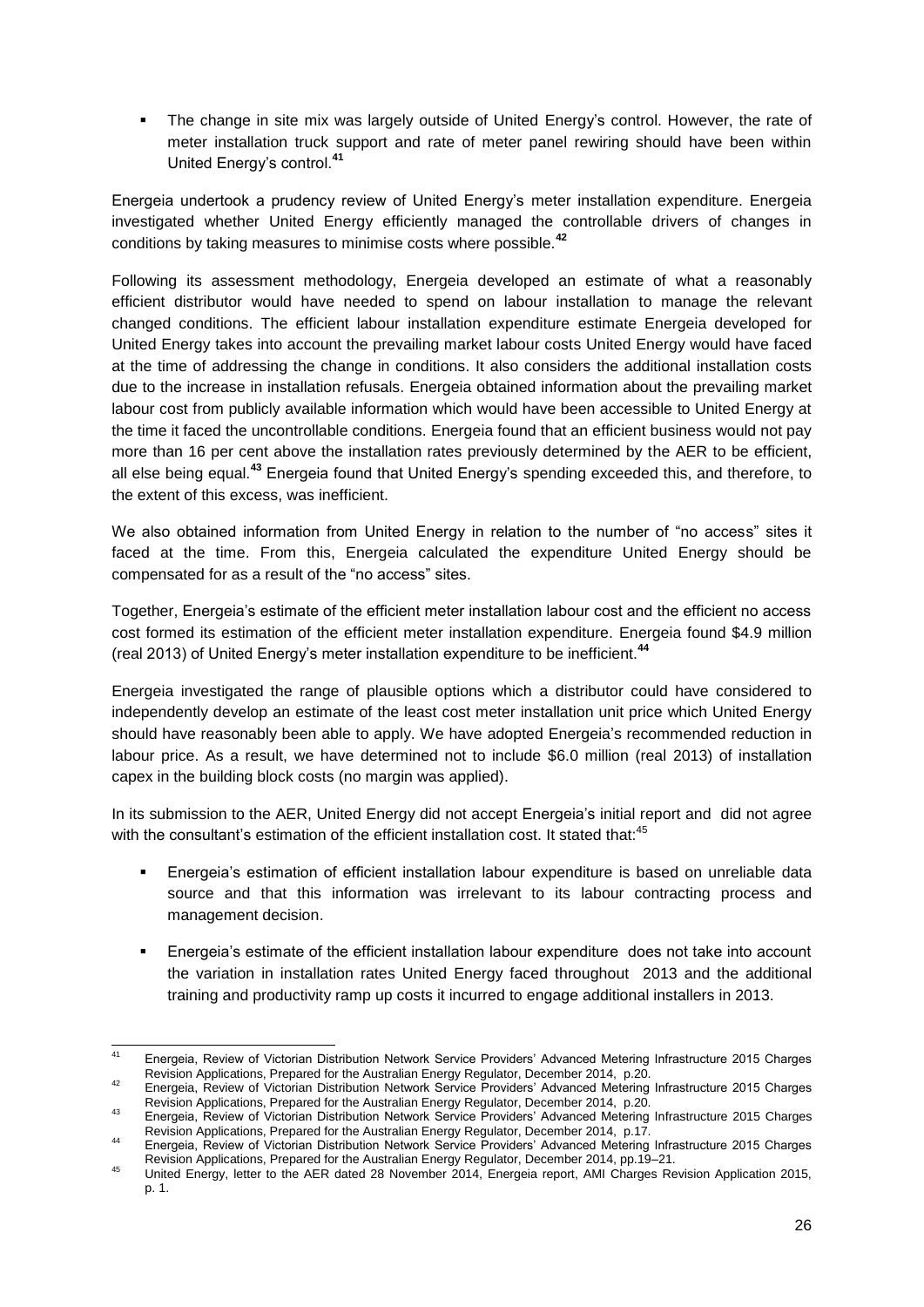- United Energy considered that Energeia had not clearly explained the adjustments for travel cost made to the installation cost to reflect no access sites.
- It was necessary to bring its installation program in-house in order to comply with its best endeavours obligation. United Energy considered the increased installation costs to be an inevitable consequence of this decision.
- Energeia did not take into account the information it submitted to the AER, including its circumstances, nor the matters listed in clause 5I.8 of the Order.

We consider that Energeia's assessment approach in the final report takes into account the government policy changes, United Energy's particular circumstances (including its joint installation program with Jemena) and changes in regulatory policy.

This is because Energeia's independent estimate of efficient installation cost was developed with these changes in mind. Moreover, Energeia showed what the efficient installation cost may have been if a prudent benchmark efficient distributor had encountered the change in conditions cited by United Energy.

Energeia considered \$4.6 million (real 2013) of project management office costs to be inefficient. Energeia considered the difference between the distributor's expenditure and the AER approved costs (with a five per cent margin applied) to be inefficient. Energeia found that the key driver of United Energy's higher than allowed project management expenditure was the termination of their contract with Jemena and transition to internal management of the program. In particular, the decision to incur this additional expenditure occurred after 18 months of attempting to work with Jemena to get the program back on track.<sup>46</sup>

Energeia reviewed whether United Energy had efficiently managed the controllable drivers of its project management costs by minimising costs where possible.<sup>47</sup> The consultant found that there were material, largely uncontrollable changes in conditions that contributed to the time United Energy fell behind in its rollout program, from June 2010 to its decision in June 2013 to take over the project management function from 31 July 2013. These changes include:<sup>48</sup>

- higher no access rates increasing labour requirements and meter installation attrition
- below market allowances for labour due to higher than allowed real cost increases.

Energeia acknowledged that these changes impacted on the meter installation service provider's ability to attract and retain the necessary number of metering installation employees to keep the program on schedule. However, Energeia considered this was an ongoing issue since June 2011 when the business missed the Order's installation target for the first time. By the end of the 2012, United Energy's program had been significantly behind schedule (for at least 18 months).

Energeia reviewed the key options that would have been available to United Energy when its program fell behind in 2011. These included enforcing its contract's performance management provisions with Jemena or terminating the contract and taking over the program themselves. Energeia found that United Energy had investigated both options, but chose to take over AMI related activities from

 $46$ <sup>46</sup> Energeia, Review of Victorian Distribution Network Service Providers' Advanced Metering Infrastructure 2015 Charges Revision Applications, Prepared for the Australian Energy Regulator, December 2014, p.21.

<sup>47</sup> Energeia, Review of Victorian Distribution Network Service Providers' Advanced Metering Infrastructure 2015 Charges Revision Applications, Prepared for the Australian Energy Regulator, December 2014, p.21.

<sup>48</sup> Energeia, Review of Victorian Distribution Network Service Providers' Advanced Metering Infrastructure 2015 Charges Revision Applications, Prepared for the Australian Energy Regulator, December 2014, p.21.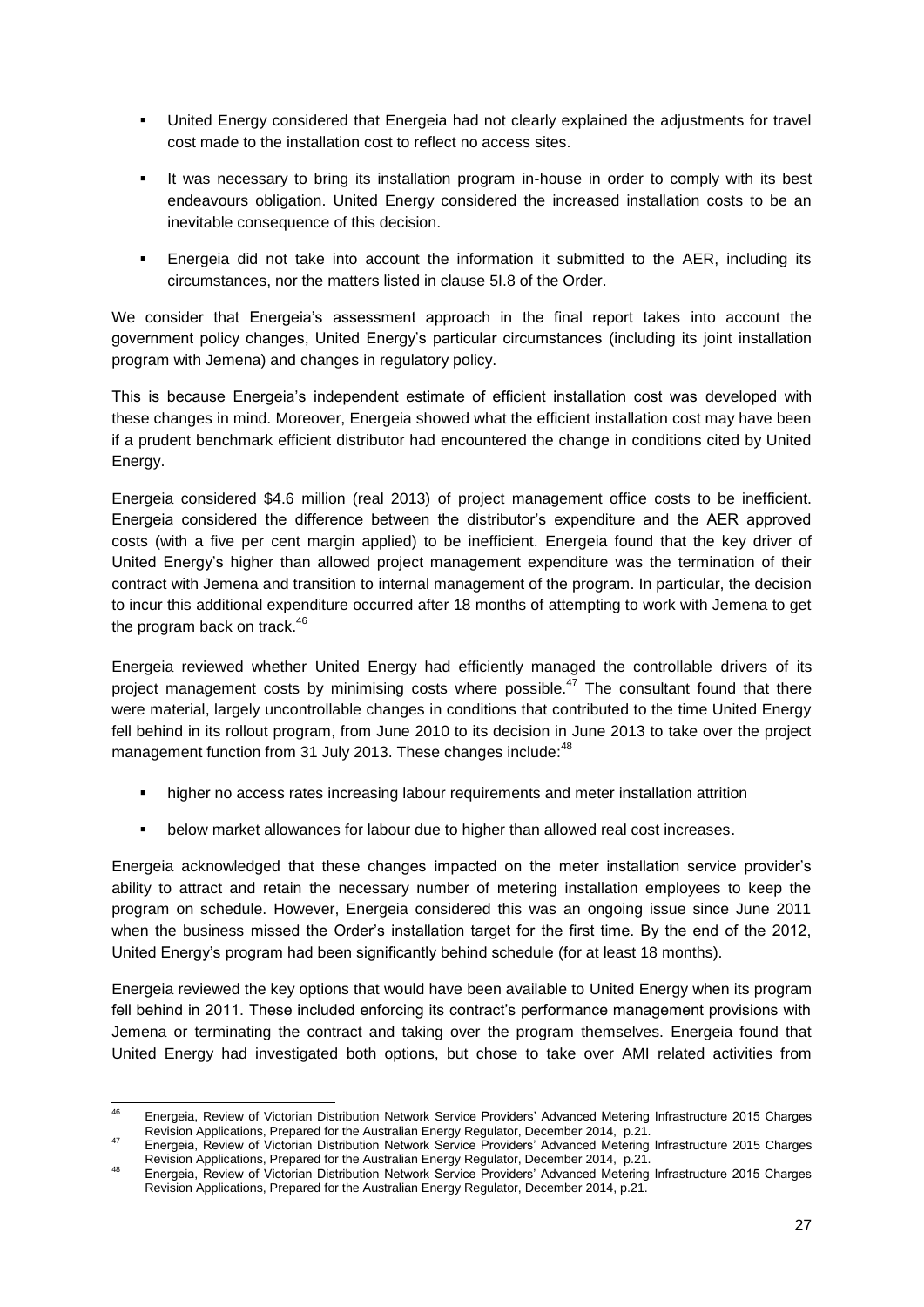Jemena. It did this on 31 July 2013, more than 18 months after falling behind schedule.<sup>49</sup> Moreover, Energeia contended that all five Victorian distributors (including CitiPower and Powercor) experienced similar program delays. The fact that CitiPower and Powercor did not incur overspends makes them the efficient benchmark in this case.<sup>50</sup>

In a submission to the AER, United Energy did not accept Energeia's assessment approach for project management expenditure and disagreed with its findings. United Energy stated that:<sup>51</sup>

- The delays in its AMI program were largely uncontrollable and were the underlying cause of its project management expenditure.
- **Energeia did not take into account:** 
	- the AER's approved budget, making no allowance for project office costs beyond 30 June 2013—the forecast completion date of the AMI program.
	- The project delays were beyond United Energy's control, coupled with its best endeavours obligation required the project office activities to be continued.
	- **EXEC** its claim that it made a prudent decision to bring its program in-house in the second half of 2013. Costs incurred as a result of this are prudent.
- It had faced more significant delays than CitiPower and Powercor, and thus its project management costs should not be benchmarked to them.
- It was required to bring the project management program in-house in order to satisfy its best endeavours obligation. Energeia did not consider its actual circumstances and available options.

However Energeia had a different view. Specifically:

- Disagreeing with United Energy's assertion that waiting more than 18 months after its program fell behind before taking corrective action reflects efficient costs. Energeia's final report provides this analysis.<sup>52</sup>
- Energeia corrected United Energy references to the delays uncontrollable noting that its views were that certain changes in conditions which contributed to the program delays were uncontrollable. 53
- Energeia noted that it has not adopted the project management costs of another distributor. Energeia has adopted the costs of an efficient business providing the regulated services.<sup>54</sup>
- Energeia's approach included an independent test of the effectiveness of United Energy's approach to efficiently control excess expenditure. Effectiveness was assessed in a number of ways depending on the availability and nature of comparable benchmarks. In the case of

<sup>49</sup> <sup>49</sup> Energeia, Review of Victorian Distribution Network Service Providers' Advanced Metering Infrastructure 2015 Charges Revision Applications, Prepared for the Australian Energy Regulator, December 2014, p.22. <sup>50</sup> Energeia, Review of Victorian Distribution Network Service Providers' Advanced Metering Infrastructure 2015 Charges

Revision Applications, Prepared for the Australian Energy Regulator, December 2014, p.22.

<sup>51</sup> United Energy, letter to the AER dated 28 November 2014, Energeia report, AMI Charges Revision Application 2015, attachment, pp.9–14. <sup>52</sup> Energeia, Review of Victorian Distribution Network Service Providers' Advanced Metering Infrastructure 2015 Charges

Revision Applications, Prepared for the Australian Energy Regulator, December 2014, Appendix 1, p.48.

<sup>53</sup> Energeia, Review of Victorian Distribution Network Service Providers' Advanced Metering Infrastructure 2015 Charges Revision Applications, Prepared for the Australian Energy Regulator, December 2014, Appendix 1, p.48.

<sup>54</sup> Energeia, Review of Victorian Distribution Network Service Providers' Advanced Metering Infrastructure 2015 Charges Revision Applications, Prepared for the Australian Energy Regulator, December 2014, Appendix 1, p.49.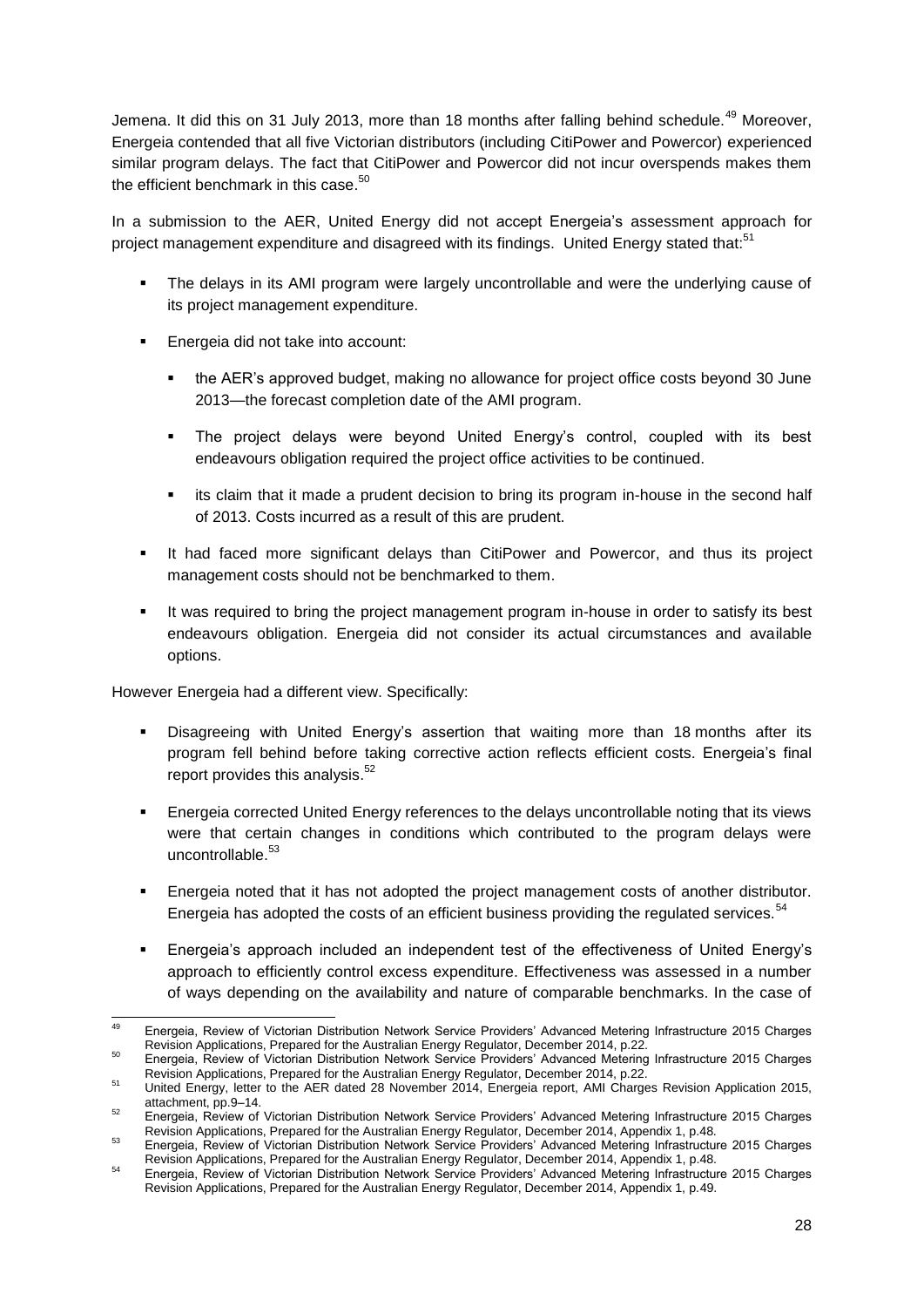project management expenditure, Energeia considered Powercor and CitiPower's costs and schedule performance as benchmarks. However, Energeia did not rely on them exclusively. Energeia also considered its own experience of its own personnel managing meter rollout programs and managing under-performing contractors.<sup>55</sup>

- Energeia clarified that it did not claim that CitiPower and Powercor faced exactly the same conditions as United Energy. Energeia stated that they were exposed to the same changes in two specific conditions –labour and access rates. Energeia's view is that the distributors are not sufficiently different in conditions to justify the difference in United Energy's schedule or cost performance relative to CitiPower and Powercor.<sup>56</sup>
- Energeia addressed these concerns in its final report. In particular, what an efficient benchmark entity providing AMI services would have done. These actions include:  $57$ 
	- Increasing contract prices in 2011 by no more than the real increase in the price of labour and the additional efficient costs due to no access
	- More effective contract management to get the program back on schedule by late 2012. Perhaps by changing program managers and/or meter installation service providers and/or bringing the program in-house sooner.
	- Applying contractual remedies to recover some of their costs.
- Energeia clarified that it estimated the efficient project management costs in 2013 to be the AER's determined efficient project management costs in 2013, plus a margin. This is explained in its report.<sup>58</sup>
- Energeia assessed the materials it considered relevant to an assessment of the efficient costs of a business providing regulated AMI services. United Energy did not provide information which Energeia could use as part of its testing of the effectiveness of United Energy's response to changes in its conditions. For example, United Energy never considered the potential to in-source the program at lower cost or to recover materially higher costs due to contractor non-performance through contract remedies. <sup>59</sup>

On the whole we accept Energeia's analysis, with the Order's requirement for prudent and efficient cost recovery being the main consideration in our deliberations. The fact that an expenditure excess is incurred is not determinative of its efficiency as contended by the distributors. Therefore, we have determined that the entire project management office expenditure excess will not be approved.

### **AusNet Services**

Our determination is not to accept \$22.7 million (real 2013) of the expenditure excess.

Our February 2013 determination of AusNet Services' budget for the 2012–15 AMI budget period found that the only "prudent" (under the Order) choice for a business in its position would have been to switch from WiMAX to mesh radio communications technology before submitting its 2012–15

<sup>55</sup> <sup>55</sup> Energeia, Review of Victorian Distribution Network Service Providers' Advanced Metering Infrastructure 2015 Charges Revision Applications, Prepared for the Australian Energy Regulator, December 2014, Appendix 1, p.49.

<sup>56</sup> Energeia, Review of Victorian Distribution Network Service Providers' Advanced Metering Infrastructure 2015 Charges Revision Applications, Prepared for the Australian Energy Regulator, December 2014, Appendix 1, pp. 49–50.

<sup>57</sup> Energeia, Review of Victorian Distribution Network Service Providers' Advanced Metering Infrastructure 2015 Charges Revision Applications, Prepared for the Australian Energy Regulator, December 2014, Appendix 1, p. 50.

<sup>58</sup> Energeia, Review of Victorian Distribution Network Service Providers' Advanced Metering Infrastructure 2015 Charges Revision Applications, Prepared for the Australian Energy Regulator, December2014, Appendix 1, p. 50.

<sup>59</sup> Energeia, Review of Victorian Distribution Network Service Providers' Advanced Metering Infrastructure 2015 Charges Revision Applications, Prepared for the Australian Energy Regulator, December 2014, Appendix 1, p. 51.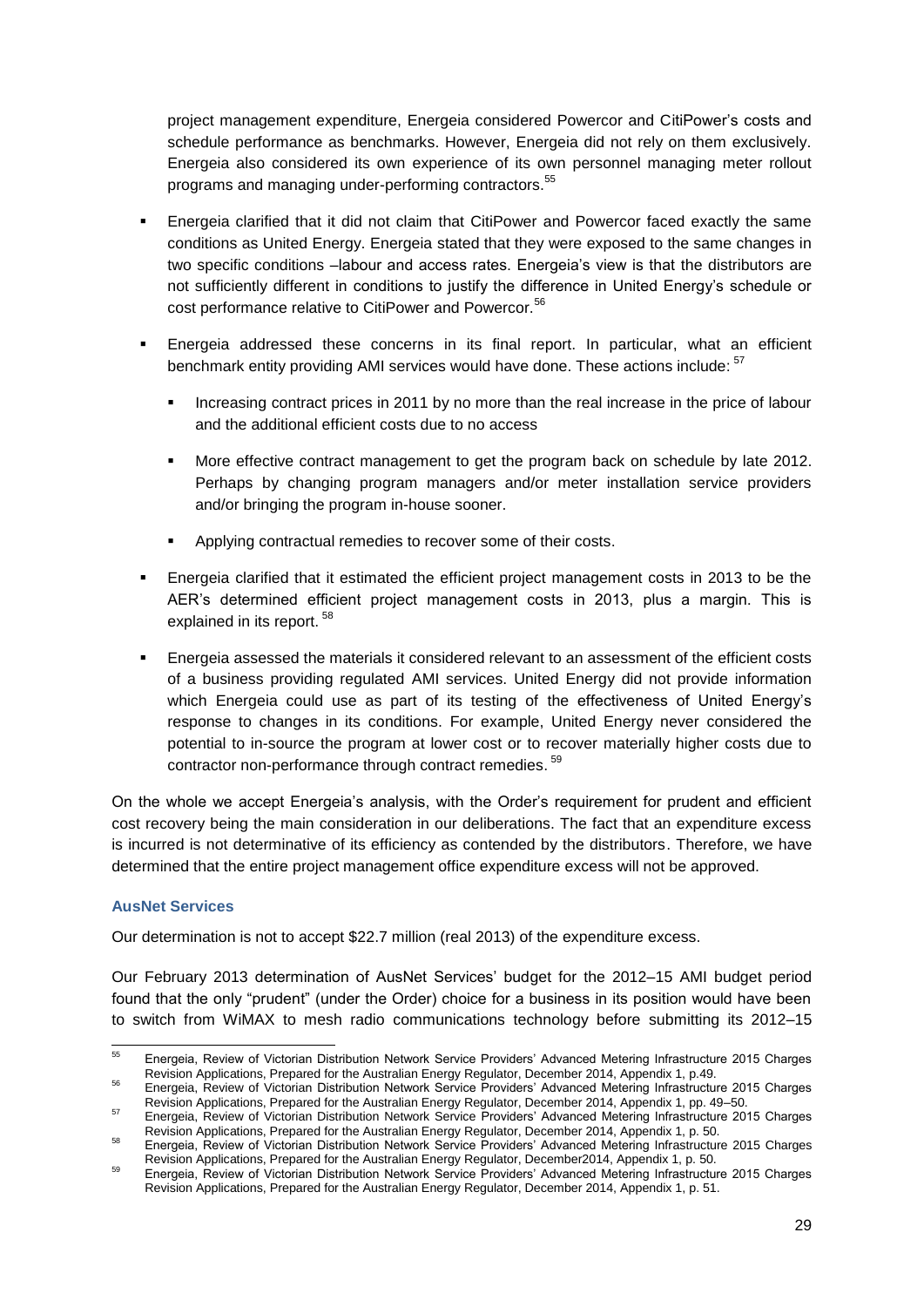budget (i.e. by 28 February 2011), primarily due to problems and additional costs arising from WiMAX. We concluded that AusNet Services' costs incurred resulting from adopting WiMAX technology that exceeded those that would have been incurred if using a mesh radio solution instead (before submitting its 2012–15 budget application) did not (and will not) meet the commercial standard required by the Order. We only allowed AusNet Services to recover costs at the level it would have incurred them had it switched to mesh radio technology. AusNet Services has nonetheless continued its AMI rollout using WiMAX technology.

AusNet Services challenged our decision to disallow costs resulting from its WiMAX choice in the Competition Tribunal and the Federal Court. Both the Tribunal<sup>60</sup> and the Federal Court<sup>61</sup> affirmed that our decisions were correct in this regard.

Therefore, we continue to only allow AusNet Services to recover AMI costs to the extent that they would have arisen had AusNet Services switched to mesh radio technology before submitting its 2012–15 budget, as required by the commercial standard set out in the Order. To allow AusNet Services to recover incremental WiMAX-related costs would be to have consumers to pay AMI costs that were incurred as a result of AusNet Services' choice to persist with the more expensive and problematic WiMAX technology, a choice that has been determined not to be prudent under the Order.

We reviewed AusNet Services' application to ensure that actual 2013 expenditures did not include costs related to WiMAX previously rejected by us.

The Minister also raised a concern with AusNet Services' recovery of WiMAX related technology costs. We agree with the Minister's view that AusNet Services should not be able to recover any more than the efficient costs associated with a mesh radio solution.

Energeia also recommended that AusNet Services only recover meter costs related to mesh radio that was set out in our February 2013 determination.

AusNet Services advised that 2013 actual expenditures do not include WiMAX related expenditures.<sup>62</sup> However, we did not find this to be the case. We were furnished with a confidential document showing that some WiMAX related costs had been included.<sup>63</sup>

We also observed that AusNet Services' submitted charges included an error. Correcting this resulted in proposed 2015 charges increasing by, all else equal, eight per cent. AusNet Services suggested incorporating the revenue impacts of its error in future years' charges. We have instead included the revenue impact in the 2015 charges.

Energeia's review has found that some of AusNet Services' 2013 expenditures were impacted by WiMAX. This was a relevant consideration for us, given our February 2013 determination not to fund AusNet Services for certain WiMAX related expenditures considered inefficient (subsequently endorsed by the Tribunal). Energeia found that the majority of inefficient expenditures in AusNet Services' expenditure excess are due to the inclusion of WiMAX costs that were disallowed as a result of our February 2013 determination.

 $60$ <sup>60</sup> *Appeal by SPI Electricity* [2013] ACompT 7.

 $^{61}$  SPI Electricity v AER [2014] FCA 1012.

AusNet Services, one page document submitted to the AER in relation to its AMI excess expenditure application (2013), 15 July 2015 (confidential).

<sup>63</sup> Document titled SP AusNet AMI Expenditure Excess Application (2013), provided by AusNet Services dated 15 July 2014 in a meeting with AER staff.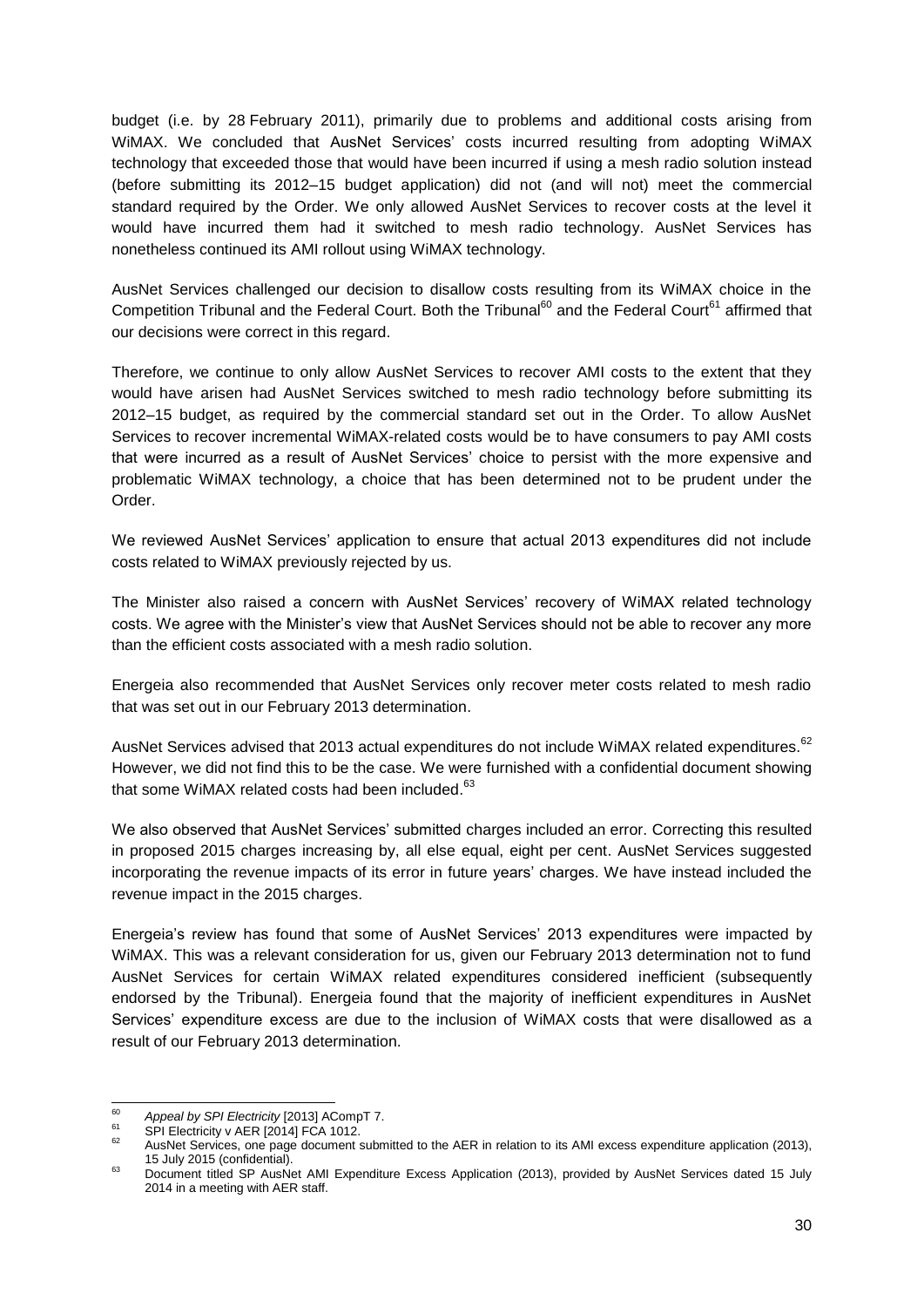We are satisfied with Energeia's findings and consider that it addressed issues raised by the Minister about possible recovery of WiMAX related expenditure. We agree with the Minister that "Ausnet should not be able to recover any more than the efficient costs associated with a mesh radio solution." We concur because our task was to ensure that the distributor did not seek revenue to fund costs associated with WiMAX that were not approved in our February 2013 determination. Simply Energy echoed this with concern that retail customers not pay more "…due to AusNet Services' inability to deliver on the AMI project in an efficient and effective manner".<sup>64</sup>

The AER informed AusNet Services that WiMAX related expenditure excesses that were directly associated with the expenditures rejected in the February 2013 determination would not be accepted. To this end, we have accepted Energeia's advice that \$2.1 million (real 2013) of meter capex represents the additional incremental costs of using WiMAX technology in place of mesh radio. Such costs were rejected by us in our February 2013 determination.

Furthermore, Energeia considered approximately \$12 million (real 2013) of communications capex was inefficiently incurred. This was because Energeia considered it was driven by the WiMAX technology choice, given AusNet Services' claim for incurring this portion of the additional spend (increased tower installation costs [unit price variance] and higher installation volumes) arose from customer resistance to the installation of WiMAX related infrastructure. We understand AusNet Services' claim that the level of customer resistance to the installation of AMI infrastructure is a matter giving rise to costs outside of its control. However, in Energeia's view, some of those costs were incurred as a result of AusNet Services' use of WiMAX technology. That is, assuming the same level of customer resistance to AMI technology installation, Energeia's assessment (with which we agree) is that AusNet Services' increase in costs from customer resistance would have been lower were they installing mesh radio technology.

In particular, WiMAX required an increased level of communications capex on communications tower installations and unit costs, which would not have been required with a mesh radio solution (approximately \$12 million (real 2013) as noted above). Nonetheless, we applied a volume variation adjustment of \$5.7 million (real 2013) to account for the timing differences between communications expenditures that AusNet Services deferred from 2012 and incurred in 2013 instead. In all other respects, we have not approved the communications capex expenditure excess.

Further analysis of AusNet services proposal reveals the extent to which WiMAX expenditures impact other elements of its AMI rollout.

In its initial report (provided to the businesses only) Energeia considered \$4.2 million (real 2013) of meter reading opex to be inefficient. AusNet Services disputed this and submitted incorrect meter cost modelling by Energeia and furthermore attributing all the increase in 2013 meter reading costs to delays caused by the adoption of WiMAX technology was wrong.<sup>65</sup> It submitted there were also other reasons why meters had to be read manually.<sup>66</sup>

Nonetheless, we consider that AusNet Services could not meet rollout targets because it proceeded with WiMAX communication technology instead of switching to mesh radio from February 2011.<sup>67</sup> Doing so would have avoided manual meter reads. Distributors with mesh radio solutions were not

 $64$ <sup>64</sup> Simply Energy, Proposed Victorian AMI charges – Confidential, 14 November 2014, p.1.<br><sup>65</sup> Augulat Sangiaca, latter to the AEB dated 28 November 2014, Bespecie to Energoia's

<sup>65</sup> AusNet Services, letter to the AER dated 28 November 2014, Response to Energeia's report on the 2015 AMI Charges Application, p.2. <sup>66</sup> Delayed meter capex, installation labour market pressures, technical issues including management of the information

technology program. See AusNet Services, letter to the AER dated 28 November 2014, Response to Energeia's report on the 2015 AMI Charges Application, p.2.

<sup>&</sup>lt;sup>67</sup> Spelled out at the beginning of this section and at length in our February 2013 determination, since affirmed by the Australian Competition Tribunal.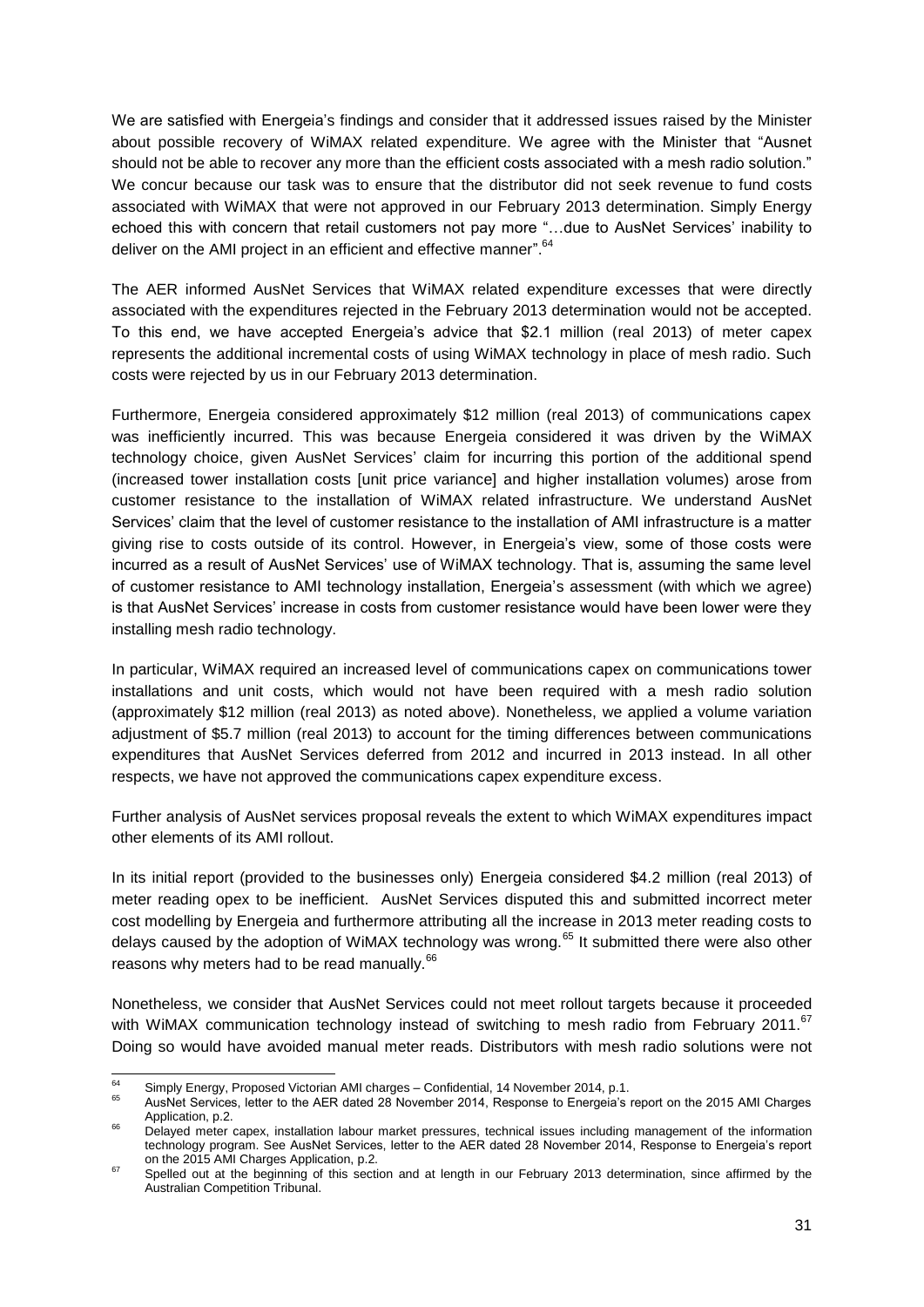affected by this problem. This is backed by AusNet Services own claim that the additional opex was necessary due to the rollout program falling behind schedule, leading to a greater number of meters needing to be read manually than assumed by the AER.<sup>68</sup> Attempting to de link information technology issues and delayed capex from the WiMAX communications equipment choice is not credible.

We conclude that this spending is inefficient given our February 2013 determination concluded that AusNet Services should have switched to a cheaper mesh radio solution on 28 February 2011.<sup>69</sup>

Energeia amended an error in its calculations, resulting in an \$80,000 (real 2013) adjustment in favour of AusNet Services. With respect to higher rates of no site access, Energeia commended AusNet Services' for keeping the rate at seven per cent, which is low compared to other distributors. This figure was only two percentage points higher than that assumed in the 2012–15 Approved Budget. Energeia considered this slight uptick immaterial considering the program's size and scope. We disagree with this given that CitiPower and Powercor reached their rollout targets despite having even higher rates of no access than their peers.

AusNet Services claimed Energeia erroneously failed to take account of increased costs per meter read caused by dispersed rather than concentrated manual meter reads. However, Energeia's final report concludes that around five per cent of the distributor's sites had access problems in 2010. It found 96 per cent rollout program completion by December 2013, implying the seven per cent no access issue had been overcome by the end of that year. Therefore site access appears not to be as significant an issue as suggested by AusNet Services. Substantively, it further implies that a switch to mesh radio from February 2011 would have obviated the need for these manual reads. Therefore, our conclusion is the expenditure excess claimed for manual meter reads cannot be considered prudent and efficient.

Meter installation capex AusNet Services states that having a variable priced contract instead of a fixed price one does not mean that it was inefficient. The distributor claimed it managed higher labour costs well in the circumstances and that therefore meter installation spend was prudent. Energeia's final report responded that meter installation capex was accepted because actual expenditure did not exceed Energeia calculation of efficient costs for this expenditure category. The consultant did not take AusNet Services' later than planned meter installation as a sign of inefficiency.

Turning to project management office costs, Energeia considered the variance between 2013 actual and approved budget to be inefficient. This was because all five Victorian distributors (including CitiPower and Powercor) experienced the same program delays. CitiPower and Powercor did not incur program office overspends, making them the efficient benchmark by which other businesses should be judged.

We find that AusNet Services' decision to continue with WiMAX from February 2011 was the key reason for management office expenditure, not a change in external conditions. On this basis, we have determined their entire 2013 project management expenditure excess is not prudent or efficient, and therefore will not be added to the building block costs. Our 2012–15 determination set \$6.9 million as the approved budget for this line item; the distributor spent \$11.7 million in that year. We have determined that \$3.6 million (real 2013) is the amount that should be excluded from the building block costs. This is because we have not adopted the consultants five per cent margin.

**RR** 68 AusNet Services, Advanced Metering Infrastructure, 2015 charges revision application, 29 August 2014, p.25.

And affirmed recently by the Australian Competition Tribunal and Federal Court.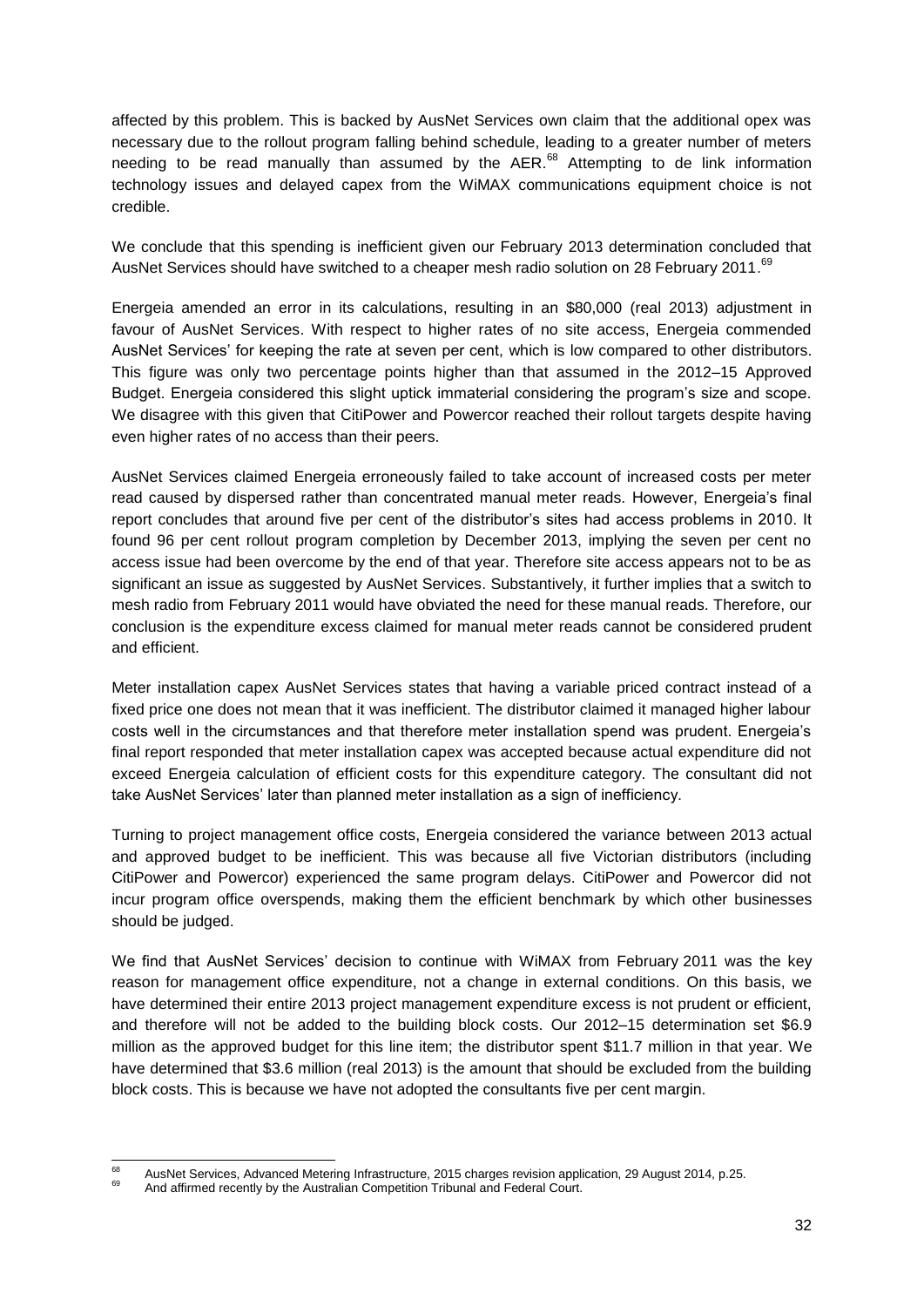AusNet Services announced to the Australian Stock Exchange that it will be seeking to recover an additional \$175 million for remediation costs to address "issues of instability. The Minister and consumer groups expressed concerns about these additional imposts.<sup>70</sup> Activities and costs referred to in the disclosure occurred from 2014, and were not proposed for approval and were not assessed as part of the 2013 expenditure excess. If they are submitted by AusNet Services in the next period, they are an issue for our future review and evaluation.

### **Best Endeavours review by the Essential Services Commission Victoria**

We note that the Best Endeavour review by the Essential Services Commission Victoria did not impact in any material way on Energeia's findings. This is because our assessment process is distinct from the commission's. Its review was on the five Victorian distributors' compliance with their best endeavour obligations.

That obligation is assessed based on whether the distributor meets 100 per cent of the AMI meter functionality and service levels and having 90 per cent or more of prescribed customers receiving an AMI meter. Our assessment is focussed on whether distributors' costs to meet the rollout targets are efficient. If they don't meet the target, they may incur less expenditure and if they do meet the target they may well incur more expenditure. In either case their costs should be efficient.

Both United Energy and Jemena were considered to have met their best endeavours obligations, even though they did not achieve 100 per cent targets by the required time frame. From our perspective, we still need to be satisfied their costs were efficient in getting to whatever level they achieved. For example, in failing to meet the target, it may be the case they had regard to the much higher levels of cost that this would entail. This would be consistent with a prudent outcome. In the case of AusNet Services, they were considered by the commission not to have met their obligations. From our perspective however, we must be satisfied by that whatever level of compliance was achieved involved efficient and prudent expenditure.

## **5.3 Amendments to the debt risk premium**

<span id="page-32-0"></span>We made an error in calculating the weighted average cost of capital for the charges applications last year. This was by inclusion of a pair of Coca Cola Amatil bonds in the paired bond analysis that forms part of the debt risk premium calculation. We have corrected this in the 2015 charges models by removing the offending bonds. This is in line with Jemena's submission made on this topic.<sup>71</sup>

To ensure consistency, we have applied the new WACC of 7.61 per cent to all five distributors regardless of whether they proposed it in their charges applications. The impact of this correction on the 2015 charges is relatively immaterial, all else equal.

 $70$  $\frac{70}{71}$  Victorian Minister for Energy and Resources, AMI Charges Revision Applications 2015, 6 October 2014, p. 3.

This is now consistent with how we have always calculated the DRP component.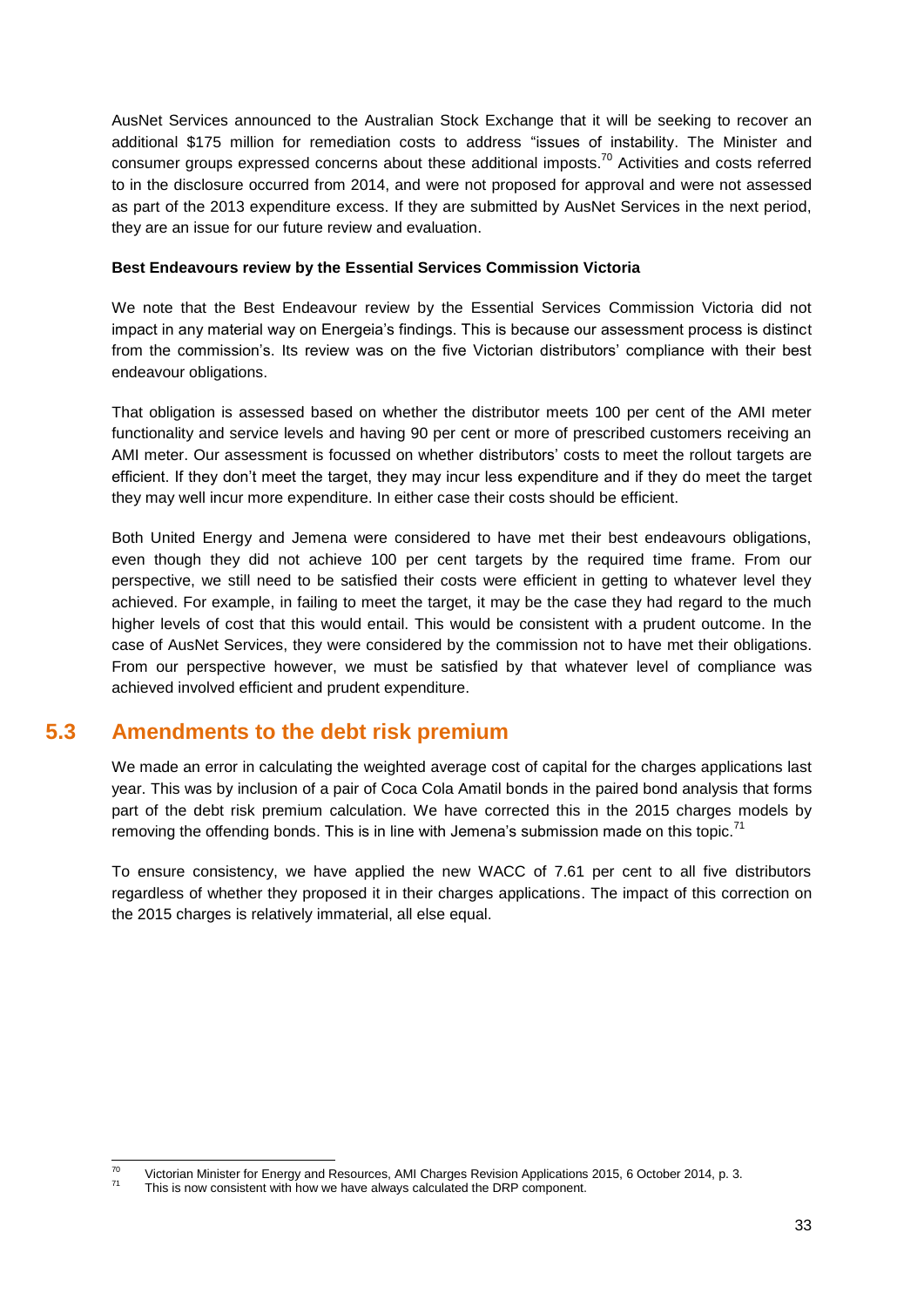## **6 Approved metering charges**

<span id="page-33-0"></span>The advanced metering infrastructure charges set out in [Table 6-1](#page-34-0) will apply from 1 January to 31 December 2015. The table compares recent charges and the difference between 2015 proposed and approved charges.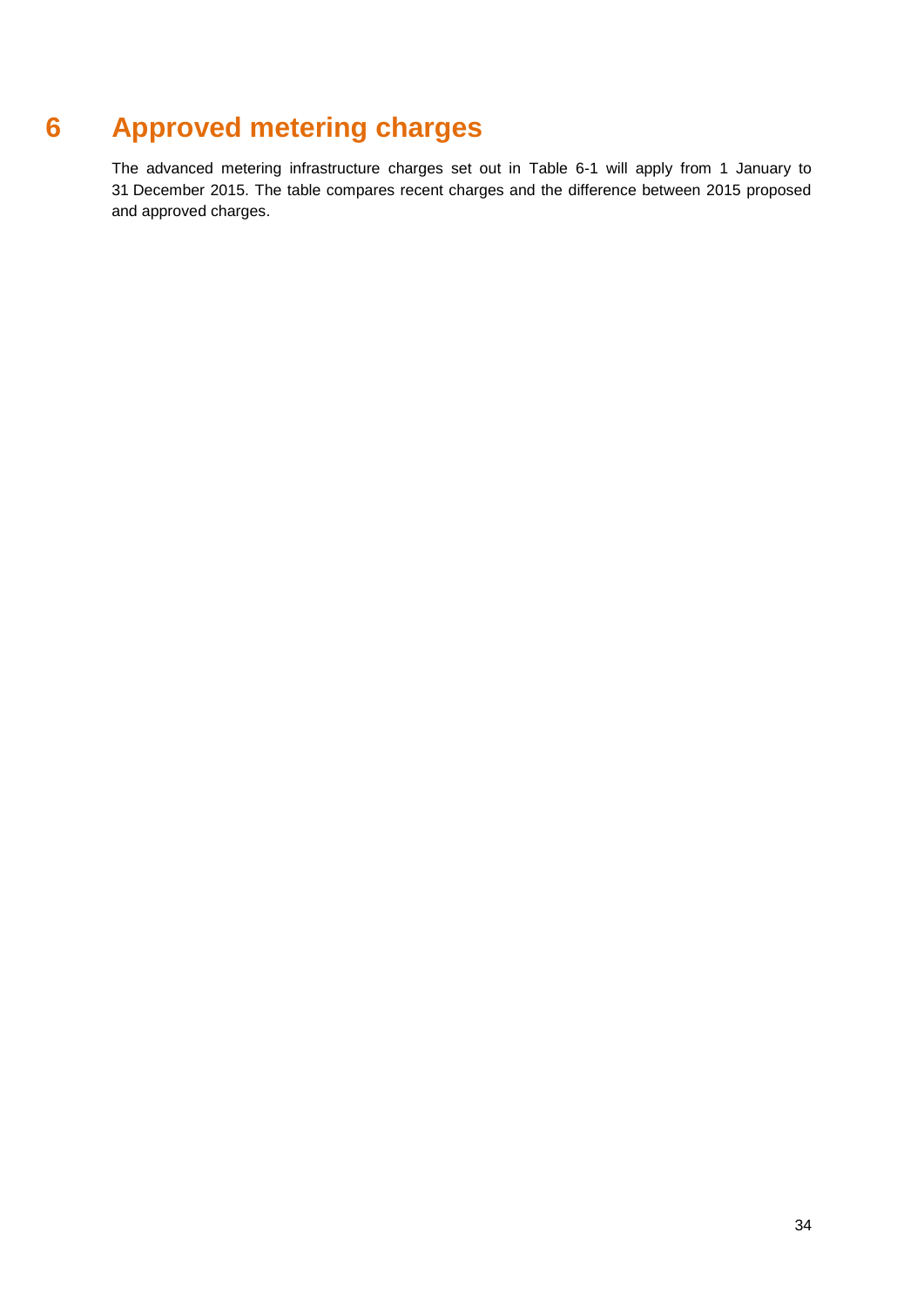|                      |                                                       |              |              |              | <b>Variance</b>                             |
|----------------------|-------------------------------------------------------|--------------|--------------|--------------|---------------------------------------------|
| <b>Distributor</b>   | <b>Meter type</b>                                     | 2013 charges | 2014 charges | 2015 charges | 2015 approved<br>vs. proposed<br>(per cent) |
| CitiPower            | Single phase                                          | 127.45       | 116.55       | 115.90       | 0.4                                         |
|                      | Three phase direct<br>connected meter                 | 166.57       | 152.33       | 151.49       | 0.4                                         |
|                      | Three phase CT connected<br>meter                     | 210.39       | 192.40       | 191.34       | 0.4                                         |
| Powercor             | Single phase                                          | 127.75       | 115.27       | 109.40       | 0.4                                         |
|                      | Three phase direct<br>connected meter                 | 168.50       | 152.04       | 144.30       | 0.4                                         |
|                      | Three phase CT connected<br>meter                     | 223.27       | 201.47       | 191.55       | 0.6                                         |
| Jemena               | Single phase single element<br>meter                  | 173.38       | 193.82       | 226.32       | $-2.1$                                      |
|                      | Single phase single element<br>meter with contactor   | 173.38       | 193.82       | 226.32       | $-2.1$                                      |
|                      | Three phase direct<br>connected meter                 | 213.07       | 238.19       | 278.12       | $-2.1$                                      |
|                      | Three phase current<br>transformer connected<br>meter | 236.88       | 264.81       | 308.66       | $-2.3$                                      |
| AusNet<br>Services   | Single phase single element                           | 130.45       | 160.21       | 205.54       | $-1.6$                                      |
|                      | Single phase two element<br>with contactor            | 149.90       | 184.10       | 236.19       | $-1.6$                                      |
|                      | Multiphase                                            | 181.10       | 222.42       | 285.36       | $-1.6$                                      |
|                      | Multiphase with contactor                             | 200.89       | 246.73       | 316.54       | $-1.6$                                      |
|                      | Multiphase current<br>transformer connected           | 258.68       | 317.70       | 407.45       | $-1.6$                                      |
| <b>United Energy</b> | Single phase single element<br>meter                  | 124.45       | 141.33       | 154.51       | $-3.7$                                      |
|                      | Single phase single element<br>meter with contactor   | 124.45       | 141.33       | 154.51       | $-3.7$                                      |
|                      | Three phase direct<br>connected meter                 | 140.35       | 159.39       | 174.25       | $-3.7$                                      |
|                      | Three phase current<br>transformer connected<br>meter | 149.71       | 170.02       | 184.61       | $-4.4$                                      |

## <span id="page-34-0"></span>**Table 6-1 Historic, current and future charges (\$nominal, excludes GST)**

Source: AER analysis.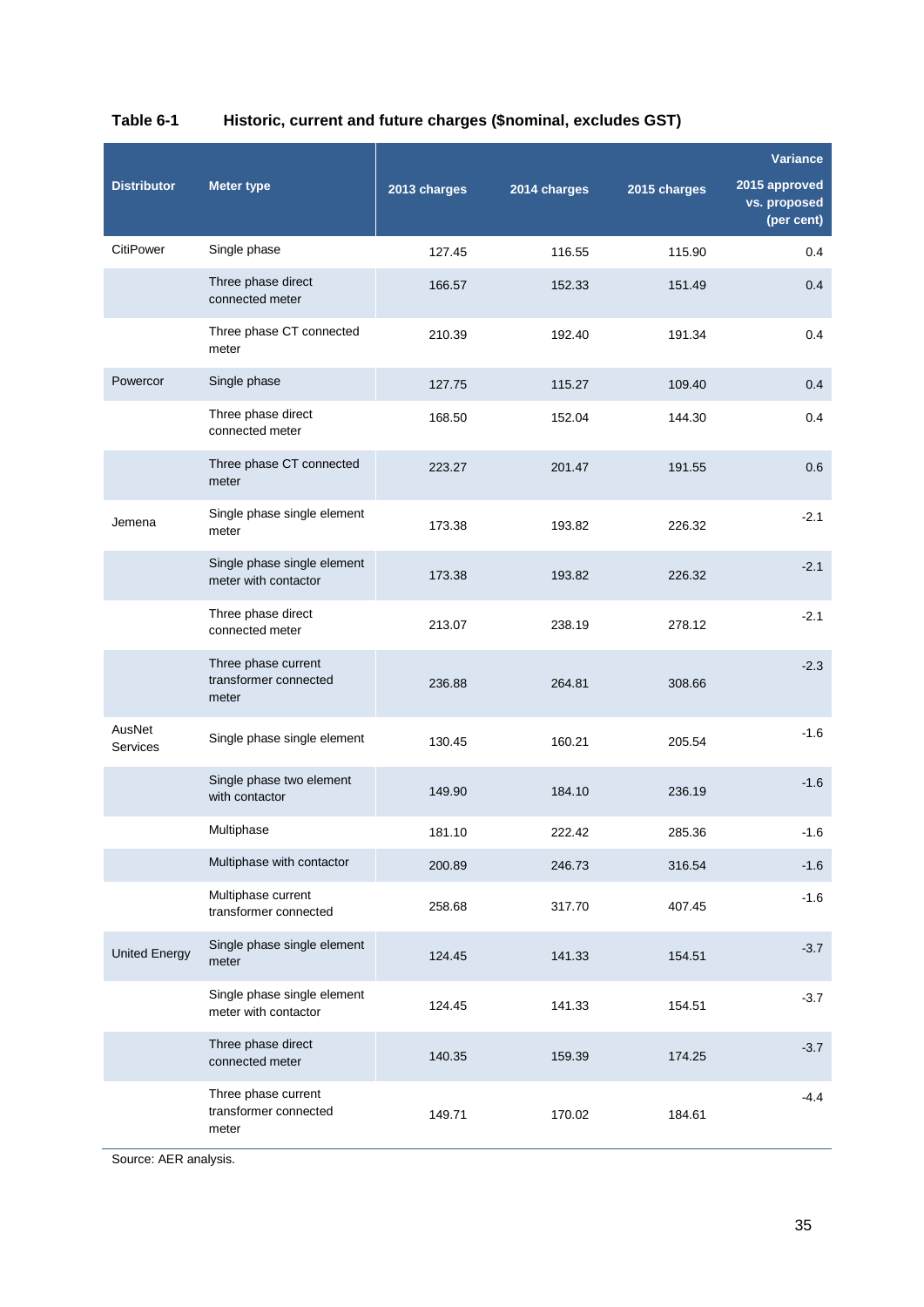## **7 Manual meter charge**

<span id="page-35-0"></span>The Victorian government has decided that all customers who make an active, deliberate choice to maintain an accumulation meter instead of receiving a smart meter will be charged an additional fee over and above their AMI charge. The fees set out in this section will be added to the AMI charges set out in [Table 6-1](#page-34-0) to become the 2015 metering charges for these customers.

### **Manual meter charge**

Responding to the State government order in council gazetted 5 August 2014 (which amends the Order), four of the five network operators have proposed a manual meter reading fee. Clause 14AAB.2(a) sets out that this fee:

- (i) is the same as the distributors' manual special meter read charge; or
- (ii) recovers manual meter costs

Note: manual special meter read charges may have been determined as part of a distributor's distribution determination.

AusNet Services is the only network operator that has chosen to forego charging its customers the fee; given that such customers are required to be charged an additional fee, this will mean AusNet Services will pay these higher costs itself and this will not be recovered from any of its customers.

We recognise that distributors must continue to run legacy meter reading systems and perform manual tasks for the thousands of customers who by choice have retained their accumulation meters. Such systems were to be de-commissioned or become obsolete during early implementation of the AMI rollout. Various changes to the policy landscape since 2010 meant distributors had to maintain those systems and their attendant costs. The Order now gives distributors the right to charge refusal customers an additional fee to pay for those incremental costs.

In a change to current practice, distributors rather than retailers, will directly bill customers for this fee, as per the Order.

### **Determination**

We approve the fees expressed in [Table 7-1.](#page-36-0) We made no changes to the fees proposed because they represent efficient cost and service delivery previously determined by us.

We received a number of submissions from parties that insisted we not approve any charges until the impact on consumers health from smart meters are fully investigated. However, we have no legal discretion to consider this issue in our review. It is a question for Victorian government policy. Our role is to determine the budgets and charges of meter provision—in accordance with the Order.

Many consumer representatives were also opposed to paying any manual meter reading fee. Nevertheless, the Order permits distributors to charge such fees and we do not have discretion to depart from the Order's requirements. As noted above, AusNet Services' customers will not be charged for this service.

We have approved different manual meter fees depending on the type of meter installed at a customer's premises. This is in line with distributors' charging regimes for AMI meters.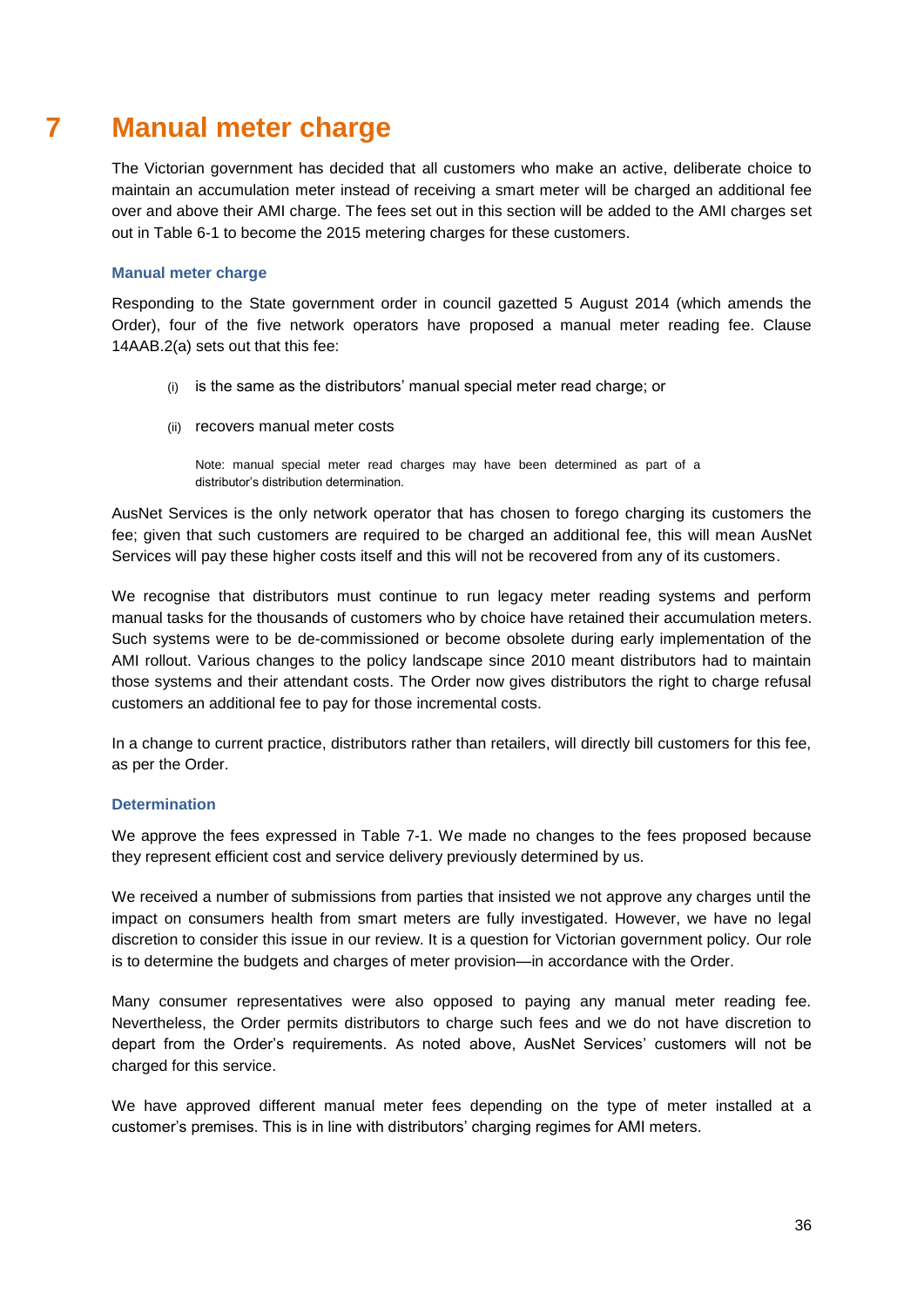Further, we are satisfied that each distributor has excluded the costs of manual meter reads from its AMI building block costs. We were able to do this via a reconciliation of the charges models. This addresses the Minister's and many other stakeholders' concern to ensure distributors do not double recover costs.<sup>72</sup> Refusal customers therefore bear all the costs of manual meter fees which the Order intends rather than smart meter customers<sup>73</sup> and which the Victorian Minister's submission supports.<sup>74</sup>

Those customers will continue to also pay the AMI meter charge, despite not having one. They are also ineligible for compensation from distributors under the government's rebate scheme.<sup>75</sup>

| <b>Distributor</b>     | <b>Manual meter charge</b>                                         | <b>Proposed manual</b><br>meter charges | <b>Approved manual meter</b><br>charges |
|------------------------|--------------------------------------------------------------------|-----------------------------------------|-----------------------------------------|
| CitiPower              | Per read                                                           | 19.44                                   | 19.44                                   |
| Powercor               | Per read                                                           | 31.07                                   | 31.07                                   |
| Jemena                 | Per read                                                           | 10.83                                   | 10.83                                   |
| <b>AusNet Services</b> | Not applicable                                                     | Not applicable                          | Not applicable                          |
| United Energy          | Maximum annual charge for basic<br>meter-quarterly field visit     | 44.20                                   | 44.20                                   |
| <b>United Energy</b>   | Maximum annual charge for basic<br>meter-monthly field visit       | 132.60                                  | 132.60                                  |
| United Energy          | Maximum annual charge for interval<br>meter-quarterly field visit  | 49.12                                   | 49.12                                   |
| <b>United Energy</b>   | Maximum annual charge for interval<br>meter -- monthly field visit | 147.36                                  | 147.36                                  |

<span id="page-36-0"></span>**Table 7-1 Manual meter charge for 2015 (\$nominal, excludes GST)**

Source: distributors' proposals and AER analysis.

Note: these fees apply from 1 April 2015 to 31 December 2015.

 $72$ <sup>72</sup> Victorian Minister for Energy and Resources, AMI charges revision applications 2015, 6 October 2015, p. 13.<br><sup>73</sup> Clause 444AR 43

 $^{73}$  Clause 14AAB.13.<br> $^{74}$  Victorian Minister for

<sup>&</sup>lt;sup>74</sup> Victorian Minister for Energy and Resources, AMI charges revision applications 2015, 6 October 2015, p.13.

Clause 14AAA.3(b) requires a distributor to pay customers who do not have a logically converted AMI meter \$125. However, this does not apply to individuals who have refused to have an AMI meter installed.